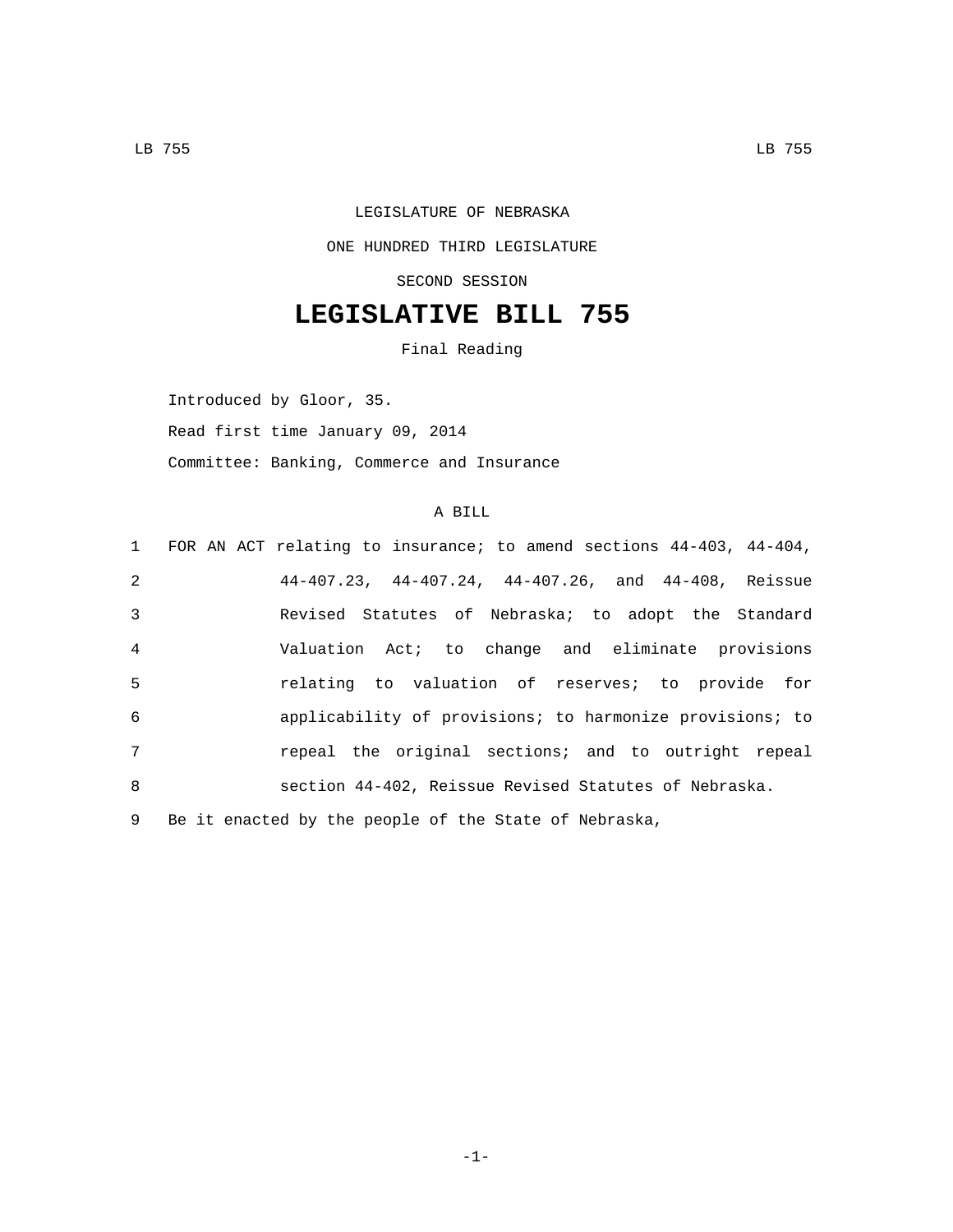| $\mathbf 1$ | Section 1. Sections 1 to 12 of this act shall be known                |
|-------------|-----------------------------------------------------------------------|
| 2           | and may be cited as the Standard Valuation Act.                       |
| 3           | Sec. 2. Except as provided in sections 5, 6, and 7 of                 |
| 4           | this act, the Standard Valuation Act applies to those policies and    |
| 5           | contracts issued on or after the operative date of the valuation      |
| 6           | manual designated in subsection (2) of section 8 of this act.         |
| 7           | Sec. 3. For the purposes of the Standard Valuation Act:               |
| 8           | Accident and health insurance contract means a<br>(1)                 |
| 9           | contract that incorporates morbidity risk and provides protection     |
| 10          | against economic loss resulting from accident, sickness, or medical   |
| 11          | conditions and as may be specified in the valuation manual;           |
| 12          | (2) Appointed actuary means a qualified actuary who is                |
| 13          | appointed in accordance with the valuation manual to prepare the      |
| 14          | actuarial opinion required in sections 44-421 to 44-425 and section 5 |
| 15          | of this act;                                                          |
| 16          | (3) Company means an entity which has (a) written,                    |
| 17          | issued, or reinsured life insurance contracts, accident and health    |
| 18          | insurance contracts, or deposit-type contracts in this state and has  |
| 19          | at least one such policy in force or on claim or (b) written, issued, |
| 20          | or reinsured life insurance contracts, accident and health insurance  |
| 21          | contracts, or deposit-type contracts in any state and is required to  |
| 22          | hold a certificate of authority to write life insurance, accident and |
| 23          | health insurance, or deposit-type contracts in this state;            |
| 24          | (4) Deposit-type contract means a contract that does not              |
| 25          | incorporate mortality or morbidity risks and as may be specified in   |

-2-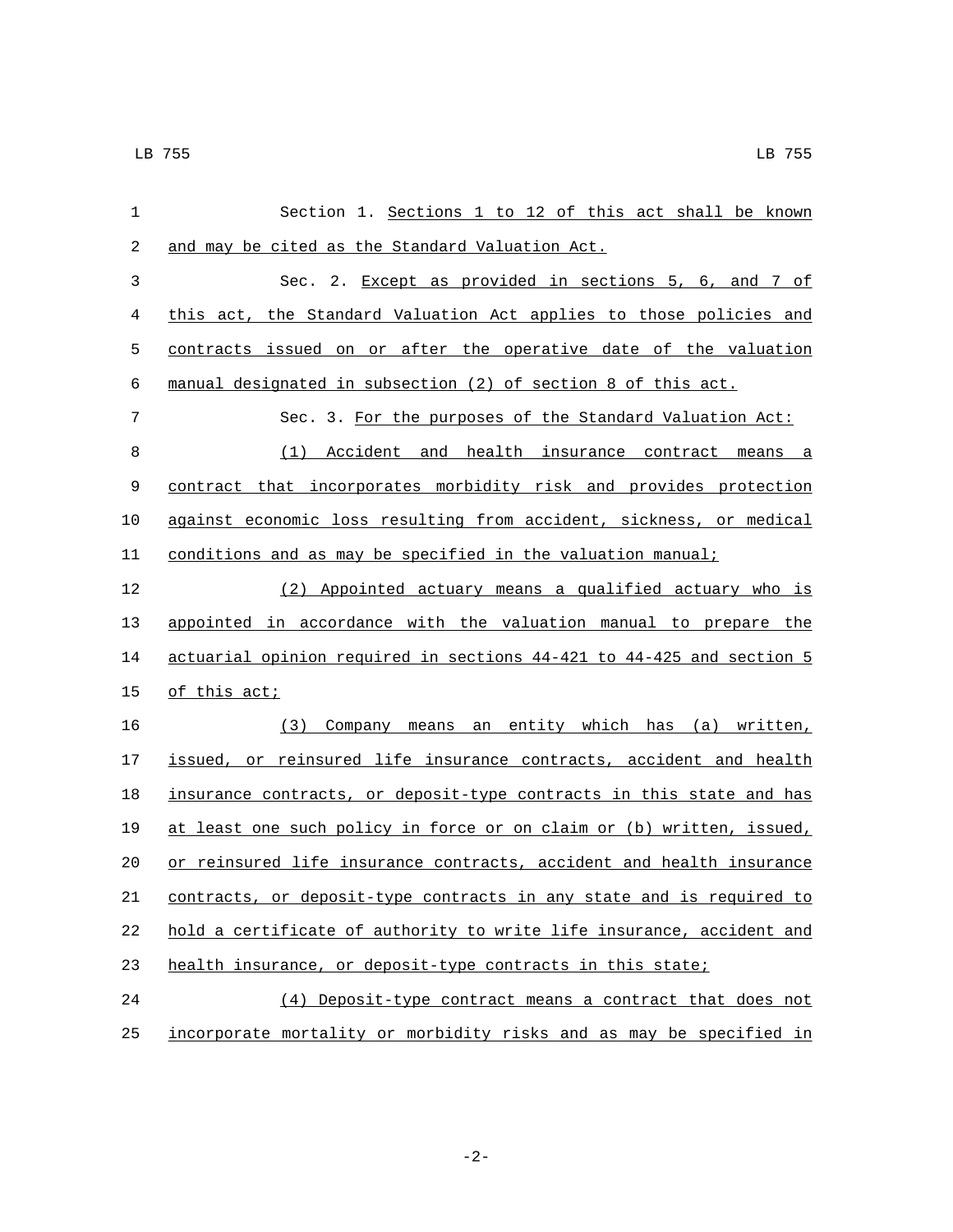| $\mathbf 1$ | the valuation manual;                                                 |
|-------------|-----------------------------------------------------------------------|
| 2           | (5) Director means the Director of Insurance;                         |
| 3           | (6) Life insurance contract means a contract that                     |
| 4           | incorporates mortality risk, including annuity and pure endowment     |
| 5           | contracts, and as may be specified in the valuation manual;           |
| 6           | (7) Policyholder behavior means any action a                          |
| 7           | policyholder, a contract holder, or any other person with the right   |
| 8           | to elect options, such as a certificate holder, may take under a      |
| 9           | policy or contract subject to the act including, but not limited to,  |
| 10          | lapse, withdrawal, transfer, deposit, premium payment, loan,          |
| 11          | annuitization, or benefit elections prescribed by the policy or       |
| 12          | contract but excluding events of mortality or morbidity that result   |
| 13          | in benefits prescribed in their essential aspects by the terms of the |
| 14          | policy or contract;                                                   |
| 15          | (8) Principle-based valuation means a reserve valuation               |
| 16          | that uses one or more methods or one or more assumptions determined   |
| 17          | by the insurer and is required to comply with section 9 of this act   |
| 18          | as specified in the valuation manual;                                 |
| 19          | <u>(9) Qualified actuary means an individual who is</u>               |
| 20          | qualified to sign the applicable statement of actuarial opinion in    |
| 21          | accordance with the American Academy of Actuaries qualification       |
| 22          | standards for actuaries signing such statements and who meets the     |
| 23          | requirements specified in the valuation manual;                       |
| 24          | (10) Reserves means reserve liabilities;                              |
| 25          | (11) Tail risk means a risk that occurs either when the               |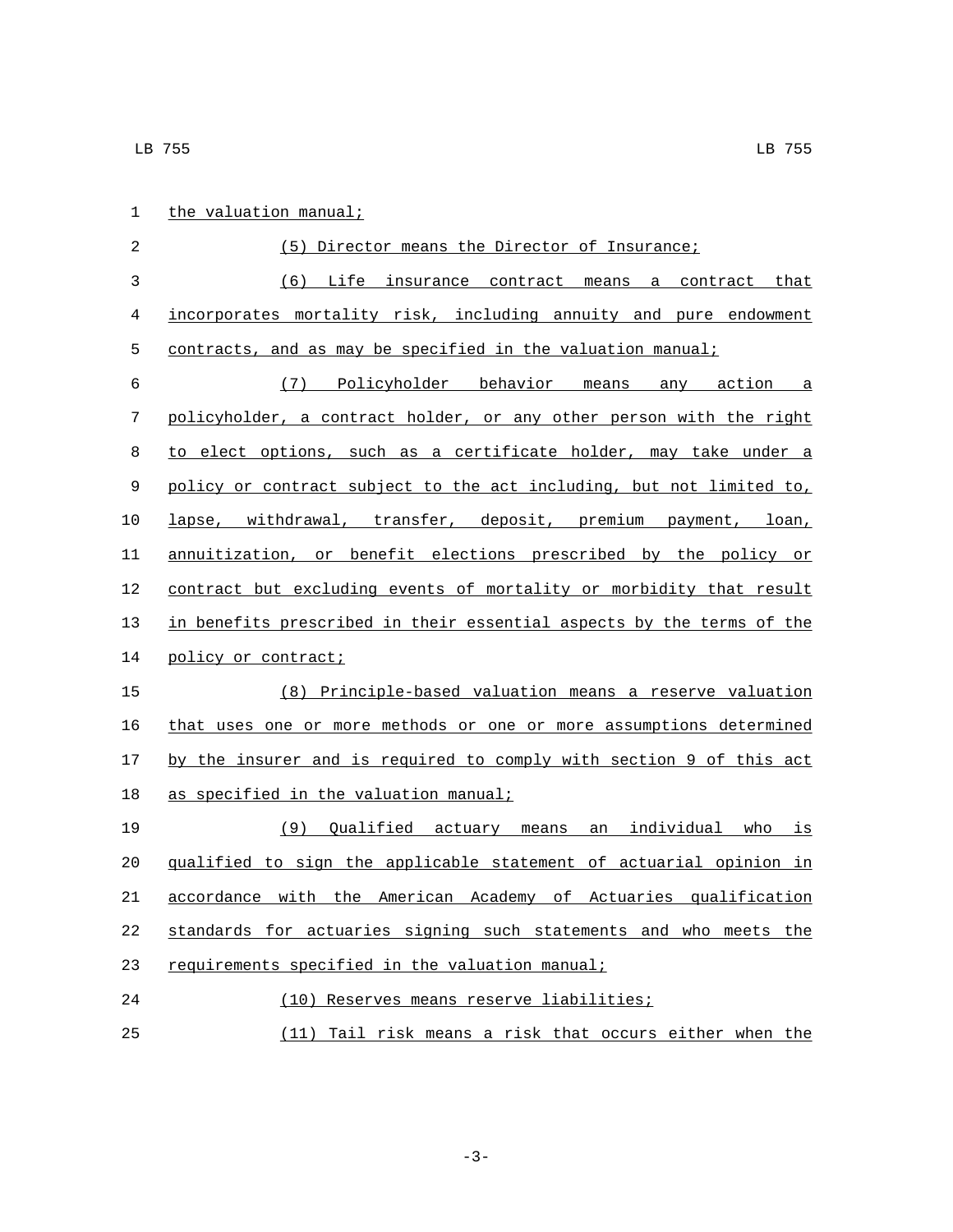| 1                | frequency of low probability events is higher than expected under a   |
|------------------|-----------------------------------------------------------------------|
| $\boldsymbol{2}$ | normal probability distribution or when there are observed events of  |
| $\mathfrak{Z}$   | very significant size or magnitude; and                               |
| $\overline{4}$   | (12) Valuation manual means the valuation manual                      |
| 5                | prescribed by the director which conforms substantially to the        |
| 6                | valuation manual developed and adopted by the National Association of |
| 7                | Insurance Commissioners.                                              |
| $\,8\,$          | Sec. 4. The director shall annually value, or cause to be             |
| $\,9$            | valued, the reserves for all outstanding life insurance contracts,    |
| 10               | accident and health insurance contracts, and deposit-type contracts   |
| 11               | of every company issued on or after the operative date of the         |
| 12               | valuation manual. In lieu of the valuation of the reserves required   |
| 13               | of a foreign or alien company, the director may accept a valuation    |
| 14               | made, or caused to be made, by the insurance supervisory official of  |
| 15               | any state or other jurisdiction when the valuation complies with the  |
| 16               | minimum standard provided in the Standard Valuation Act.              |
| 17               | Sec. 5. (1) Every company with outstanding life insurance             |
| 18               | contracts, accident and health insurance contracts, or deposit-type   |
| 19               | contracts in this state and subject to regulation by the director     |
| 20               | shall annually submit the opinion of the appointed actuary as to      |
| 21               | whether the reserves and related actuarial items held in support of   |
| 22               | the policies and contracts are computed appropriately, are based on   |
| 23               | assumptions that satisfy contractual provisions, are consistent with  |
| 24               | prior reported amounts, and comply with applicable laws of this       |
| 25               | state. The valuation manual shall prescribe the specifics of this     |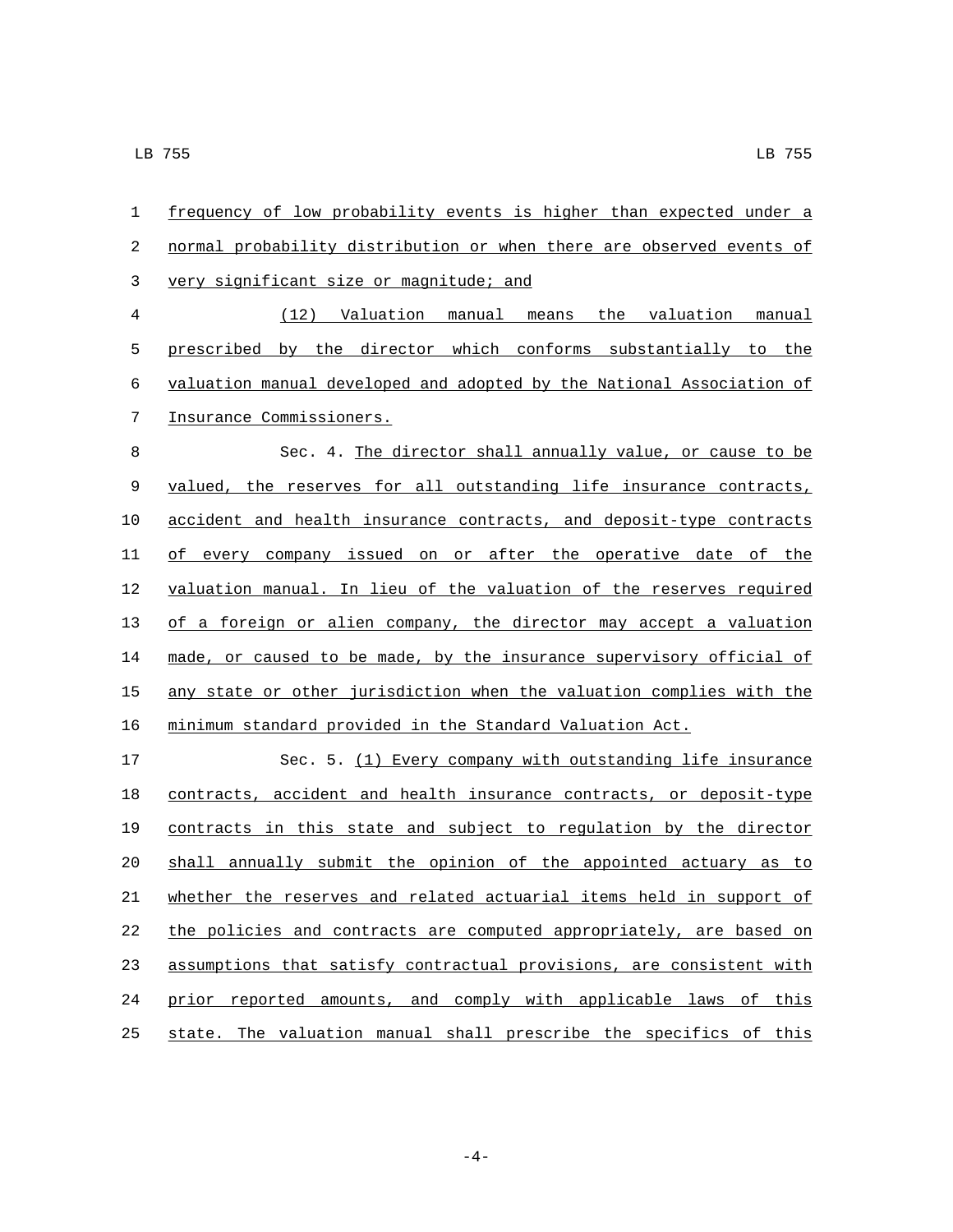| 1          | opinion including any items deemed to be necessary to its scope.      |
|------------|-----------------------------------------------------------------------|
| $\sqrt{2}$ | (2) Every company with outstanding life insurance                     |
| 3          | contracts, accident and health insurance contracts, or deposit-type   |
| 4          | contracts in this state and subject to regulation by the director,    |
| 5          | except as exempted in the valuation manual, shall also annually       |
| $\epsilon$ | include in the opinion required by subsection (1) of this section an  |
| 7          | opinion of the same appointed actuary as to whether the reserves and  |
| 8          | related actuarial items held in support of the policies and contracts |
| 9          | specified in the valuation manual, when considered in light of the    |
| 10         | assets held by the company with respect to the reserves and related   |
| 11         | actuarial items, including, but not limited to, the investment        |
| 12         | earnings on the assets and the considerations anticipated to be       |
| 13         | received and retained under the policies and contracts, make adequate |
| 14         | provision for the company's obligations under the policies and        |
| 15         | contracts, including, but not limited to, the benefits under and      |
| 16         | expenses associated with the policies and contracts.                  |
| 17         | (3) Each opinion required by subsection (2) of this                   |
| 18         | section shall be governed by the following provisions:                |
| 19         | (a) A memorandum, in form and substance as specified in               |
| 20         | the valuation manual, and acceptable to the director, shall be        |
| 21         | prepared to support each actuarial opinion; and                       |
| 22         | (b) If the company fails to provide a supporting                      |
| 23         | memorandum at the request of the director within a period specified   |
| 24         | in the valuation manual or the director determines that the           |
| 25         | supporting memorandum provided by the company fails to meet the       |

-5-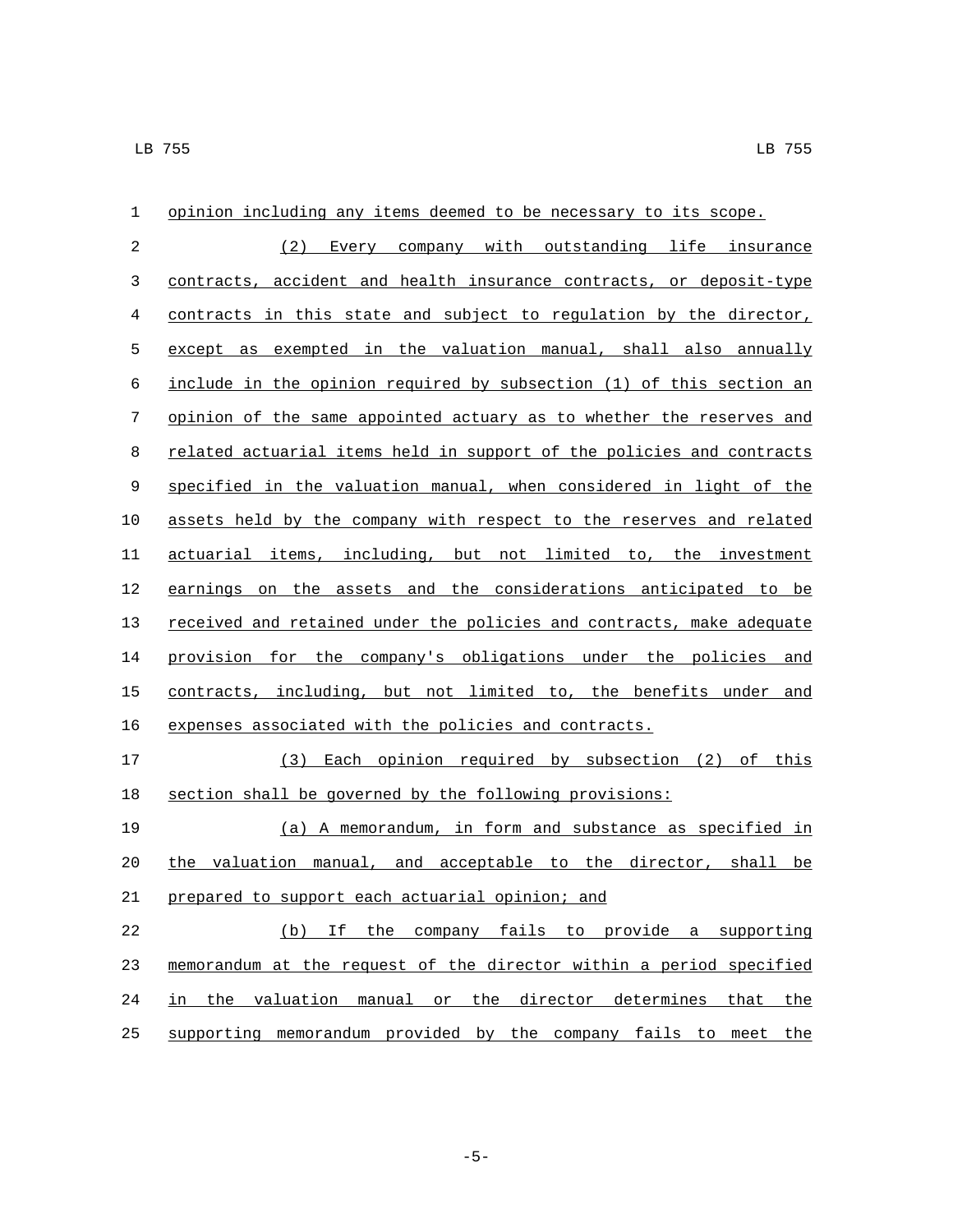| $\mathbf{1}$ | standards prescribed by the valuation manual or is otherwise          |
|--------------|-----------------------------------------------------------------------|
| 2            | unacceptable to the director, the director may engage a qualified     |
| 3            | actuary at the expense of the company to review the opinion and the   |
| 4            | basis for the opinion and prepare the supporting memorandum required  |
| 5            | by the director.                                                      |
| 6            | (4) Every opinion shall be governed by the following                  |
| 7            | provisions:                                                           |
| 8            | The opinion shall be in form and substance as<br>(a)                  |
| 9            | specified in the valuation manual and acceptable to the director;     |
| 10           | (b) The opinion shall be submitted with the annual                    |
| 11           | statement reflecting the valuation of the reserves for each year      |
| 12           | ending on or after the operative date of the valuation manual;        |
| 13           | (c) The opinion shall apply to all policies and contracts             |
| 14           | subject to subsection (2) of this section, plus other actuarial       |
| 15           | liabilities as may be specified in the valuation manual;              |
| 16           | (d) The opinion shall be based on standards adopted from              |
| 17           | time to time by the Actuarial Standards Board or its successor and on |
| 18           | such additional standards as may be prescribed in the valuation       |
| 19           | $manual$ ;                                                            |
| 20           | (e) In the case of an opinion required to be submitted by             |
| 21           | a foreign or alien company, the director may accept the opinion filed |
| 22           | by that company with the insurance supervisory official of another    |
| 23           | state if the director determines that the opinion reasonably meets    |
| 24           | the requirements applicable to a company domiciled in this state;     |
| 25           | (f) Except in cases of fraud or willful misconduct, the               |

-6-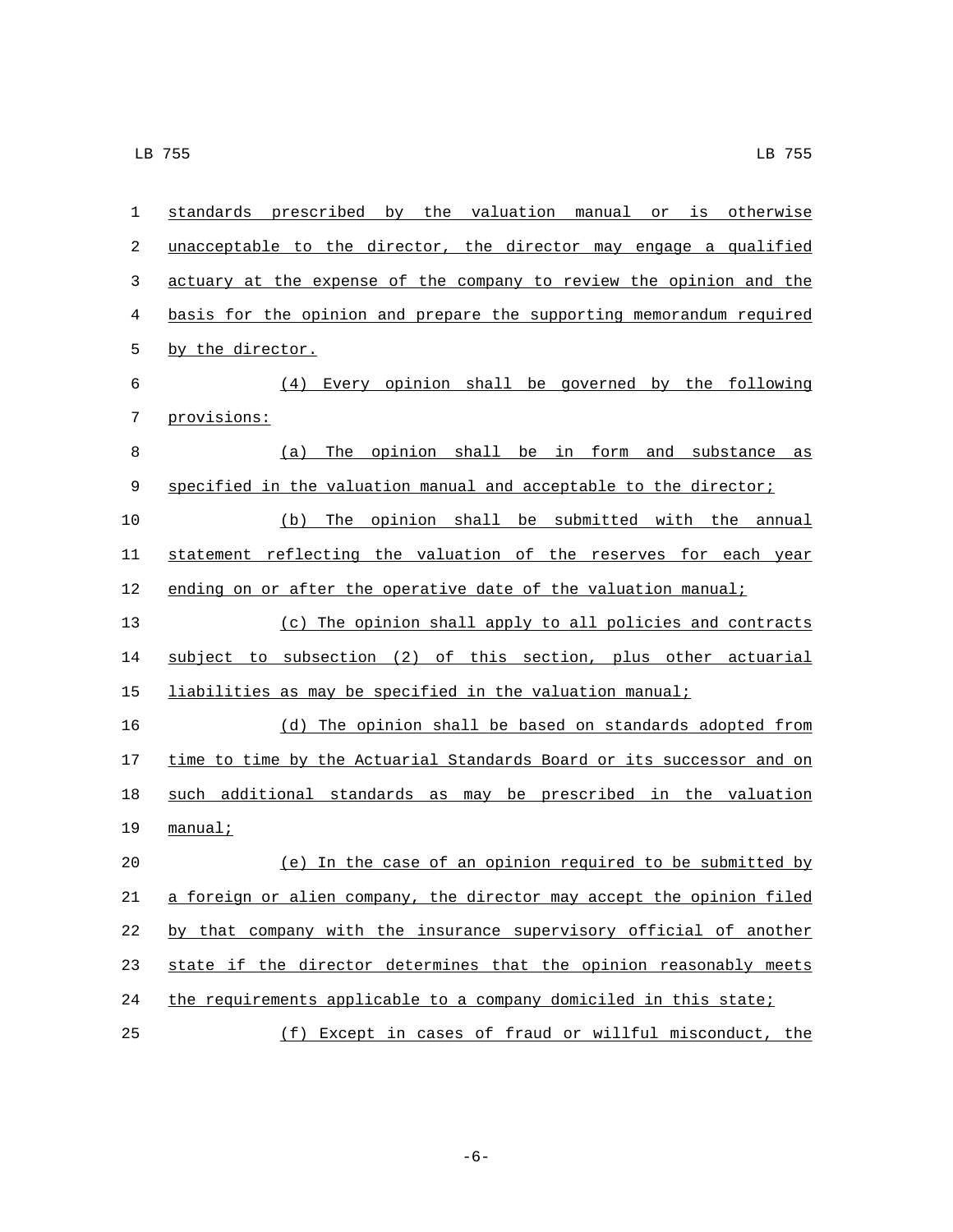| 1          | appointed actuary shall not be liable for damages to any person other |
|------------|-----------------------------------------------------------------------|
| 2          | than the insurance company and the director for any act, error,       |
| 3          | omission, decision, or conduct with respect to the appointed          |
| 4          | actuary's opinion; and                                                |
| 5          | (g) Disciplinary action by the director against the                   |
| $\epsilon$ | company or the appointed actuary shall be as set forth in rules and   |
| 7          | regulations adopted and promulgated by the director.                  |
| 8          | (5)(a) Documents, materials, or other information in the              |
| 9          | possession or control of the director that are a memorandum in        |
| 10         | support of the opinion and any other material provided by the company |
| 11         | to the director in connection with the memorandum shall be            |
| 12         | confidential by law and privileged, shall not be a public record      |
| 13         | subject to disclosure by the director pursuant to sections 84-712 to  |
| 14         | 84-712.09, shall not be subject to subpoena, and shall not be subject |
| 15         | to discovery or admissible in evidence in any private civil action.   |
| 16         | The director may use the documents, materials, or other information   |
| 17         | in the furtherance of any regulatory or legal action brought as a     |
| 18         | part of the director's official duties. Neither the director nor any  |
| 19         | person who received documents, materials, or other information while  |
| 20         | acting under the authority of the director shall be permitted or      |
| 21         | required to testify in any private civil action concerning any        |
| 22         | confidential documents, materials, or other information.              |
| 23         | (b) In order to assist in the performance of<br>the                   |
| 24         | director's duties, the director:                                      |
| 25         | (i) May share documents, materials, or other information,             |

-7-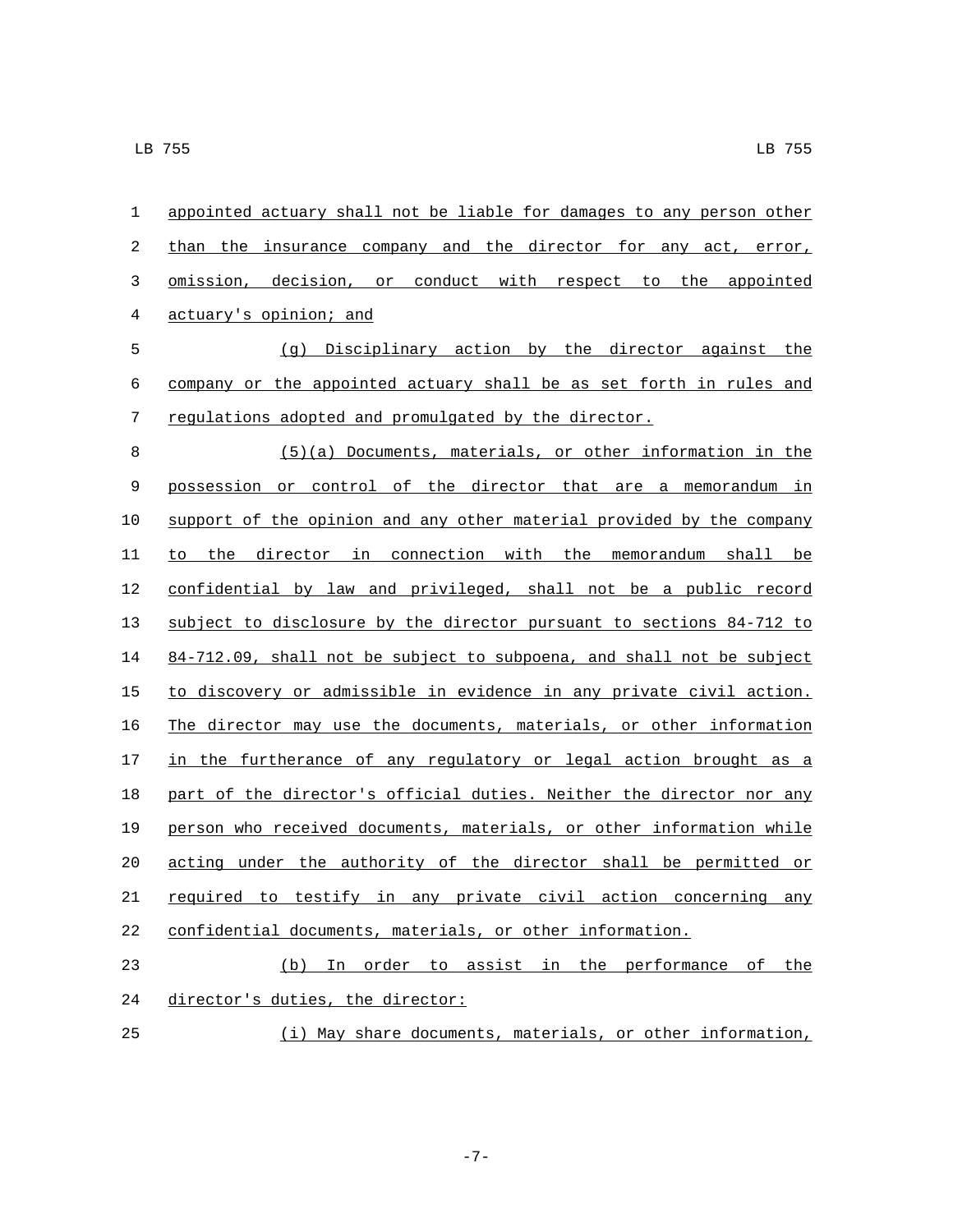| 1          | including the confidential and privileged documents, materials, or    |
|------------|-----------------------------------------------------------------------|
| $\sqrt{2}$ | information, with other state, federal, and international regulatory  |
| 3          | agencies, with the National Association of Insurance Commissioners    |
| 4          | and its affiliates and subsidiaries, and with state, federal, and     |
| 5          | international law enforcement authorities if the recipient agrees to  |
| 6          | maintain the confidentiality and privileged status of the document,   |
| 7          | material, or other information; and                                   |
| 8          | (ii) May receive documents, materials, or other                       |
| 9          | information, including otherwise confidential and privileged          |
| 10         | documents, materials, or other information, from the National         |
| 11         | Association of Insurance Commissioners and its affiliates and         |
| 12         | subsidiaries and from regulatory and law enforcement officials of     |
| 13         | other foreign or domestic jurisdictions, and shall maintain as        |
| 14         | confidential or privileged any document, material, or other           |
| 15         | information received with notice or the understanding that it is      |
| 16         | confidential or privileged under the laws of the jurisdiction that is |
| 17         | the source of the document, material, or other information.           |
| 18         | (c) No waiver of any applicable privilege or claim of                 |
| 19         | confidentiality in the documents, materials, or other information     |
| 20         | shall occur as a result of disclosure to the director under this      |
| 21         | section or as a result of sharing information pursuant to this        |
| 22         | subsection.                                                           |
| 23         | (d) A memorandum in support of the opinion, and any other             |
| 24         | material provided by the company to the director in connection with   |
| 25         | memorandum, may be subject to subpoena for the purpose<br>the<br>оf   |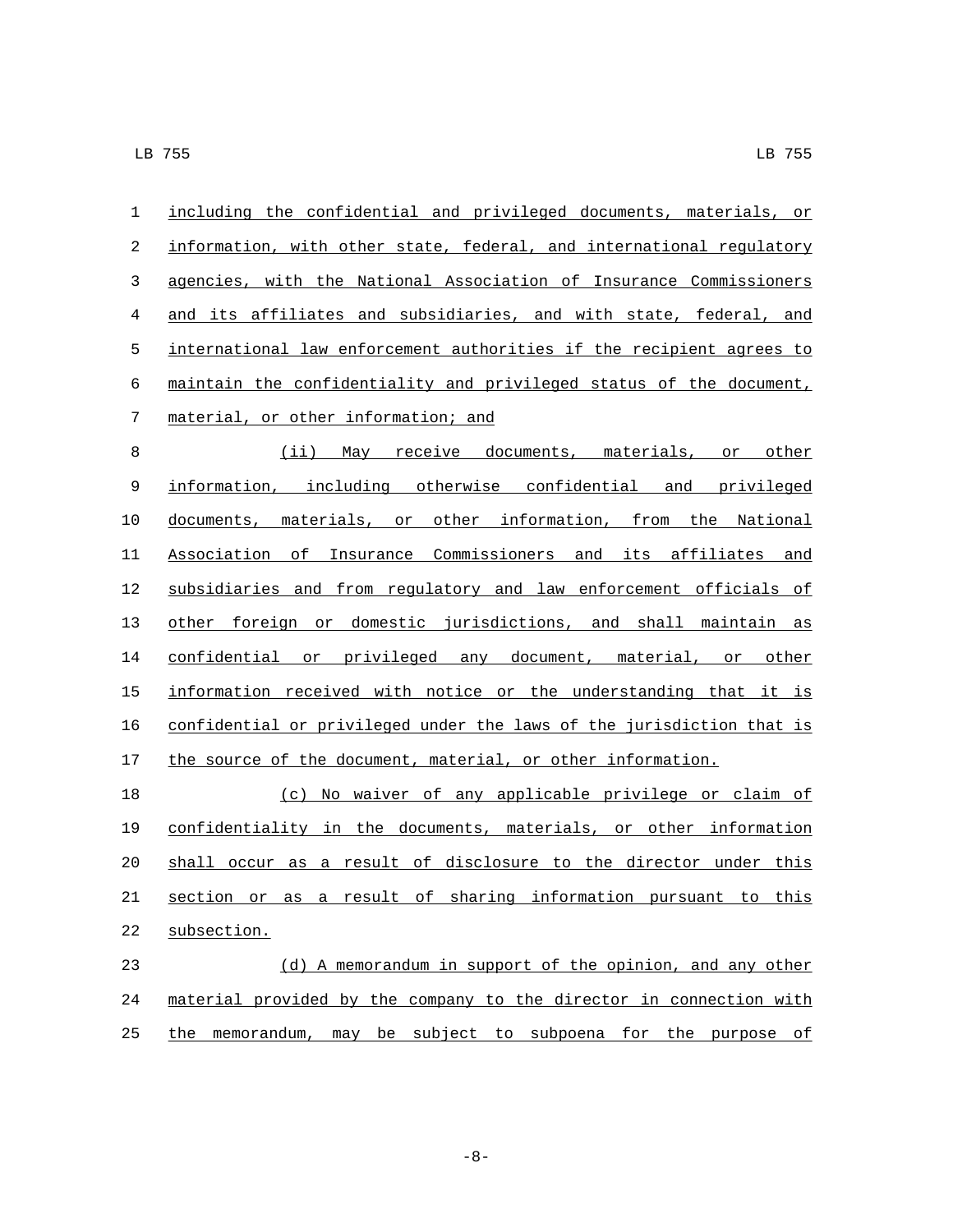defending an action seeking damages from the actuary submitting the memorandum by reason of an action required by this section or by 3 rules and regulations.

 (e) The memorandum or other material may otherwise be 5 released by the director with the written consent of the company or to the American Academy of Actuaries pursuant to a request stating that the memorandum or other material is required for the purpose of professional disciplinary proceedings and setting forth procedures satisfactory to the director for preserving the confidentiality of 10 the memorandum or other material.

 (f) Once any portion of the confidential memorandum is 12 cited by the company in its marketing or is cited before a governmental agency other than a state insurance department or is 14 released by the company to the news media, all portions of the confidential memorandum shall be no longer confidential.

 Sec. 6. For accident and health insurance contracts issued on or after the operative date of the valuation manual designated in subsection (2) of section 8 of this act, the standard prescribed in the valuation manual is the minimum standard of valuation required under section 4 of this act. For disability and sickness and accident insurance contracts issued on or after the operative date defined in section 44-407.07 and prior to the operative date of the valuation manual, the minimum standard of valuation is the standard adopted and promulgated by the director by 25 rule and regulation.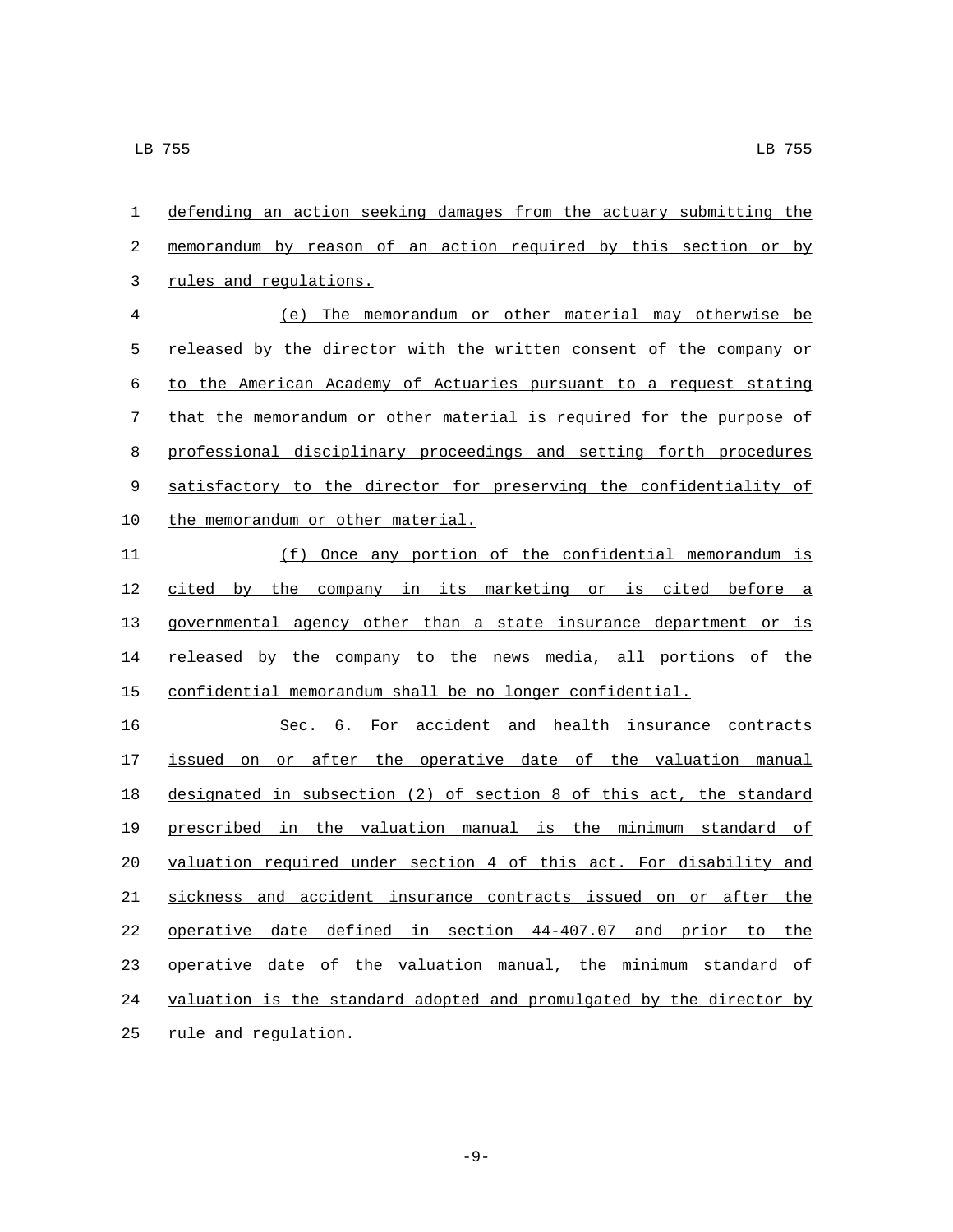1 Sec. 7. Section 44-404, Reissue Revised Statutes of 2 Nebraska, is amended to read:

 44-404 (1) This section shall apply to only those policies and contracts issued on or after the operative date defined in section 44-407.07 (the Standard Nonforfeiture Law for Life 6 Insurance), except as otherwise provided in subdivision (b) subsection (3) of this section for all annuities and pure endowments 8 purchased on or after the operative date of such subdivision (b) subsection (3) under group annuity and pure endowment contracts issued prior to such operative date defined in section 44-407.07. This section shall apply to all policies and contracts issued prior 12 to the operative date of the valuation manual designated in subsection (2) of section 8 of this act, and sections 8 and 9 of this 14 act shall not apply to any such policies and contracts.

 $(a)$   $(2)$  Except as otherwise provided in subdivisions (b)  $\frac{and}{c}$  subsections (3) and (4) of this section, the minimum standard for the valuation of all such policies and contracts issued prior to August 30, 1981, shall be that provided by the laws in effect immediately prior to such date. Except as otherwise provided in 20 subdivisions (b) and  $(e)$  subsections (3) and  $(4)$  of this section, the minimum standard for the valuation of all such policies and contracts shall be the Commissioners Reserve Valuation Methods defined in 23 subdivisions (d), (e), and (h) subsections (5), (6), and (9) of this section; five percent interest for group annuity and pure endowment contracts and three and one-half percent interest for all other such

 $-10-$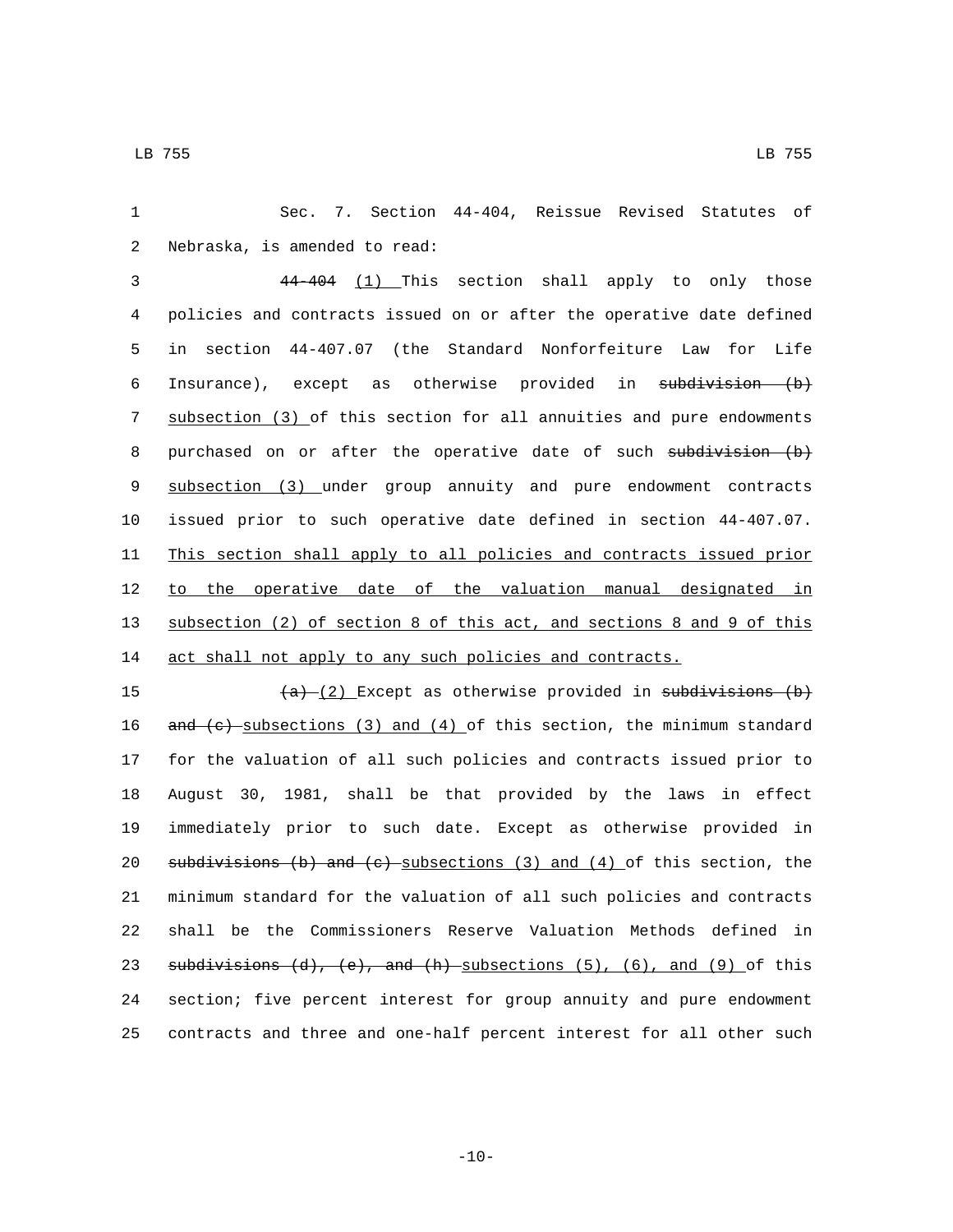policies and contracts, or in the cases of policies and contracts, other than annuity and pure endowment contracts, issued on or after September 2, 1973, four percent interest for such policies issued prior to August 24, 1979, and four and one-half percent interest for such policies issued on or after August 24, 1979; and the following 6 tables:  $\frac{1}{(d)}$   $\frac{1}{(d)}$  For all ordinary policies of life insurance issued on the standard basis, excluding any disability and accidental death benefits in such policies,—the Commissioners 1941 Standard Ordinary Mortality Table for such policies issued prior to the operative date of section 44-407.08 (Standard Nonforfeiture Law for Life Insurance), the Commissioners 1958 Standard Ordinary Mortality Table for such policies issued on or after such operative date and prior to the 13 operative date of section  $44-407.24$ , except ; Provided, that for any category of such policies issued on female risks, all modified net premiums and present values referred to in this section may be calculated according to an age not more than six years younger than the actual age of the insured; and for such policies on or after the 18 operative date of section  $44-407.24$   $(a)$  (i) the Commissioners 1980 19 Standard Ordinary Mortality Table, or  $(b)$ - $(i)$  at the election of the company for any one or more specified plans of life insurance, the Commissioners 1980 Standard Ordinary Mortality Table with Ten-Year 22 Select Mortality Factors, or  $\left(\frac{e}{i} - \frac{i}{i}\right)$  any ordinary mortality table, adopted after 1980 by the National Association of Insurance Commissioners, that is approved by regulation promulgated by the Department of Insurance for use in determining the minimum standard

-11-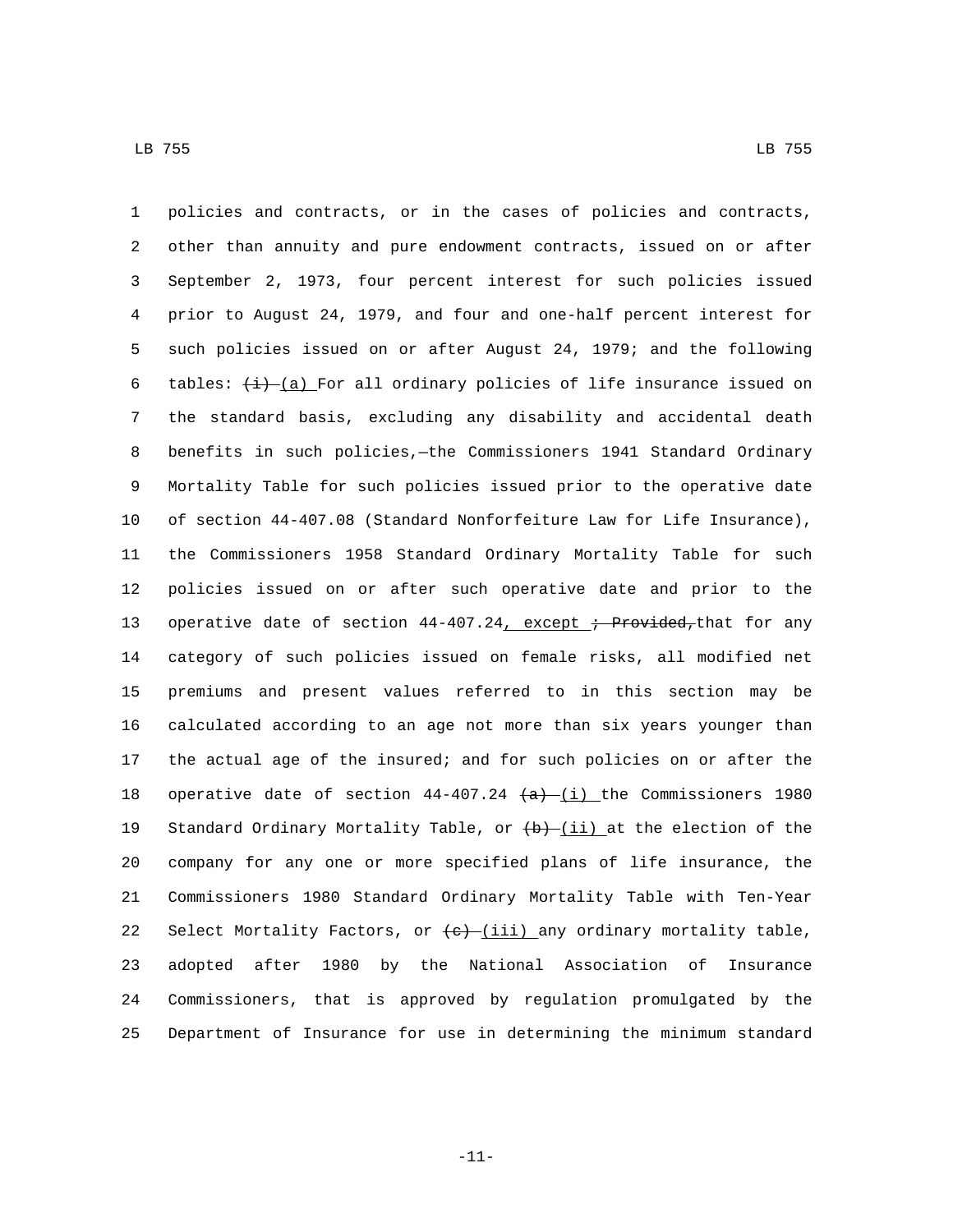1 of valuation for such policies;  $(i\textbf{i}) - (b)$  for all industrial life insurance policies issued on the standard basis, excluding any disability and accidental death benefits in such policies,—the 1941 Standard Industrial Mortality Table for such policies issued prior to the operative date of section 44-407.09 (Standard Nonforfeiture Law for Life Insurance), and for such policies issued on or after such operative date, the Commissioners 1961 Standard Industrial Mortality Table or any industrial mortality table, adopted after 1980 by the National Association of Insurance Commissioners, that is approved by regulation promulgated by the Department of Insurance for use in determining the minimum standard of valuation for such policies;  $12 \leftarrow \leftarrow \leftarrow$  (c) for individual annuity and pure endowment contracts, excluding any disability and accidental death benefits in such policies,—the 1937 Standard Annuity Mortality Table, or at the option of the company, the Annuity Mortality Table for 1949, Ultimate, or any modification of either of these tables approved by the Department 17 of Insurance;  $\frac{1}{x}$   $\frac{1}{y}$  for group annuity and pure endowment contracts, excluding any disability and accidental death benefits in such policies,—the Group Annuity Mortality Table for 1951, any modification of such table approved by the Department of Insurance, or, at the option of the company, any of the tables or modifications of tables specified for individual annuity and pure endowment 23 contracts;  $(w)$  (e) for total and permanent disability benefits in or supplementary to ordinary policies or contracts—for policies or contracts issued on or after January 1, 1966, the tables of Period 2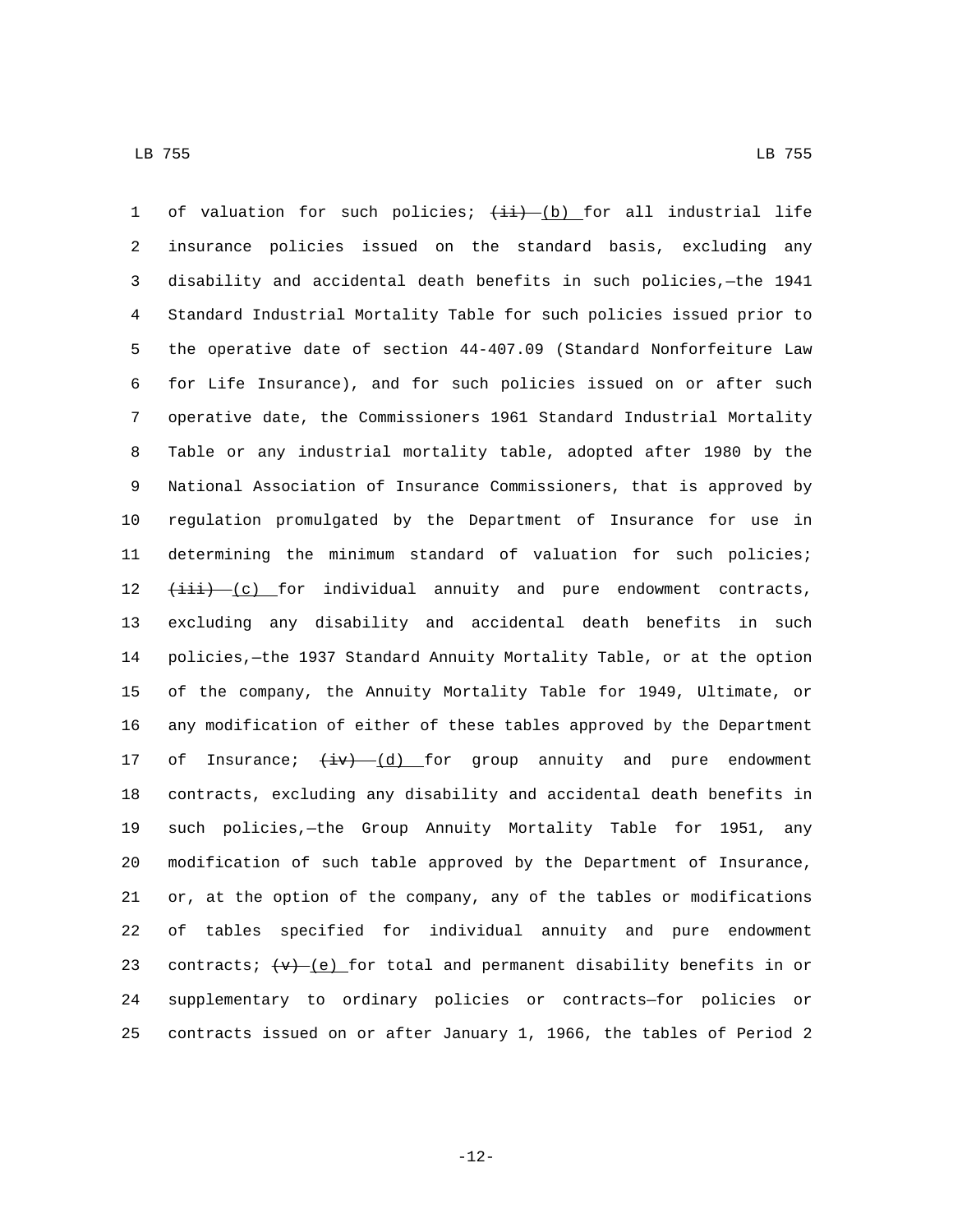disablement rates and the 1930 to 1950 termination rates of the 1952 Disability Study of the Society of Actuaries, with due regard to the type of benefit, or any tables of disablement rates and termination rates, adopted after 1980 by the National Association of Insurance Commissioners, that are approved by regulation promulgated by the Department of Insurance for use in determining the minimum standard of valuation for such policies; for policies or contracts issued on or after January 1, 1961, and prior to January 1, 1966, either such tables or, at the option of the company, the Class (3) Disability Table (1926); and for policies issued prior to January 1, 1961, the Class (3) Disability Table (1926). Any such table shall, for active lives, be combined with a mortality table permitted for calculating 13 the reserves for life insurance policies;  $\overline{(vi) - (f)}$  for accidental death benefits in or supplementary to policies—for policies issued on or after January 1, 1966, the 1959 Accidental Death Benefits Table; for policies issued on or after January 1, 1961, and prior to January 1, 1966, either such table or, at the option of the company, the Inter-Company Double Indemnity Mortality Table; and for policies issued prior to January 1, 1961, the Inter-Company Double Indemnity Mortality Table. Either table shall be combined with a mortality table permitted for calculating the reserves for life insurance 22 policies; and  $\overline{(v_{ii}) - (g)}$  for group life insurance, life insurance issued on the substandard basis and other special benefits—such tables as may be approved by the Department of Insurance.

25  $(b)$   $(3)$  Except as provided in subdivision (c) subsection

-13-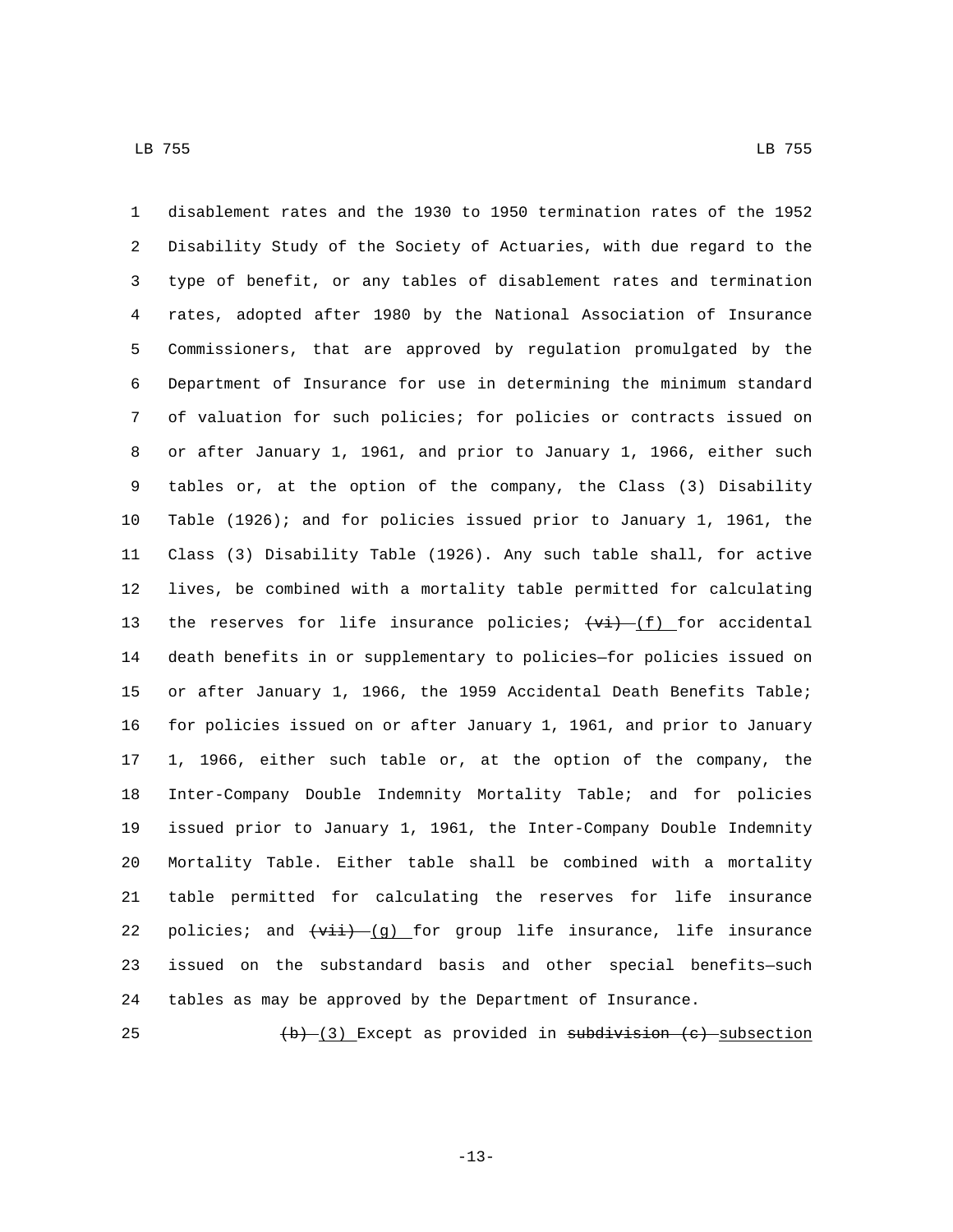LB 755 LB 755

 (4) of this section, the minimum standard for the valuation of all individual annuity and pure endowment contracts issued on or after 3 the operative date of this subdivision, subsection, as defined herein, and for all annuities and pure endowments purchased on or after such operative date under group annuity and pure endowment contracts, shall be the Commissioners Reserve Valuation Methods 7 defined in subdivisions (d) and (e) subsections (5) and (6) of this section and the following tables and interest rates:

9 (i) (a) For individual annuity and pure endowment contracts issued prior to August 24, 1979, excluding any disability and accidental death benefits in such contracts—the 1971 Individual Annuity Mortality Table, or any modification of this table approved by the Department of Insurance, and six percent interest for single premium immediate annuity contracts, and four percent interest for all other individual annuity and pure endowment contracts;

 $\left(\frac{1}{11} - (b)\right)$  For individual single premium immediate annuity contracts issued on or after August 24, 1979, excluding any disability and accidental death benefits in such contracts—the 1971 Individual Annuity Mortality Table, or any individual annuity mortality table, adopted after 1980 by the National Association of Insurance Commissioners, that is approved by regulation promulgated by the Department of Insurance for use in determining the minimum standard of valuation for such contracts, or any modification of these tables approved by the director, and seven and one-half percent 25 interest;

-14-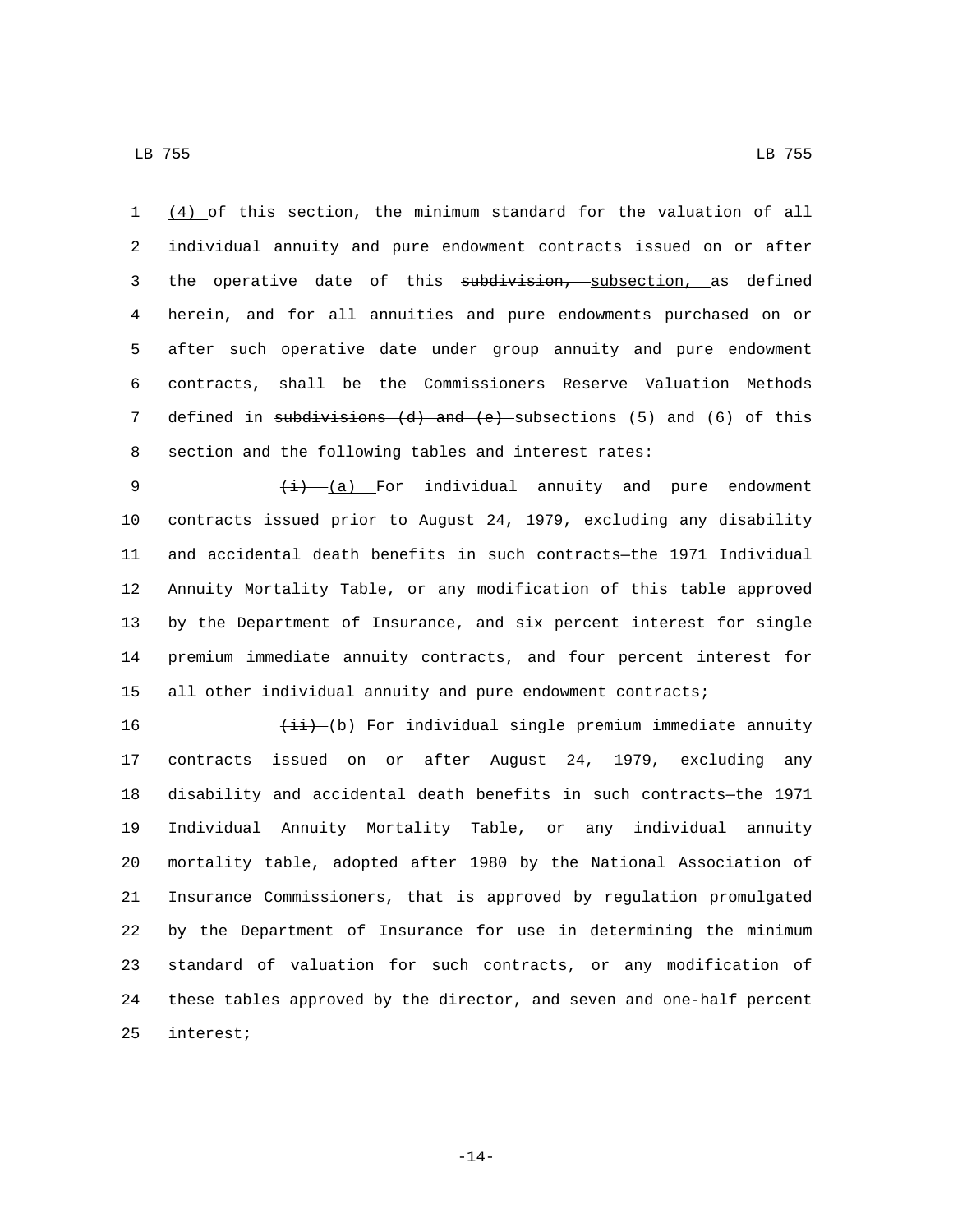1 (iii) (c) For individual annuity and pure endowment contracts issued on or after August 24, 1979, other than single premium immediate annuity contracts, excluding any disability and accidental death benefits in such contracts—the 1971 Individual Annuity Table, or any individual annuity mortality table, adopted after 1980 by the National Association of Insurance Commissioners, that is approved by regulation promulgated by the Department of Insurance for use in determining the minimum standard of valuation for such contracts, or any modification of these tables approved by the director, and five and one-half percent interest for single premium deferred annuity and pure endowment contracts and four and one-half percent interest for all other such individual annuity and 13 pure endowment contracts;

 $\left(\frac{iv}{i}\right)_{i=1}^{d}$  For all annuities and pure endowments purchased prior to August 24, 1979, under group annuity and pure endowment contracts, excluding any disability and accidental death benefits purchased under such contracts—the 1971 Group Annuity Mortality Table, or any modification of this table approved by the Department 19 of Insurance, and six percent interest; and

 $\left\{\mathbf{v}\right\}$  (e) For all annuities and pure endowments purchased on or after August 24, 1979, under group annuity and pure endowment contracts, excluding any disability and accidental death benefits purchased under such contracts—the 1971 Group Annuity Mortality Table, or any group annuity mortality table, adopted after 1980 by the National Association of Insurance Commissioners, that is approved

-15-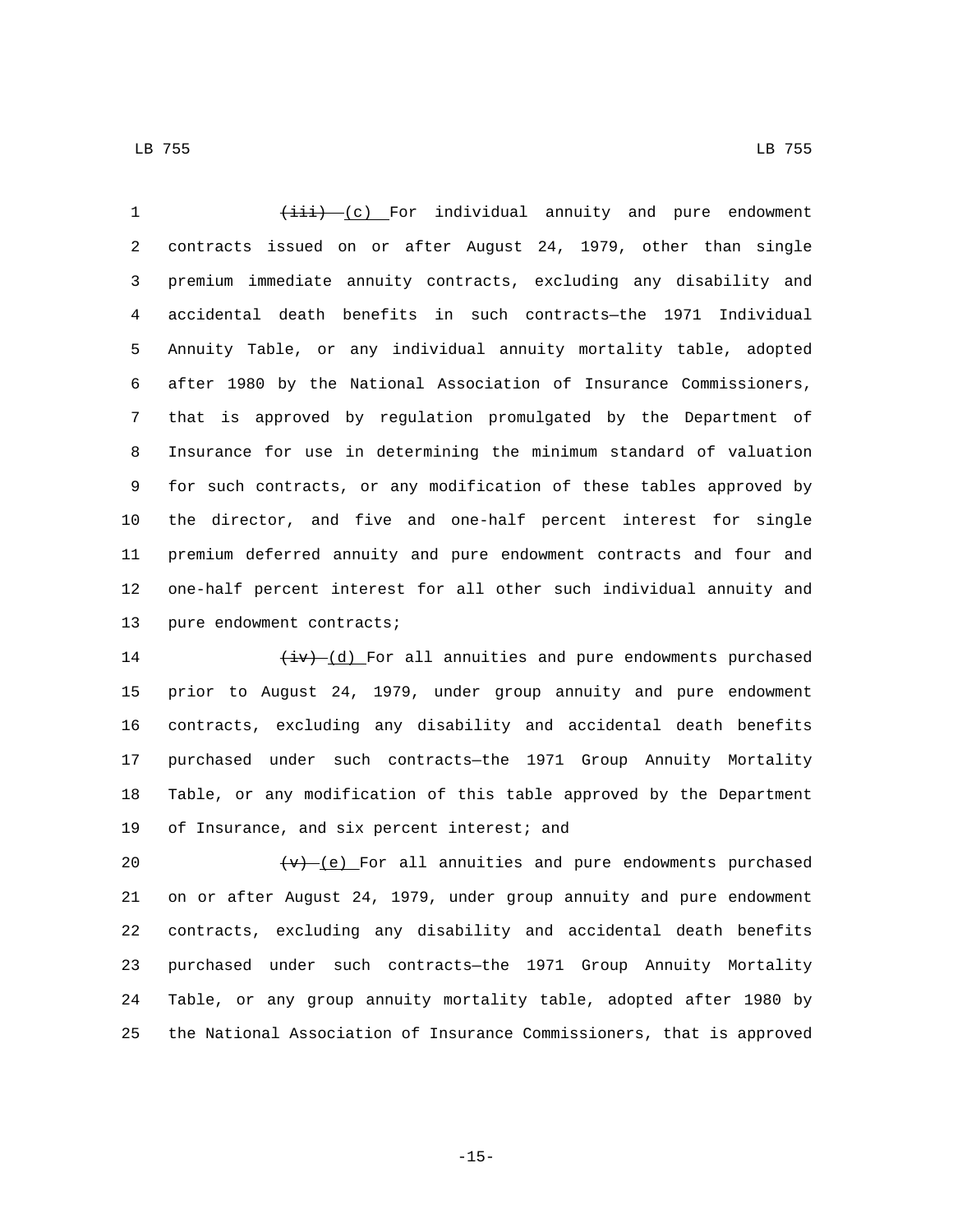LB 755 LB 755

 by regulation promulgated by the Department of Insurance for use in determining the minimum standard of valuation for such annuities and pure endowments, or any modification of these tables approved by the director, and seven and one-half percent interest.4

 $\left(\frac{e}{1/4}\right)$  (a) The calendar year statutory valuation interest rates as defined in this subdivision subsection shall be used in determining the minimum standard for the valuation of all life insurance policies issued in a particular calendar year, on or after the operative date of section 44-407.02; all individual annuity and pure endowment contracts issued in a particular calendar year on or after January 1 of the calendar year next following August 30, 1981; all annuities and pure endowments purchased in a particular calendar year on or after January 1 of the calendar year next following August 30, 1981, under group annuity and pure endowment contracts; and the net increase, if any, in a particular calendar year after January 1 of the calendar year next following August 30, 1981, in amounts held 17 under guaranteed interest contracts.

18  $(b)(i)$  The calendar year statutory valuation interest 19 rates shall be determined as provided in this paragraph subdivision 20  $(4)(b)(i)$  of this section and the results rounded to the nearer one-21 quarter of one percent:  $\frac{1}{1}$   $\frac{1}{1}$  For life insurance, the calendar year 22 statutory valuation interest rate shall be equal to the sum of  $\{a\}$ 23  $(I)$  three percent;  $\left(\frac{b}{1} - I\right)$  the weighting factor defined in this 24 subdivision subsection multiplied by the difference between  $(1)$  the 25 lesser of the reference interest rate defined in this subdivision

-16-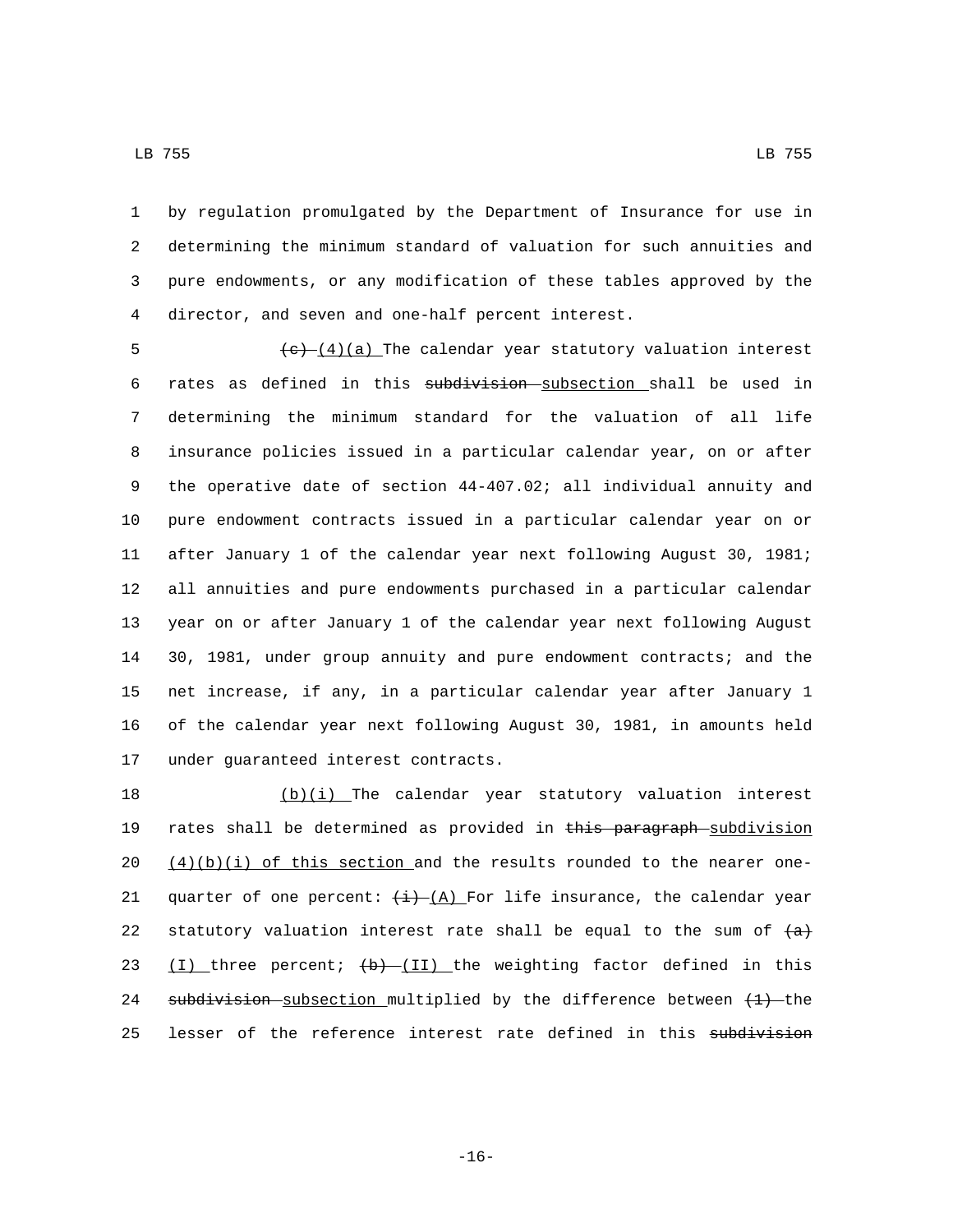1 subsection and nine percent, and  $(2)$  -three percent; and  $(e)$  (III) 2 one-half the weighting factor defined in this subdivision subsection 3 multiplied by the difference between  $(1)$  the greater of the reference 4 interest rate defined in this subdivision subsection and nine 5 percent, and  $\{2\}$ -nine percent.  $\{\pm i\}$ -(B) For single premium immediate 6 annuities and for annuity benefits involving life contingencies 7 arising from other annuities with cash settlement options and from 8 guaranteed interest contracts with cash settlement options, the 9 calendar year statutory valuation interest rates shall be equal to 10 the sum of  $(a)$  (I) three percent and  $(b)$  (II) the weighting factor 11 defined in this subdivision subsection multiplied by the difference 12 between  $\{+\}$  the reference interest rate defined in this subdivision 13 subsection and  $\{2\}$  three percent.  $\{\pm i\}$  (C) For other annuities with 14 cash settlement options and guaranteed interest contracts with cash 15 settlement options, valued on an issue-year basis, except as stated 16 in  $\{\pm i\}$  above, subdivision  $(4)(b)(i)(B)$  of this section, the formula 17 for life insurance in  $\left(\frac{1}{2}\right)$  above subdivision  $\left(\frac{4}{2}\right)\left(\frac{1}{4}\right)$  of this 18 section shall apply to annuities and guaranteed interest contracts 19 with guarantee durations in excess of ten years, and the formula for 20 single premium immediate annuities in  $(i)$  above subdivision  $(4)(b)$ 21  $(i)(B)$  of this section shall apply to annuities and guaranteed 22 interest contracts with guarantee duration of ten years or less.  $\overleftrightarrow{iv}$ 23 (D) For other annuities with no cash settlement options and for 24 guaranteed interest contracts with no cash settlement options, the 25 formula for single premium immediate annuities in  $\overline{\text{+i}}$  above

-17-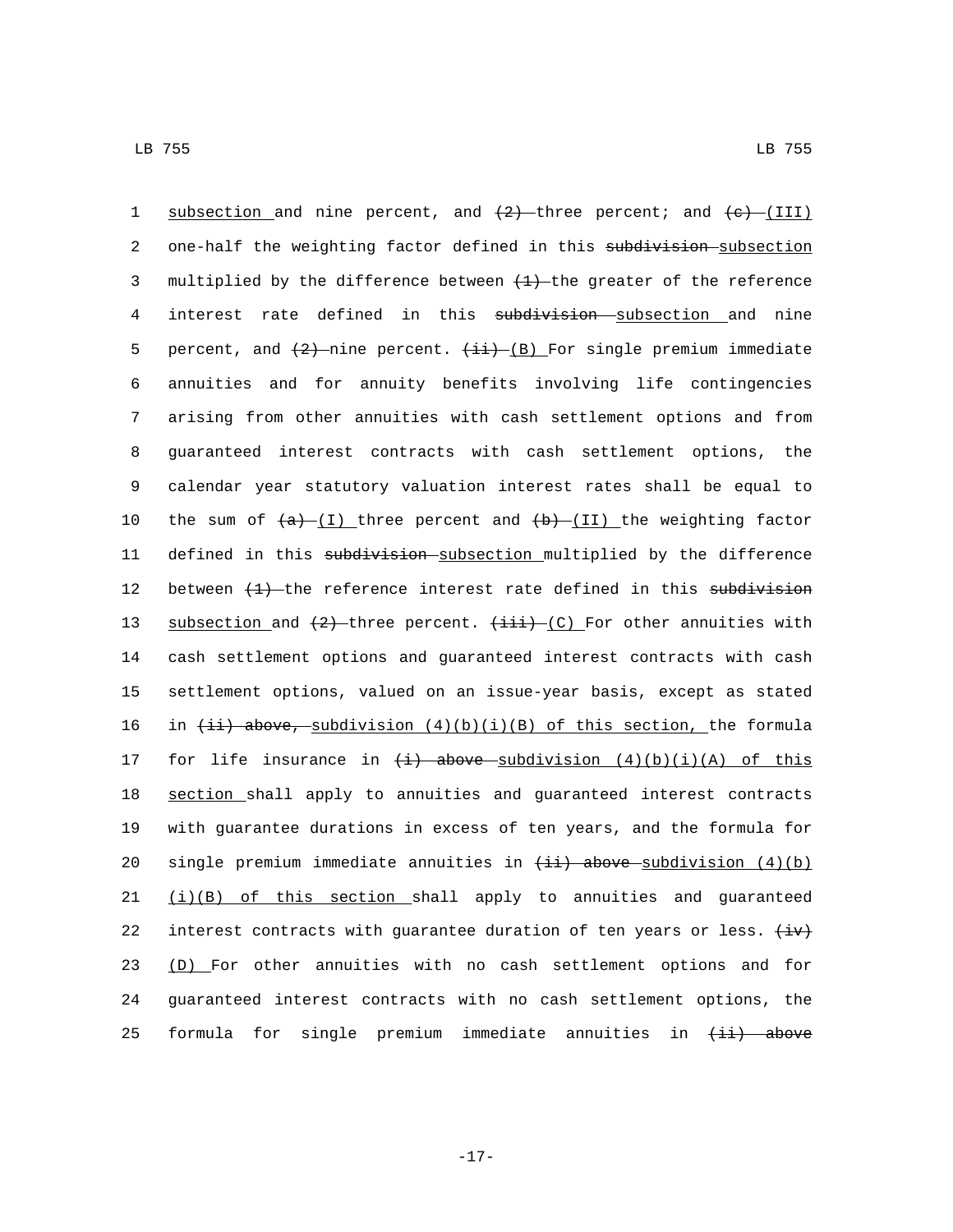1 subdivision  $(4)(b)(i)(B)$  of this section shall apply.  $\{\mathbf{v}\}$  (E) For other annuities with cash settlement options and guaranteed interest contracts with cash settlement options, valued on a change in fund 4 basis, the formula for single premium immediate annuities in  $\overrightarrow{++}$ 5 above subdivision  $(4)(b)(i)(B)$  of this section shall apply.  $\overline{(F)}$  However, if the calendar year statutory valuation interest rate for any life insurance policies issued in any calendar year determined without reference to this sentence differs from the corresponding actual rate for similar policies issued in the immediately preceding calendar year by less than one-half of one percent, the calendar year statutory valuation interest rate for such life insurance policies shall be equal to the corresponding actual rate for the immediately preceding calendar year. For purposes of applying the immediately preceding sentence, the calendar year statutory valuation interest rate for life insurance policies issued in a calendar year shall be determined for 1980 (using the reference interest rate defined for 1979) and shall be determined for each subsequent calendar year regardless of when section 44-407.24 becomes operative.

 (ii) The weighting factors referred to in the formulas 20 stated in this subdivision subsection are as follows:  $(i)$  (A) For life insurance, with a guarantee duration of ten years or less, the weighting factor is .50; with a guarantee duration of more than ten years but not more than twenty years, the weighting factor is .45; and with a guarantee duration of more than twenty years, the weighting factor is .35. For life insurance, the guarantee duration

-18-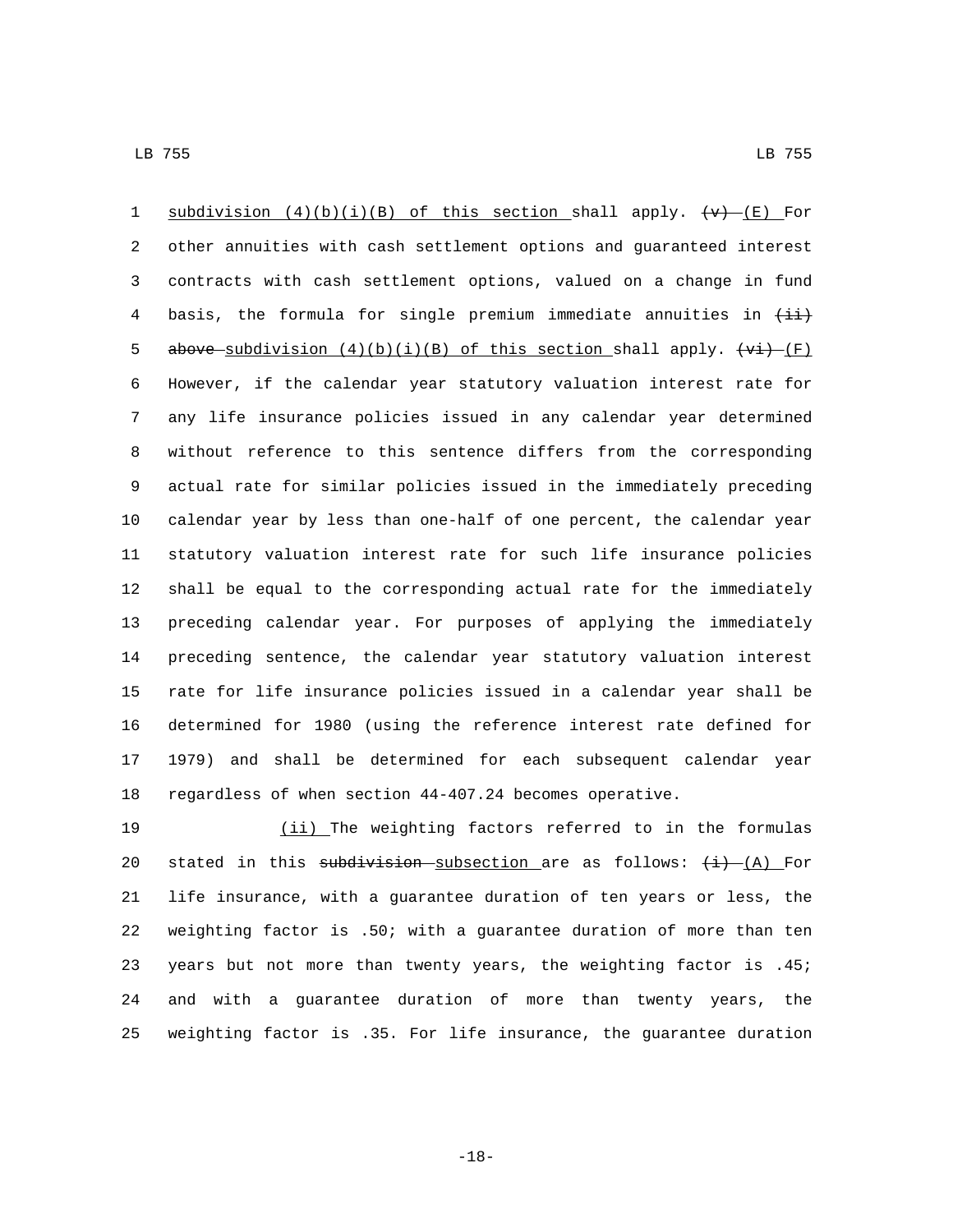is the maximum number of years the life insurance can remain in force on a basis guaranteed in the policy or under options to convert to plans of life insurance with premium rates or nonforfeiture values or 4 both which are guaranteed in the original policy.  $(\pm i)$  (B) The weighting factor for single premium immediate annuities and for annuity benefits involving life contingencies arising from other annuities with cash settlement options and guaranteed interest 8 contracts with cash settlement options is .80.  $\overrightarrow{+i}$  (C) The weighting factors for other annuities and for guaranteed interest 10 contracts, except as stated in  $\overline{\text{+i}}$  above, subdivision  $(4)(b)(ii)(B)$ 11 of this section, are as follows, according to plan type as defined in 12 this subdivision:  $(a)$  (I) For annuities and guaranteed interest contracts valued on an issue-year basis with a guarantee duration of five years or less, the weighting factor is .80 for plan type A, .60 for plan type B, and .50 for plan type C; with a guarantee duration of more than five years but not more than ten years, the weighting factor is .75 for plan type A, .60 for plan type B, and .50 for plan type C; with a guarantee duration of more than ten years but not more than twenty years, the weighting factor is .65 for plan type A, .50 for plan type B, and .45 for plan type C; and with more than twenty years guarantee duration the weighting factor is .45 for plan type 22 A, .35 for plan type B, and .35 for plan type C.  $\left(\frac{b}{b}\right)$  (II) For annuities and guaranteed interest contracts valued on an issue-year basis (other than those with no cash settlement options) which do not guarantee interest on considerations received more than one year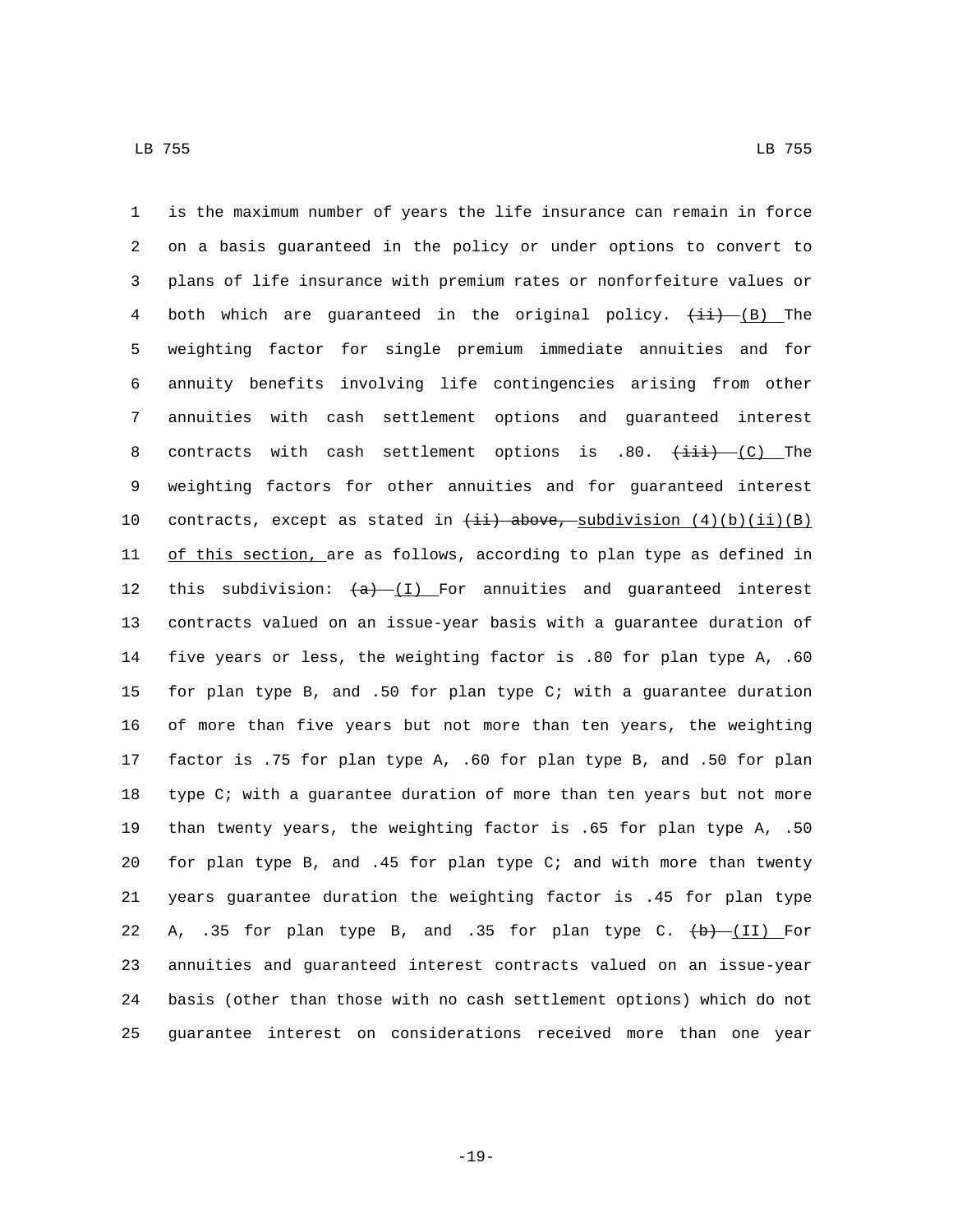after issue or purchase, the weighting factors are the factors shown 2 in  $\{\pm i\}$  (a) above subdivision  $(4)(b)(ii)(C)(I)$  of this section 3 increased by .05 for all plan types.  $\leftarrow$  (III) For annuities and guaranteed interest contracts valued on a change in fund basis, the 5 weighting factors are the factors as computed in  $\{\pm i\}$  (b) above 6 subdivision  $(4)(b)(ii)(C)(II)$  of this section increased by .10 for plan type A, increased by .20 for plan type B, and not increased for 8 plan type C.  $\left(\frac{d}{d}\right)$  [IV] For annuities and guaranteed interest contracts valued on a change in fund basis which do not guarantee interest rates on considerations received more than twelve months beyond the valuation date, the weighting factors are the factors as computed in  $(iii)(e)$  above subdivision  $(4)(b)(ii)(C)(III)$  of this section increased by .05 for all plan types. For other annuities with cash settlement options and guaranteed interest contracts with cash settlement options, the guarantee duration is the number of years for which the contract guarantees interest rates in excess of the calendar year statutory valuation interest rate for life insurance policies with guarantee duration in excess of twenty years. For other annuities with no cash settlement options and for guaranteed interest contracts with no cash settlement options, the guarantee duration is the number of years from the date of issue or date of purchase to the 22 date annuity benefits are scheduled to commence.

23 (c) Plan types used in this subdivision subsection are defined as follows: Under plan type A, at any time a policyholder may withdraw funds only with an adjustment to reflect changes in interest

-20-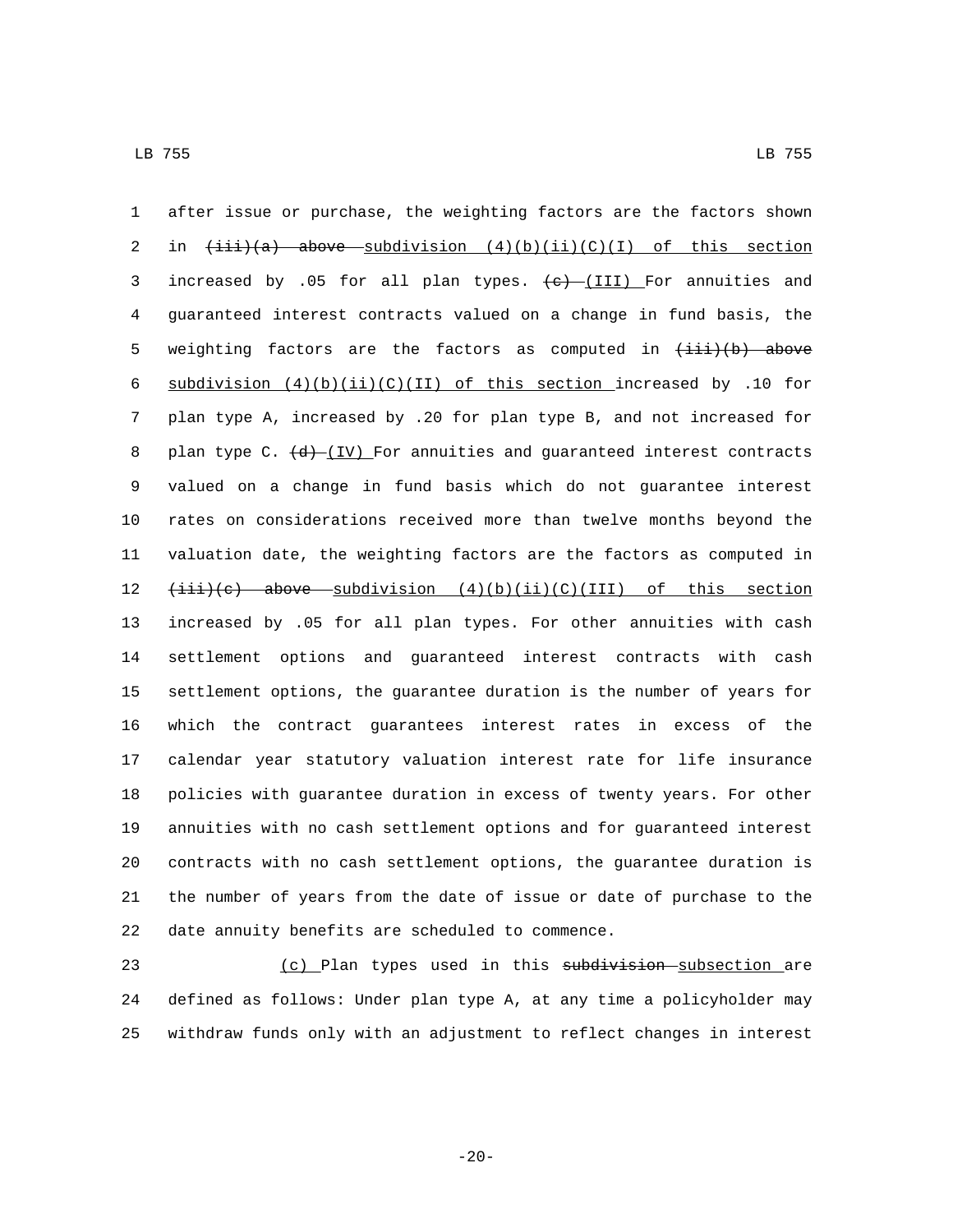rates or asset values since receipt of the funds by the insurance company, without such an adjustment but in installments over five years or more, or as an immediate life annuity, or no withdrawal may be permitted. Under plan type B, before expiration of the interest rate guarantee, a policyholder may withdraw funds only with an adjustment to reflect changes in interest rates or asset values since receipt of the funds by the insurance company or without such an adjustment but in installments over five years or more, or no withdrawal may be permitted. At the end of interest rate guarantee, funds may be withdrawn without such adjustment in a single sum or installments over less than five years. Under plan type C, a policyholder may withdraw funds before expiration of the interest rate guarantee in a single sum or installments over less than five years either without an adjustment to reflect changes in interest rates or asset values since receipt of the funds by the insurance company, or subject only to a fixed surrender charge stipulated in 17 the contract as a percentage of the fund.

 (d) A company may elect to value guaranteed interest contracts with cash settlement options and annuities with cash settlement options on either an issue-year basis or on a change in fund basis. Guaranteed interest contracts with no cash settlement options and other annuities with no cash settlement options must be 23 valued on an issue-year basis. As used in this subdivision, subsection, an issue-year basis of valuation refers to a valuation basis under which the interest rate used to determine the minimum

-21-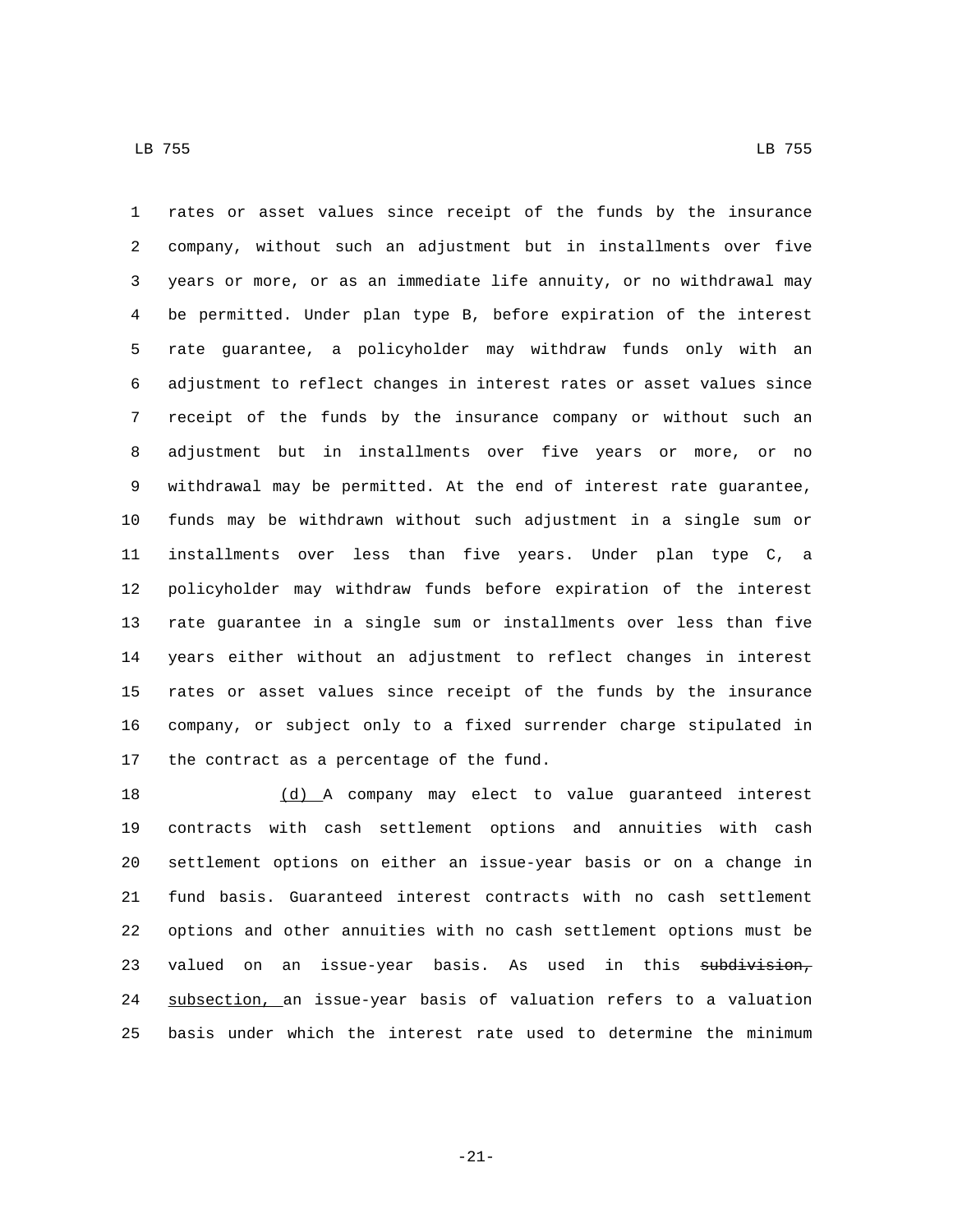LB 755 LB 755

 valuation standard for the entire duration of the annuity or guaranteed interest contract is the calendar year valuation interest rate for the year of issue or year of purchase of the annuity or guaranteed interest contract, and the change in fund basis of valuation refers to a valuation basis under which the interest rate used to determine the minimum valuation standard applicable to each change in the fund held under the annuity or guaranteed interest contract is the calendar year valuation interest rate for the year of 9 the change in the fund.

 (e) The reference interest rate referred to in this 11 subdivision subsection shall be defined as follows: (i) For all life insurance, the lesser of the average over a period of thirty-six months and the average over a period of twelve months, ending on June 30 of the calendar year next preceding the year of issue, of the 15 reference monthly average as defined in this subdivision. subsection. (ii) For single premium immediate annuities and for annuity benefits involving life contingencies arising from other annuities with cash settlement options and guaranteed interest contracts with cash settlement options, the average over a period of twelve months, ending on June 30 of the calendar year of issue or year of purchase, 21 of the reference monthly average as defined in this subdivision. subsection. (iii) For other annuities with cash settlement options and guaranteed interest contracts with cash settlement options, 24 valued on a year of issue basis, except as stated in  $(i)$  above, 25 subdivision  $(4)(e)(ii)$  of this section, with guarantee duration in

-22-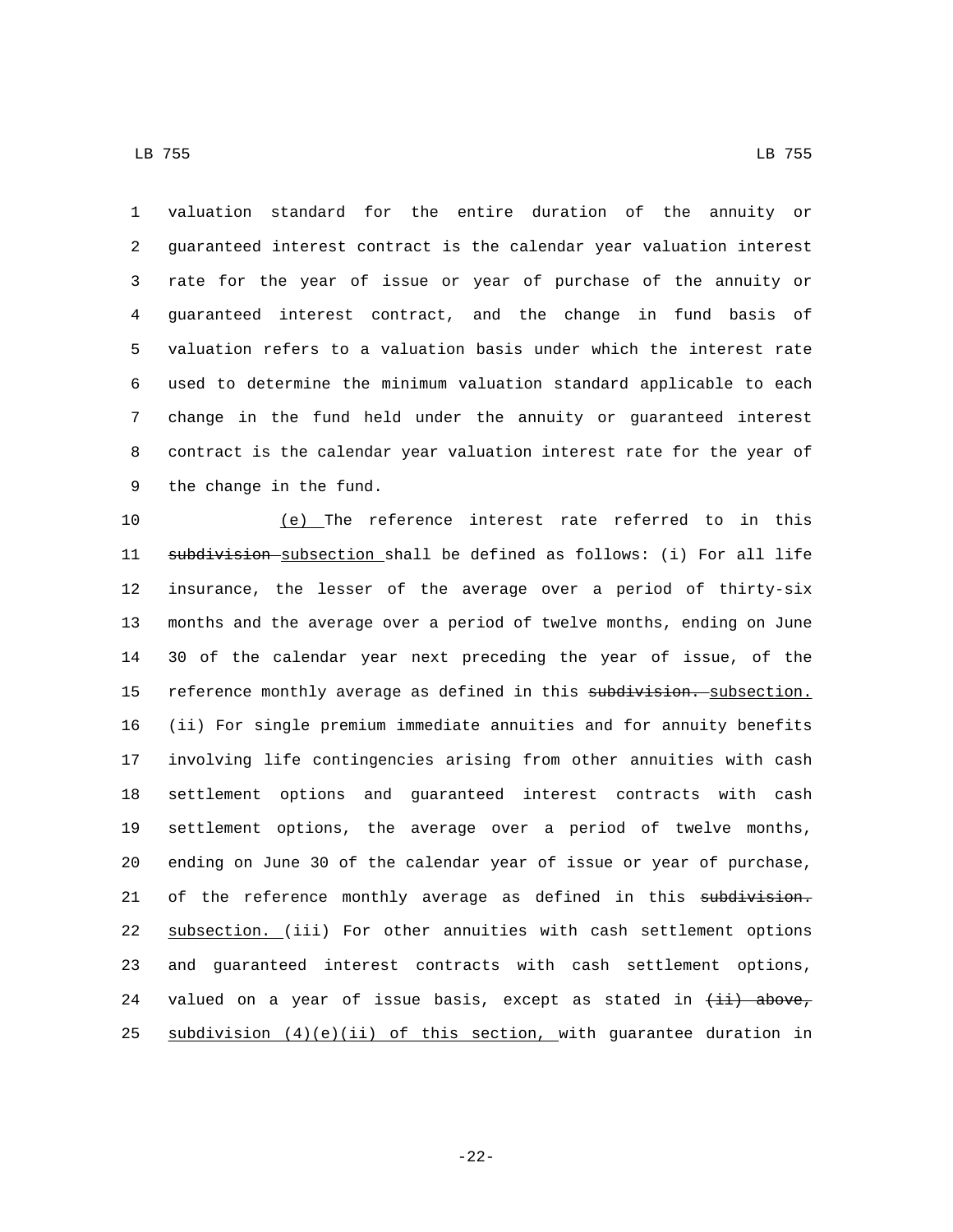LB 755 LB 755

 excess of ten years the lesser of the average over a period of thirty-six months and the average over a period of twelve months, ending on June 30 of the calendar year of issue or purchase, of the 4 reference monthly average as defined in this subdivision. subsection. (iv) For other annuities with cash settlement options and guaranteed interest contracts with cash settlement options, valued on a year of 7 issue basis, except as stated in  $\frac{1}{i}$  above, subdivision  $(4)(e)(ii)$ 8 of this section, with guarantee duration of ten years or less, the average over a period of twelve months, ending on June 30 of the calendar year of issue or purchase, of the reference monthly average 11 as defined in this  $subdivision.$  subsection. (v) For other annuities with no cash settlement options and for guaranteed interest contracts with no cash settlement options, the average over a period of twelve months, ending on June 30 of the calendar year of issue or purchase, 15 of the reference monthly average as defined in this subdivision. subsection. (vi) For other annuities with cash settlement options and guaranteed interest contracts with cash settlement options, valued on 18 a change in fund basis, except as stated in  $\{\pm i\}$  above, subdivision  $(4)(e)(ii)$  of this section, the average over a period of twelve months, ending on June 30 of the calendar year of the change in the fund, of the reference monthly average as defined in this 22 subdivision. subsection.

23 (f) The reference monthly average referred to in this 24 subdivision subsection shall mean a monthly bond yield average which 25 is published by a national financial statistical organization,

-23-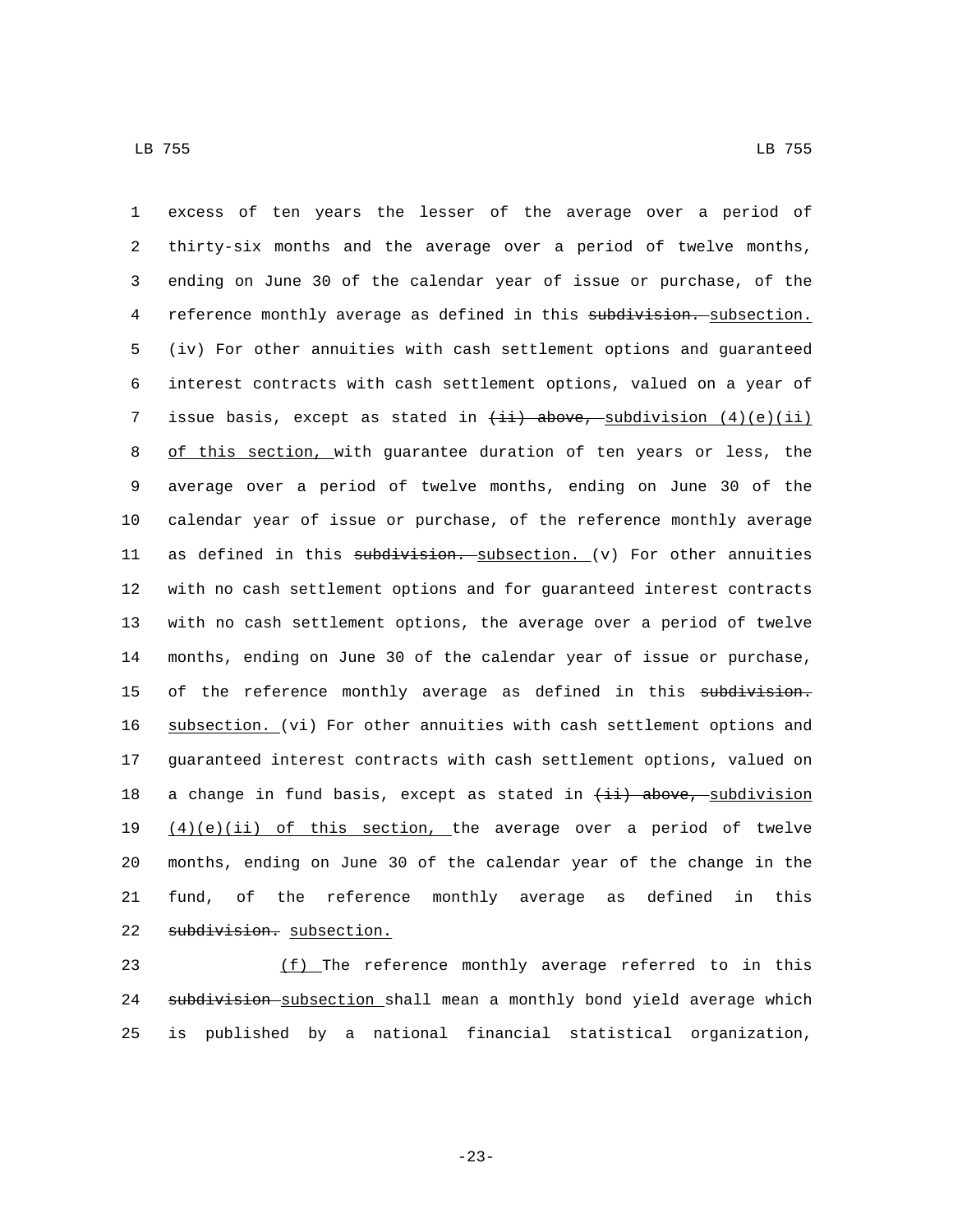recognized by the National Association of Insurance Commissioners, in current general use in the insurance industry, and designated by the Director of Insurance. In the event that the National Association of Insurance Commissioners determines that an alternative method for determination of the reference interest rate is necessary, an alternative method, which is adopted by the National Association of Insurance Commissioners and approved by regulation promulgated by the 8 Department of Insurance, may be substituted.

9 (d) (5)(a) Except as otherwise provided in subdivisions  $(e)$  and  $(h)$ -subsections (6) and (9) of this section and section 6 of 11 this act, reserves according to the Commissioners Reserve Valuation Methods, for the life insurance and endowment benefits of policies providing for a uniform amount of insurance and requiring the payment of uniform premiums shall be the excess, if any, of the present value, at the date of valuation, of such future guaranteed benefits provided for by such policies, over the then present value of any future modified net premiums therefor. The modified net premiums for any such policy shall be such uniform percentage of the respective contract premiums for such benefits that the present value, at the date of issue of the policy, of all such modified net premiums shall be equal to the sum of the then present value of such benefits provided for by the policy and the excess of (i) over (ii), as follows: (i) A net level annual premium equal to the present value, at the date of issue, of such benefits provided for after the first policy year, divided by the present value, at the date of issue, of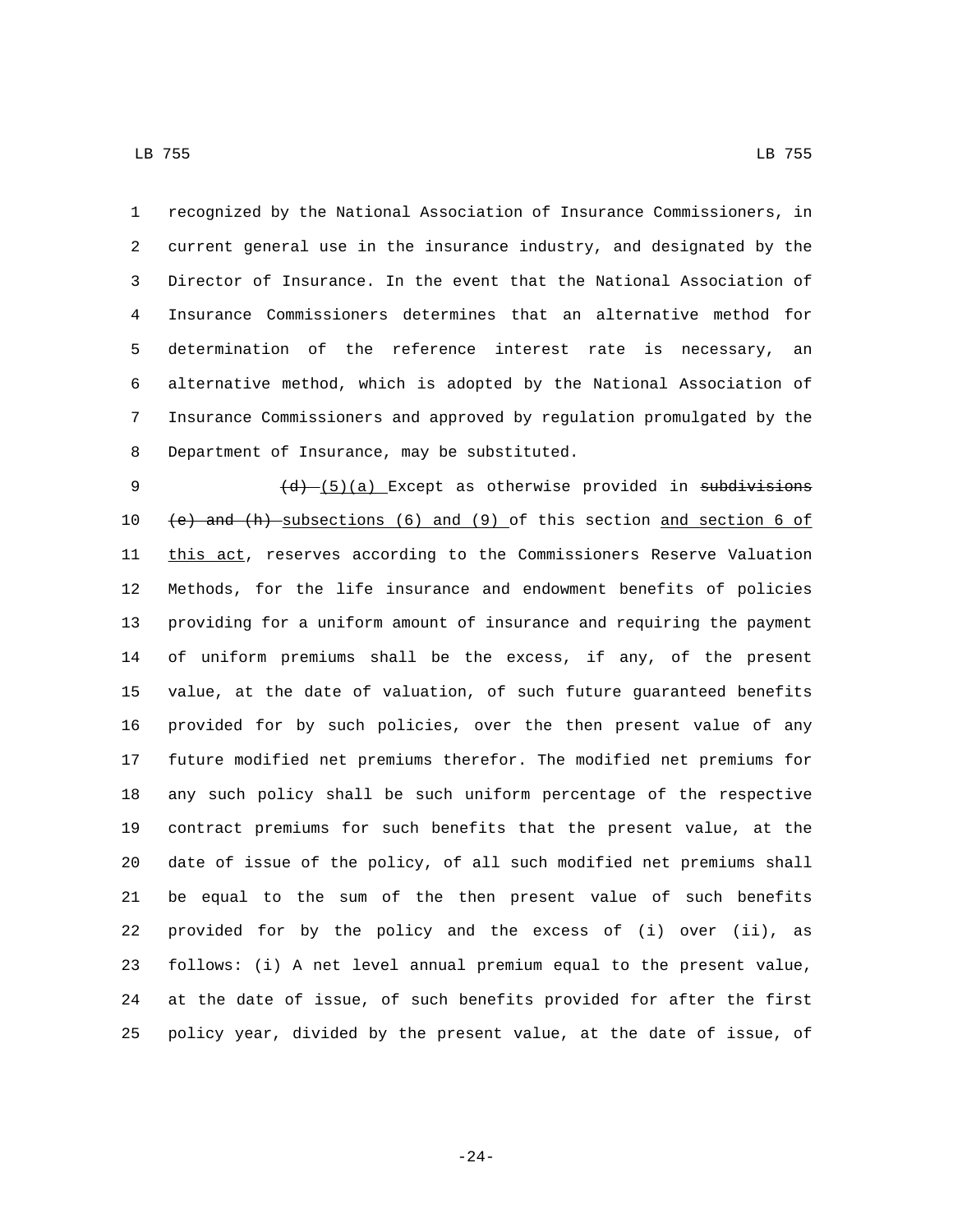LB 755 LB 755

 an annuity of one per annum payable on the first and each subsequent 2 anniversary of such policy on which a premium falls due, except  $\div$ 3 Provided, that such net level annual premium shall not exceed the net level annual premium on the nineteen year premium whole life plan for insurance of the same amount at an age one year higher than the age at issue of such policy; (ii) a net one year term premium for such 7 benefits provided for in the first policy year.

8 (b) For any life insurance policy issued on or after January 1 of the fourth calendar year commencing after August 30, 1981, for which the contract premium in the first policy year exceeds that of the second year and for which no comparable additional benefit is provided in the first year for such excess and which provides an endowment benefit or a cash surrender value or a combination thereof in an amount greater than such excess premium, the reserve according to the Commissioners Reserve Valuation Methods as of any policy anniversary occurring on or before the assumed ending date defined herein as the first policy anniversary on which the sum of any endowment benefit and any cash surrender value then available is greater than such excess premium shall, except as 20 otherwise provided in subdivision (h) subsection (9) of this section, be the greater of the reserve as of such policy anniversary 22 calculated as described in the preceding paragraph, subdivision (5) 23 (a) of this section, and the reserve as of such policy anniversary 24 calculated as described in the preceding paragraph-subdivision  $(5)(a)$ of this section but with (i) the net level annual premium calculated

-25-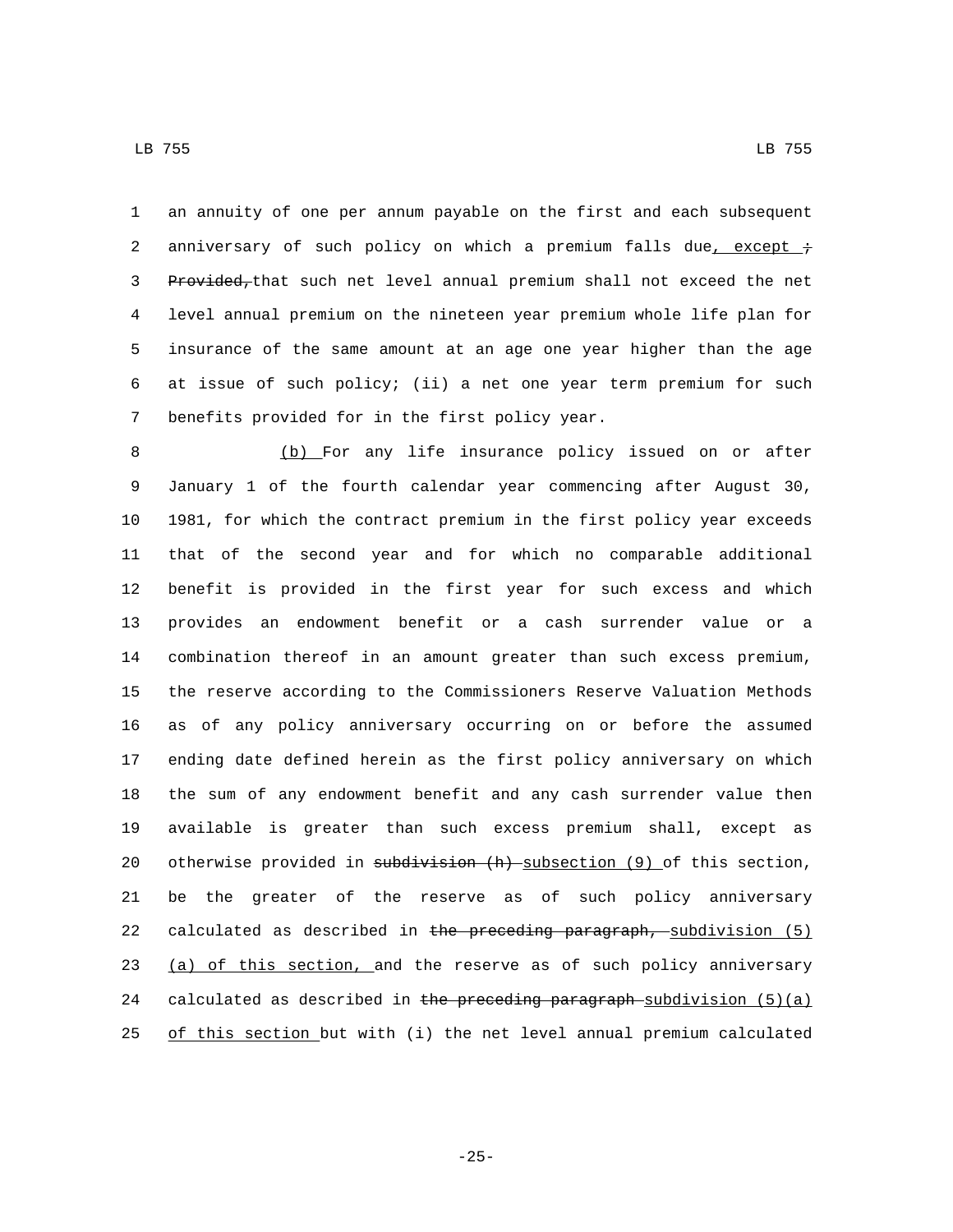1 as described in the preceding paragraph subdivision (5)(a) of this 2 section being reduced by fifteen percent of the amount of such excess first year premium, (ii) all present values of benefits and premiums being determined without reference to premiums or benefits provided for by the policy after the assumed ending date, (iii) the policy being assumed to mature on such date as an endowment, and (iv) the cash surrender value provided on such date being considered as an endowment benefit. In making the above comparison the mortality and 9 interest bases stated in subdivisions (a) and (c) subsections (2) and  $(4)$  of this section shall be used.

 (c) Reserves according to the Commissioners Reserve Valuation Methods for (i) life insurance policies providing for a varying amount of insurance or requiring the payment of varying premiums, (ii) group annuity and pure endowment contracts purchased under a retirement plan or plan of deferred compensation, established or maintained by an employer, including a partnership, limited liability company, or sole proprietorship, or by an employee organization, or by both, other than a plan providing individual retirement accounts or individual retirement annuities under section 408 of the Internal Revenue Code, (iii) disability and accidental death benefits in all policies and contracts, and (iv) all other benefits, except life insurance and endowment benefits in life insurance policies and benefits provided by all other annuity and pure endowment contracts, shall be calculated by a method consistent 25 with the principles of this subdivision, subsection, except that any

-26-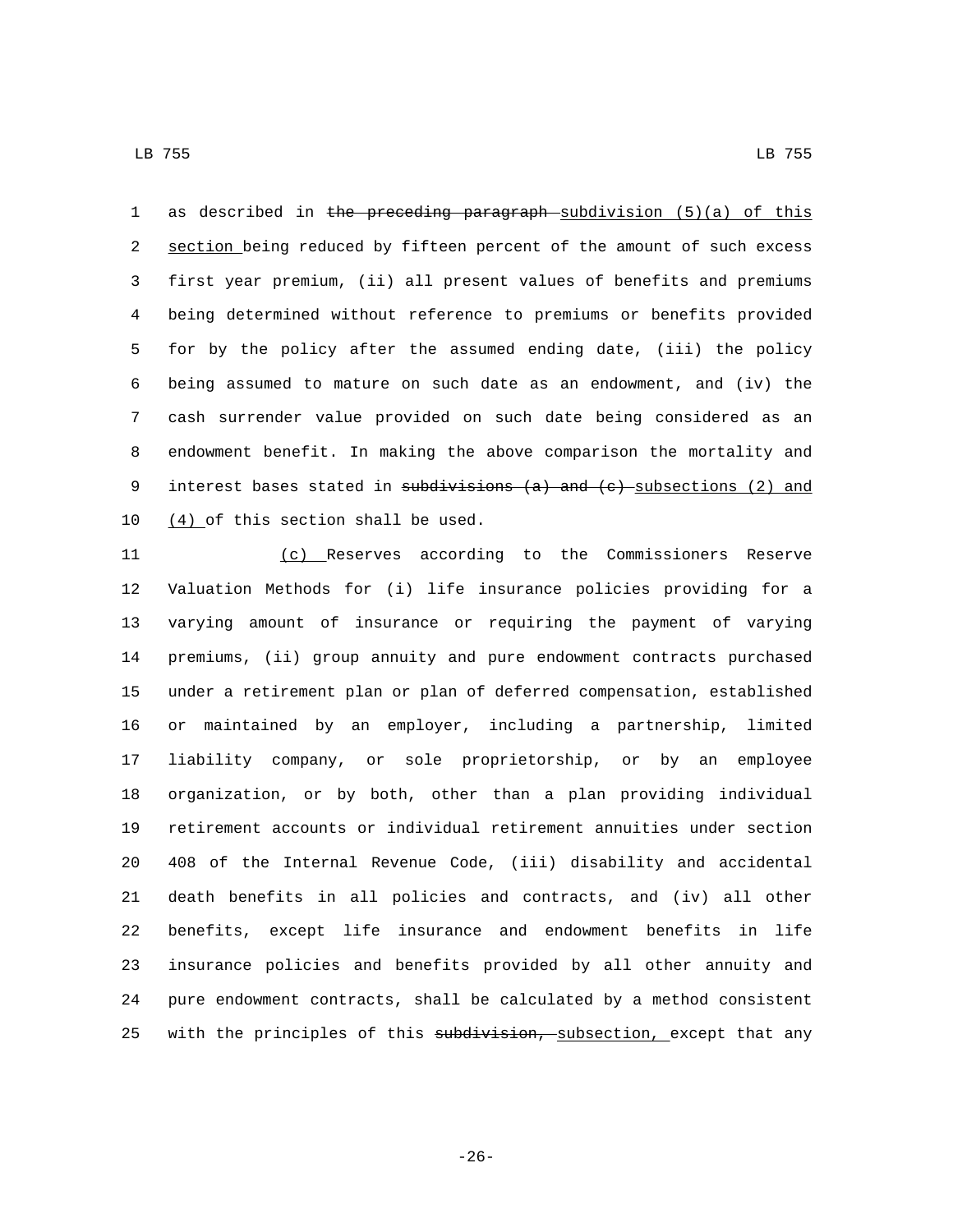extra premiums charged because of impairments or special hazards shall be disregarded in the determination of modified net premiums.

3 (e) (6) This subdivision subsection shall apply to all annuity and pure endowment contracts other than group annuity and pure endowment contracts purchased under a retirement plan or plan of deferred compensation, established or maintained by an employer, including a partnership, limited liability company, or sole proprietorship, or by an employee organization, or by both, other than a plan providing individual retirement accounts or individual retirement annuities under section 408 of the Internal Revenue Code.

 Reserves according to the commissioners annuity reserve method for benefits under annuity or pure endowment contracts, excluding any disability and accidental death benefits in such contracts, shall be the greatest of the respective excesses of the present values, at the date of valuation, of the future guaranteed benefits, including guaranteed nonforfeiture benefits, provided for by such contracts at the end of each respective contract year, over the present value, at the date of valuation, of any future valuation considerations derived from future gross considerations, required by the terms of such contract, that become payable prior to the end of such respective contract year. The future guaranteed benefits shall be determined by using the mortality table, if any, and the interest rate, or rates, specified in such contracts for determining guaranteed benefits. The valuation considerations shall be the portions of the respective gross considerations applied under the

-27-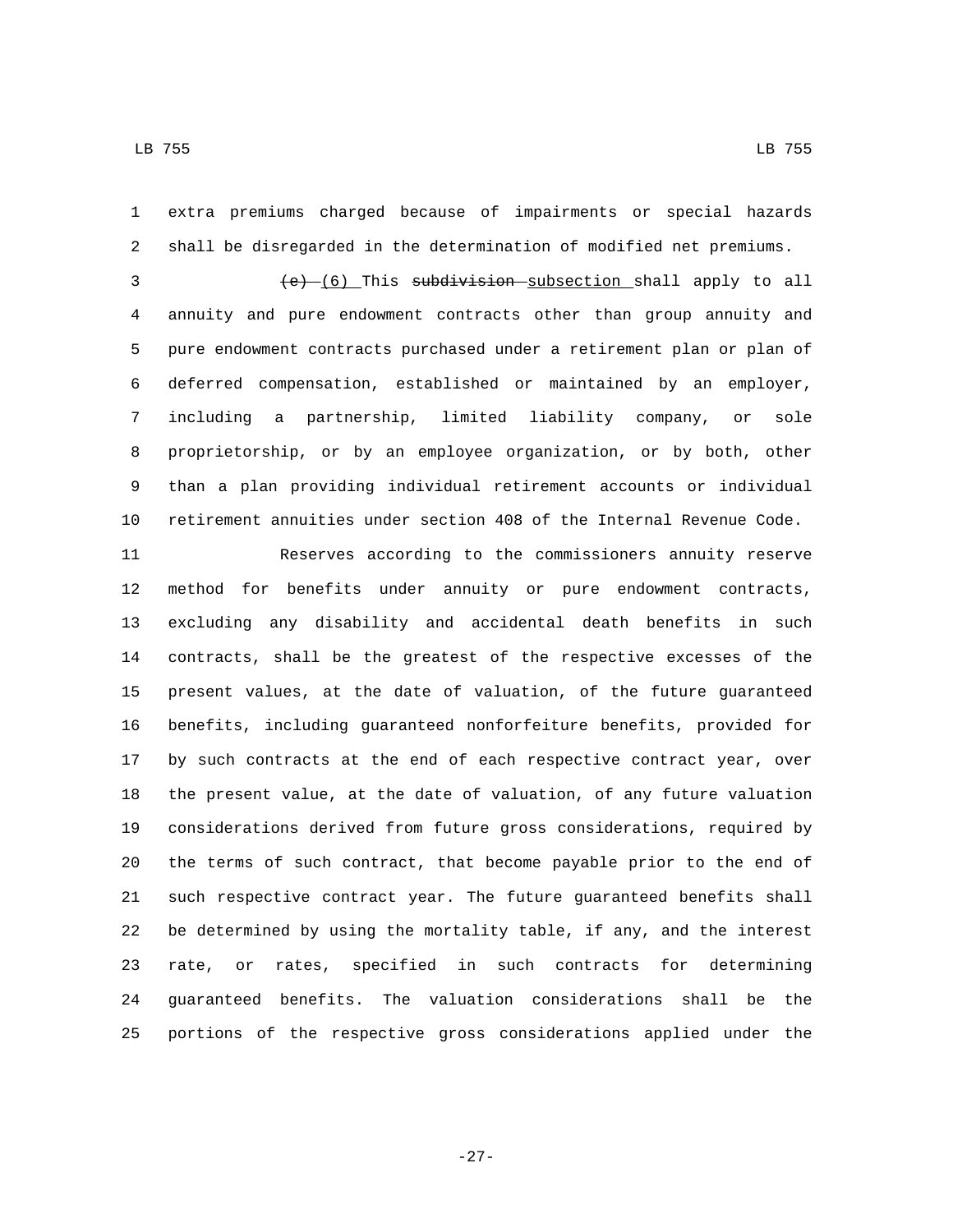1 terms of such contracts to determine nonforfeiture values.

 $(f)$   $(f)$   $(7)(a)$  In no event shall a company's aggregate reserves for all life insurance policies, excluding disability and accidental death benefits, be less than the aggregate reserves 5 calculated in accordance with the methods set forth in subdivisions  $(d)$ ,  $(e)$ ,  $(h)$ , and  $(i)$  subsections  $(5)$ ,  $(6)$ ,  $(9)$ , and  $(10)$  of this section and the mortality table or tables and rate or rates of interest used in calculating nonforfeiture benefits for such 9 policies.

10 (b) In no event shall the aggregate reserves for all 11 policies, contracts, and benefits be less than the aggregate reserves 12 determined by the appointed actuary to be necessary to render the 13 opinion required by sections 44-420 to 44-427.

 $\frac{1}{9}$  (8)(a) Reserves for all policies and contracts issued prior to August 30, 1981, may be calculated, at the option of the company, according to any standards which produce greater aggregate reserves for all such policies and contracts than the minimum reserves required by the laws in effect immediately prior to such 19 date.

 (b) Reserves for any category of policies, contracts, or benefits as established by the Department of Insurance, may be calculated, at the option of the company, according to any standards which produce greater aggregate reserves for such category than those 24 calculated according to the minimum standard herein provided under 25 the Standard Valuation Act, but the rate or rates of interest used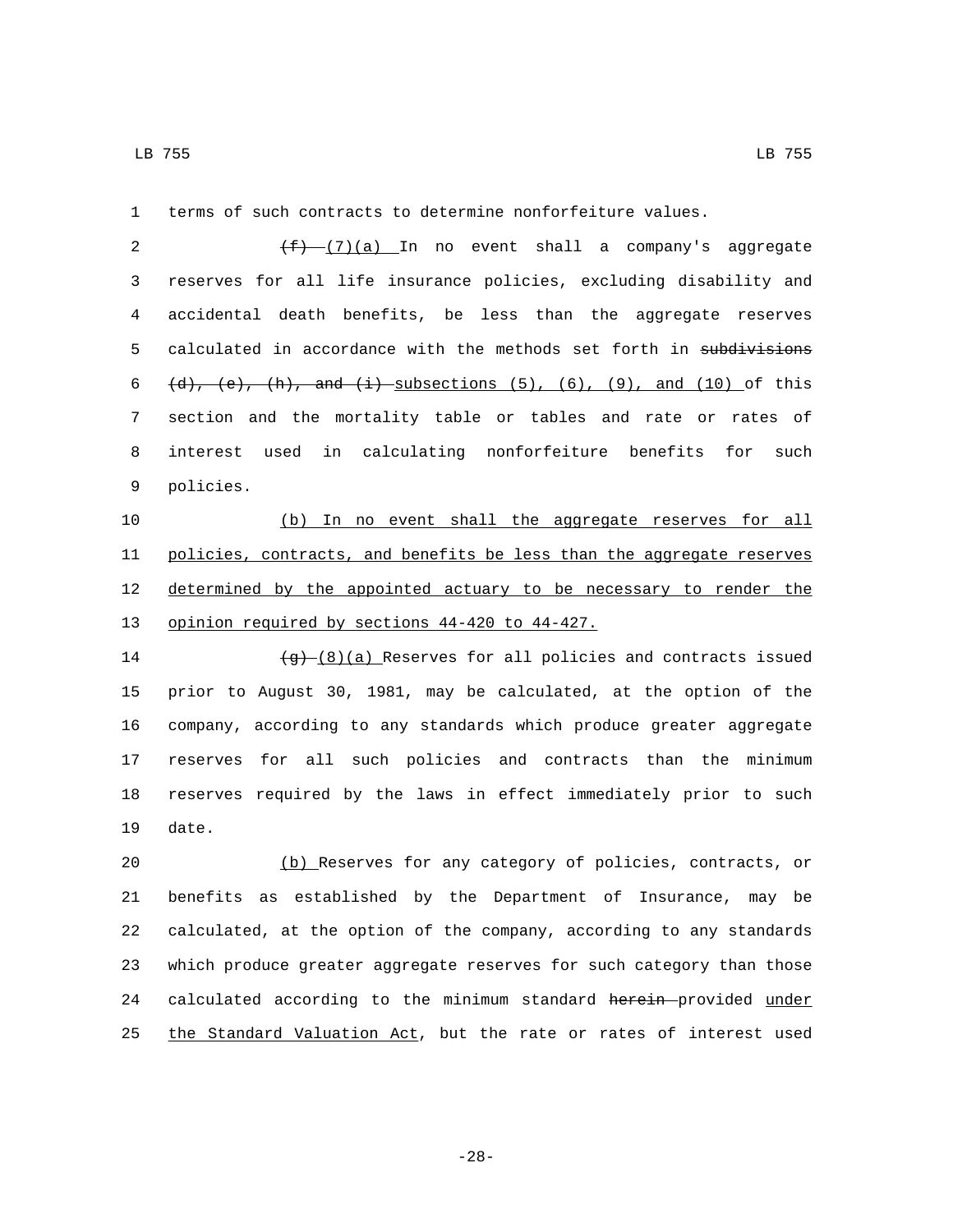for policies and contracts, other than annuity and pure endowment 2 contracts, shall not be higher greater than the corresponding rate or rates of interest used in calculating any nonforfeiture benefits provided for therein.4

 (c) A company which adopts at any time a standard of valuation producing greater aggregate reserves than those calculated according to the minimum standard provided under the Standard Valuation Act may adopt a lower standard of valuation with the approval of the director, but not lower than the minimum standard provided under the act. For the purposes of this subdivision, the holding of additional reserves previously determined by the appointed actuary to be necessary to render the opinion required by section 5 of this act shall not be deemed to be the adoption of a higher 14 standard of valuation.

 $\frac{(h) - (9)}{h}$  If in any contract year the gross premium charged by any life insurance company on any policy or contract is less than the valuation net premium for the policy or contract calculated by the method used in calculating the reserve thereon but using the minimum valuation standards of mortality and rate of interest, the minimum reserve required for such policy or contract shall be the greater of either the reserve calculated according to the mortality table, rate of interest, and method actually used for such policy or contract, or the reserve calculated by the method actually used for such policy or contract, but using the minimum valuation standards of mortality and rate of interest and replacing the valuation net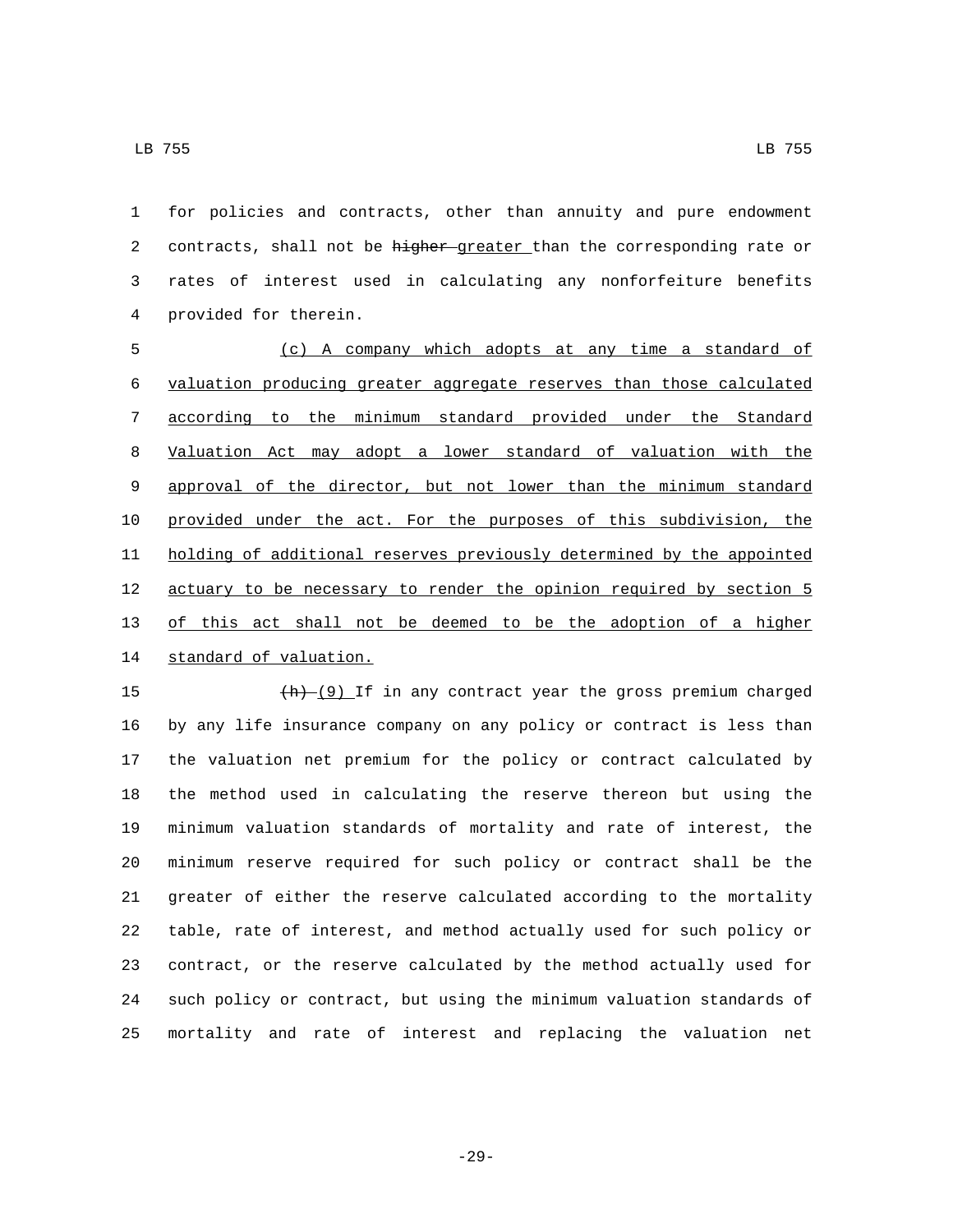LB 755 LB 755

1 premium by the actual gross premium in each contract year for which 2 the valuation net premium exceeds the actual gross premium. The 3 minimum valuation standards of mortality and rate of interest 4 referred to in this subdivision subsection are those standards stated 5 in subdivisions (a) and (c) subsections (2) and (4) of this section.

6 For any life insurance policy issued on or after January 7 1 of the fourth calendar year commencing after August 30, 1981, for 8 which the gross premium in the first policy year exceeds that of the 9 second year and for which no comparable additional benefit is 10 provided in the first year for such excess and which provides an 11 endowment benefit or a cash surrender value or a combination thereof 12 in an amount greater than such excess premium, the foregoing 13 provisions of this subdivision subsection shall be applied as if the 14 method actually used in calculating the reserve for such policy were 15 the method described in subdivision (d) subsection (5) of this 16 section, ignoring the second paragraph of subdivision (d) subdivision 17 (5)(b) of this section. The minimum reserve at each policy 18 anniversary of such a policy shall be the greater of the minimum 19 reserve calculated in accordance with subdivision (d) subsection (5) 20 of this section, including the second paragraph of that subdivision, 21 subdivision (5)(b) of this section, and the minimum reserve 22 calculated in accordance with this subdivision. subsection.

23  $\left(\frac{1}{2}\right)$  (10) In the case of any plan of life insurance which 24 provides for future premium determination, the amounts of which are 25 to be determined by the insurance company based on then estimates of

-30-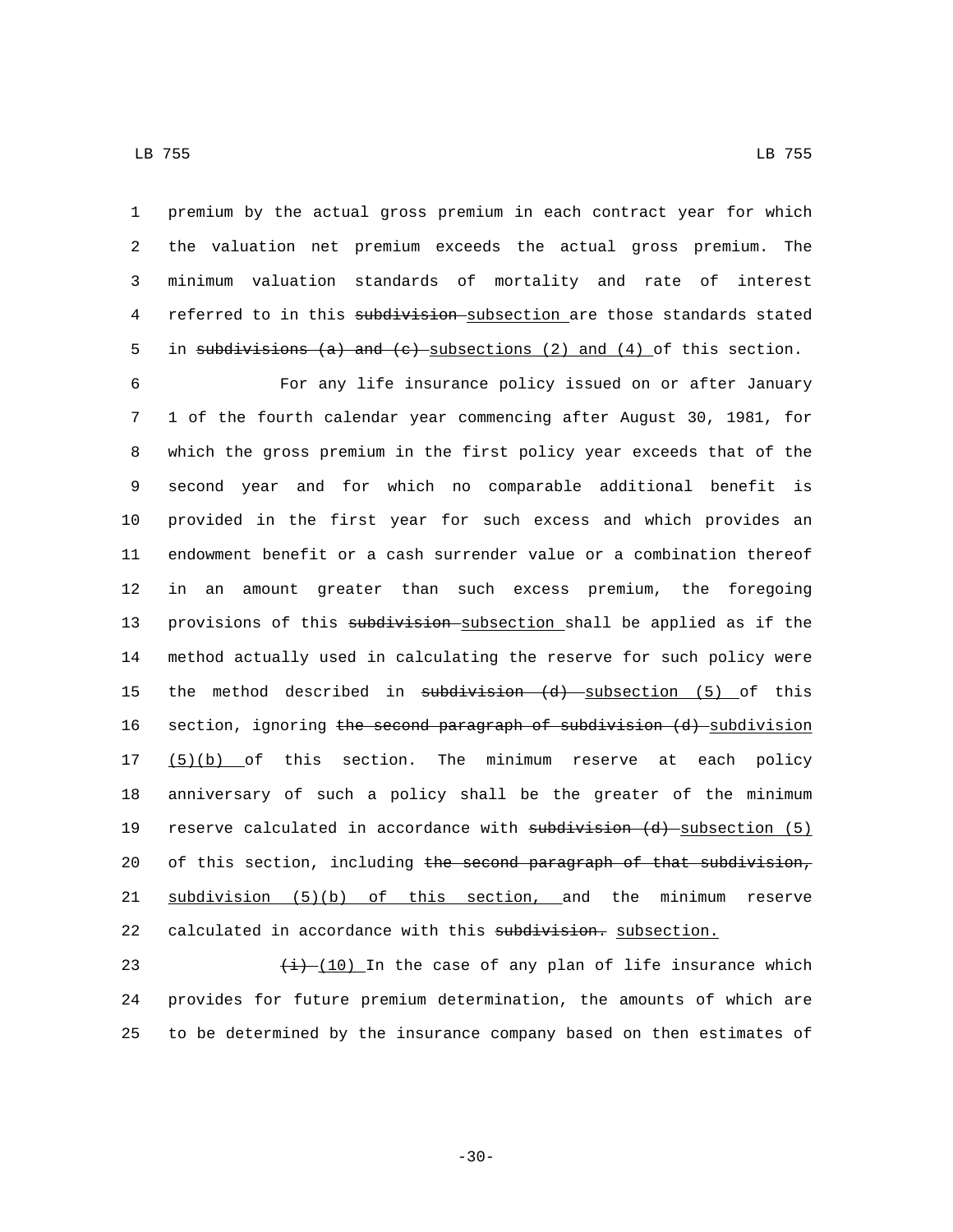| 1  | future experience, or in the case of any plan of life insurance or              |
|----|---------------------------------------------------------------------------------|
| 2  | annuity which is of such a nature that the minimum reserves cannot be           |
| 3  | determined by the methods described in subdivisions $(d)$ , $(e)$ , and $(h)$   |
| 4  | subsections $(5)$ , $(6)$ , and $(9)$ of this section, the reserves which are   |
| 5  | held under any such plan must $(i)$ (a) be appropriate in relation to           |
| 6  | the benefits and the pattern of premiums for that plan, and $(i\textbf{i})$ (b) |
| 7  | be computed by a method which is consistent with the principles of              |
| 8  | section<br>determined by regulations promulgated by the<br>this<br>as           |
| 9  | Department of Insurance.                                                        |
| 10 | Sec. 8. (1) For policies issued on or after the operative                       |
| 11 | date of the valuation manual designated in subsection (2) of this               |
| 12 | section, the standard prescribed in the valuation manual is the                 |
| 13 | minimum standard of valuation required under section 5 of this act              |
| 14 | except as provided under subsections (5) and (7) of this section.               |
| 15 | (2) The director shall prescribe the valuation manual no                        |
| 16 | later than July 1, 2017. The director shall designate the operative             |
| 17 | date of the valuation manual as of January 1 after the date on which            |
| 18 | the director prescribes the valuation manual.                                   |
| 19 | (3) Unless a change in the valuation manual specifies a                         |
| 20 | later effective date, the changes adopted by the director to the                |
| 21 | valuation manual shall be effective on January 1 following the                  |
| 22 | adoption of the change by the director.                                         |
| 23 | The valuation manual must specify all of the<br>(4)                             |
| 24 | following:                                                                      |
| 25 | (a) Minimum valuation standards for and definitions of                          |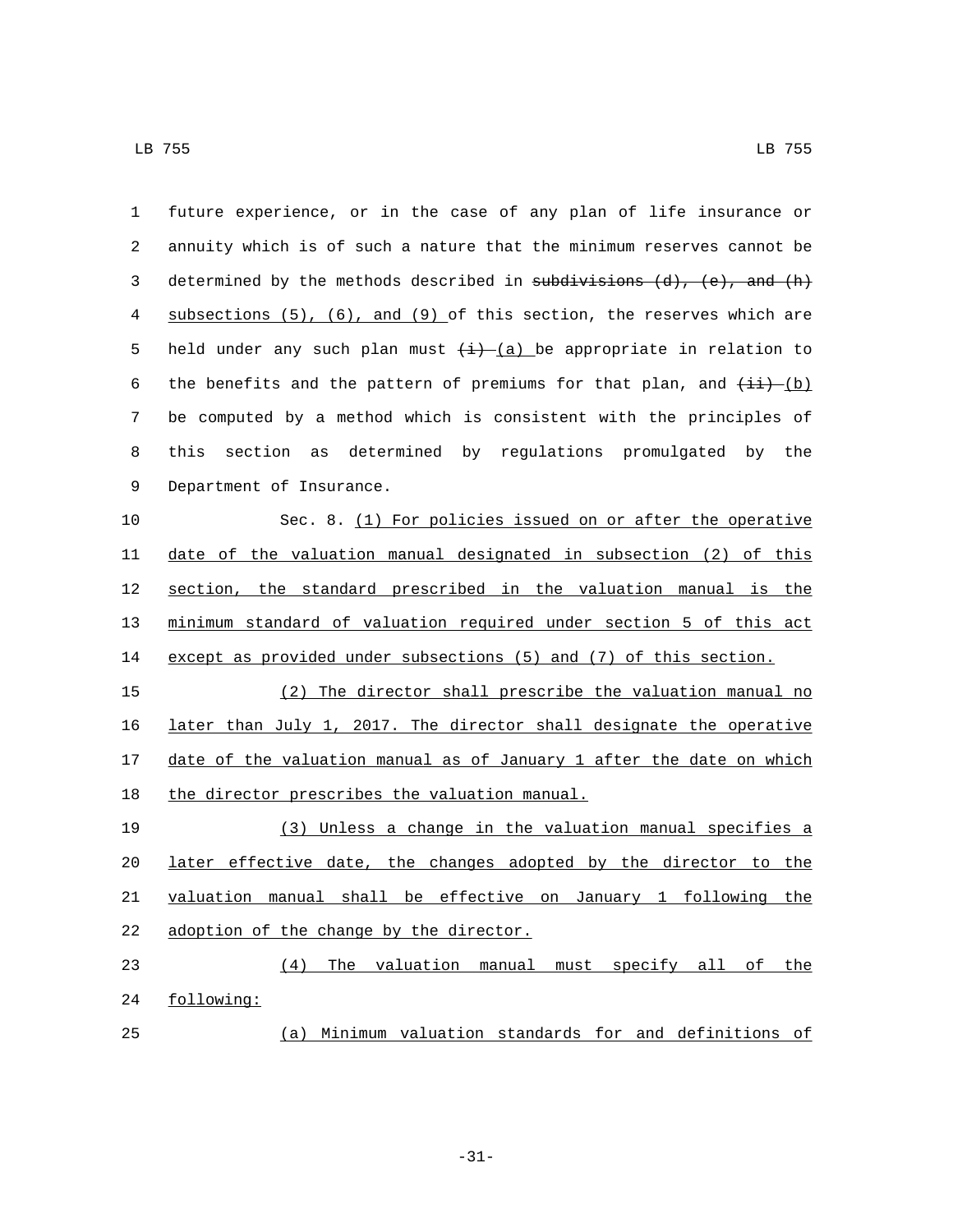| 1  | the policies or contracts subject to section 4 of this act. Such      |
|----|-----------------------------------------------------------------------|
| 2  | minimum valuation standards shall be:                                 |
| 3  | (i) The director's reserve valuation method for life                  |
| 4  | insurance contracts, other than annuity contracts, subject to section |
| 5  | 4 of this act;                                                        |
| 6  | (ii) The director's annuity reserve valuation method for              |
| 7  | annuity contracts subject to section 4 of this act; and               |
| 8  | (iii) Minimum reserves for all other policies<br>or                   |
| 9  | contracts subject to section 4 of this act;                           |
| 10 | (b) Which policies or contracts or types of policies or               |
| 11 | contracts are subject to the requirements of a principle-based        |
| 12 | valuation in subsection (1) of section 9 of this act and the minimum  |
| 13 | valuation standards consistent with those requirements;               |
| 14 | (c) For policies and contracts subject to a principle-                |
| 15 | based valuation under section 9 of this act:                          |
| 16 | (i) Requirements for the format of reports to the                     |
| 17 | director under subdivision $(2)(c)$ of section 9 of this act which    |
| 18 | shall include information necessary to determine if the valuation is  |
| 19 | appropriate and in compliance with the Standard Valuation Act;        |
| 20 | (ii) Assumptions shall be prescribed for risks over which             |
| 21 | the company does not have significant control or influence; and       |
| 22 | (iii) Procedures for corporate governance and oversight               |
| 23 | of the actuarial function, and a process for appropriate waiver or    |
| 24 | modification of such procedures;                                      |
| 25 | (d) For policies not subject to a principle-based                     |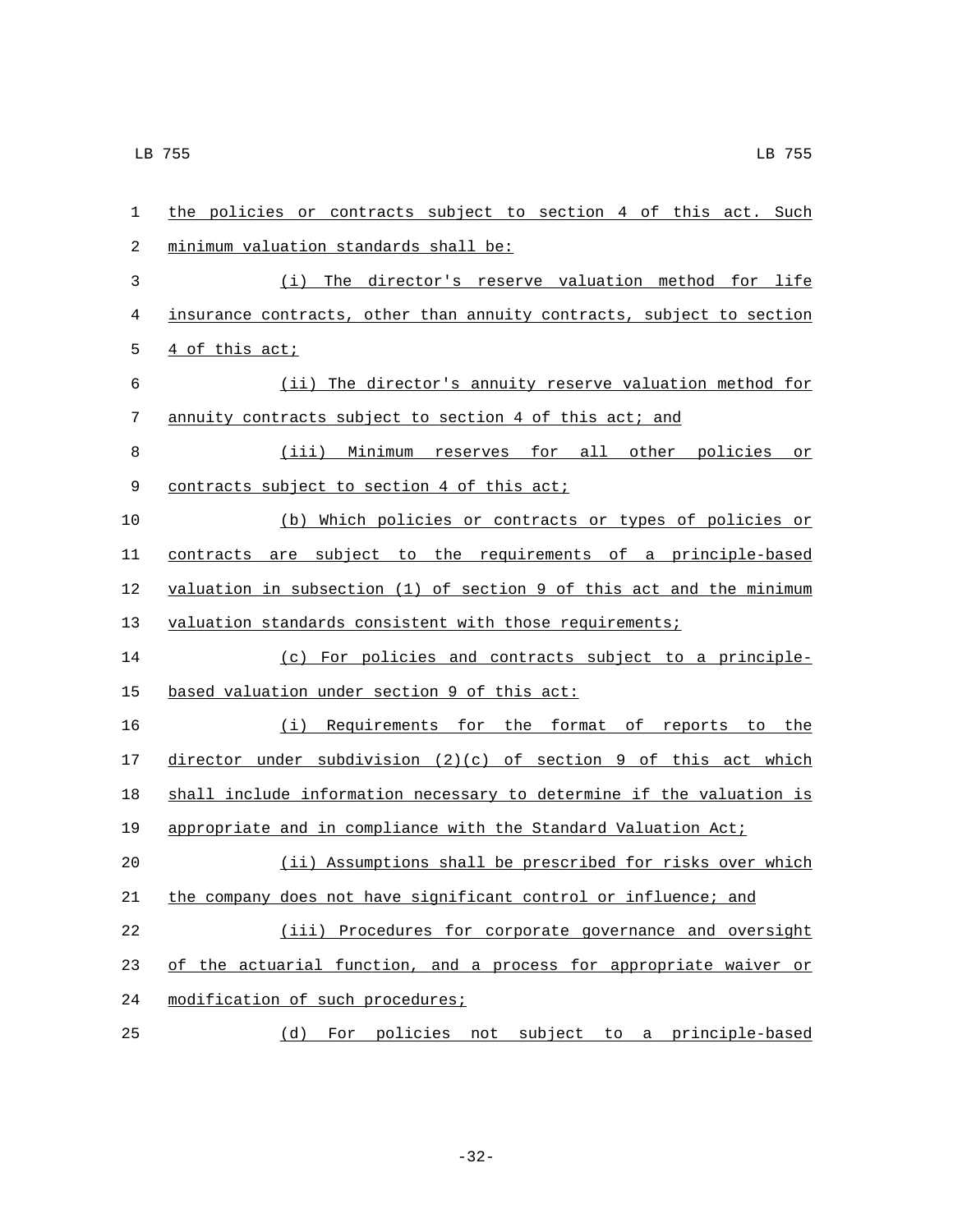| 1  | valuation under section 9 of this act, the minimum valuation standard |
|----|-----------------------------------------------------------------------|
| 2  | shall either:                                                         |
| 3  | (i) Be consistent with the minimum standard of valuation              |
| 4  | prior to the operative date of the valuation manual designated in     |
| 5  | subsection (2) of this section; or                                    |
| 6  | (ii) Develop reserves that quantify the benefits and                  |
| 7  | guarantees, and the funding, associated with the contracts and their  |
| 8  | risks at a level of conservatism that reflects conditions that        |
| 9  | include unfavorable events that have a reasonable probability of      |
| 10 | occurring;                                                            |
| 11 | (e) Other requirements, including, but not limited to,                |
| 12 | those relating to reserve methods, models for measuring risk,         |
| 13 | generation of economic scenarios, assumptions, margins, use of        |
| 14 | company experience, risk measurement, disclosure, certifications,     |
| 15 | reports, actuarial opinions and memorandums, transition rules, and    |
| 16 | internal controls; and                                                |
| 17 | (f) The data and form of the data required under section              |
| 18 | 10 of this act and with whom the data must be submitted.              |
| 19 | The valuation manual may specify other requirements,                  |
| 20 | including data analyses and reporting of analyses.                    |
| 21 | (5) In the absence of a specific valuation requirement or             |
| 22 | if a specific valuation requirement in the valuation manual is not,   |
| 23 | in the opinion of the director, in compliance with the act, then the  |
| 24 | company shall, with respect to such requirements, comply with minimum |
| 25 | valuation standards prescribed by the director by rule and            |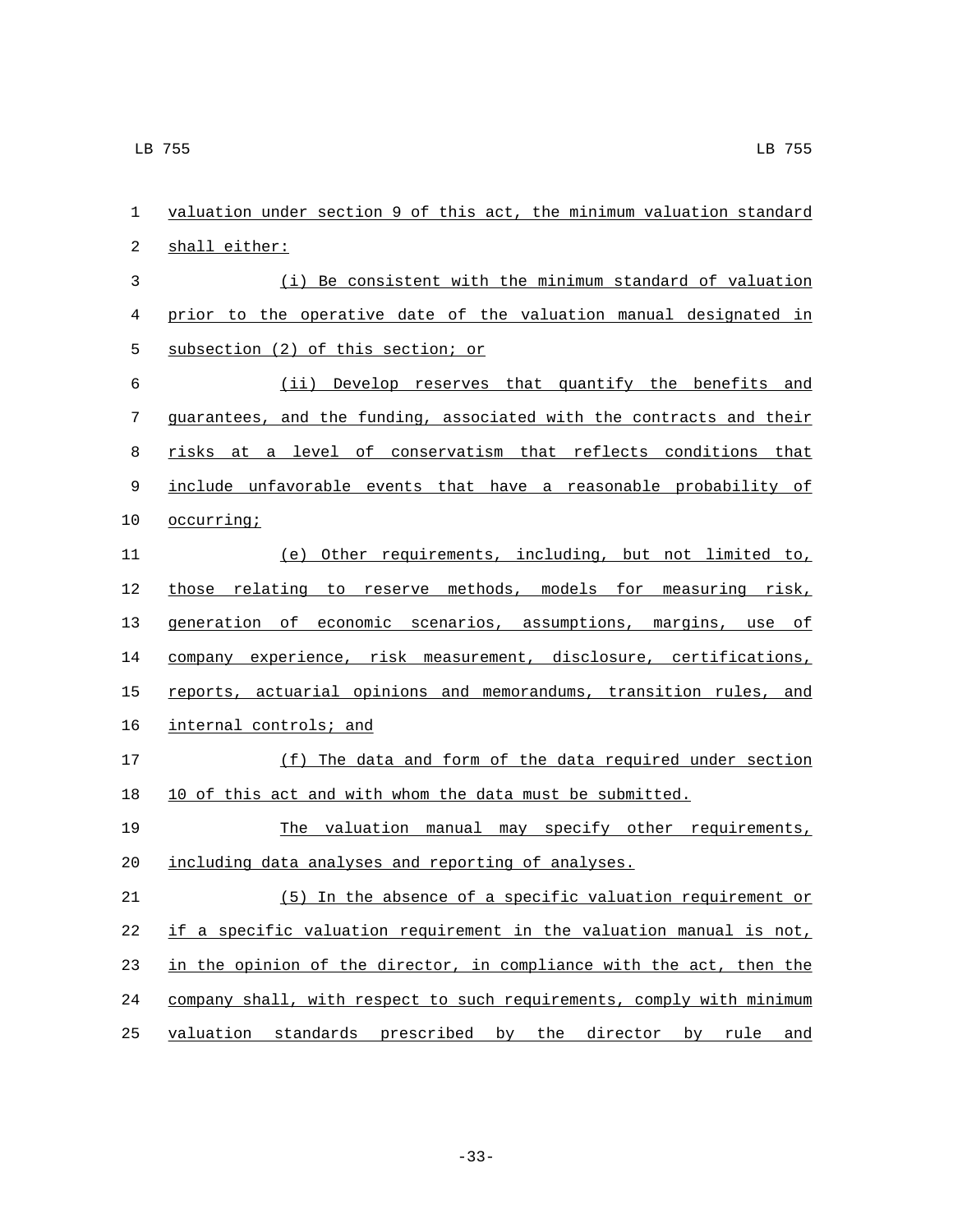1 regulation.

| 2           | (6) The director may employ or contract with a qualified              |
|-------------|-----------------------------------------------------------------------|
| 3           | actuary, at the expense of the company, to perform an actuarial       |
| 4           | examination of the company and opine on the appropriateness of any    |
| 5           | reserve assumption or method used by the company or to review and     |
| 6           | opine on a company's compliance with any requirement set forth in the |
| 7           | act. The director may rely upon the opinion, regarding provisions     |
| 8           | contained within the act, of a qualified actuary engaged by the       |
| $\mathsf 9$ | insurance commissioner of another state, district, or territory of    |
| 10          | the United States.                                                    |
| 11          | (7)<br>The director may require a company to change any               |
| 12          | assumption or method that in the opinion of the director is necessary |
| 13          | in order to comply with the requirements of the valuation manual or   |
| 14          | the act and the company shall adjust the reserves as required by the  |
| 15          | director. The director may take other disciplinary action pursuant to |
| 16          | law.                                                                  |
| 17          | Sec. 9. (1) A company must establish reserves using a                 |
| 18          | principle-based valuation that meets the following conditions for     |
| 19          | policies or contracts as specified in the valuation manual:           |
| 20          | Quantify the benefits and guarantees, and<br>(a)<br>the               |
| 21          | funding, associated with the contracts and their risks at a level of  |
| 22          | conservatism that reflects conditions that include unfavorable events |
| 23          | that have a reasonable probability of occurring during the lifetime   |
| 24          | of the contracts. For policies or contracts with significant tail     |
| 25          | risk, the valuation must reflect conditions appropriately adverse to  |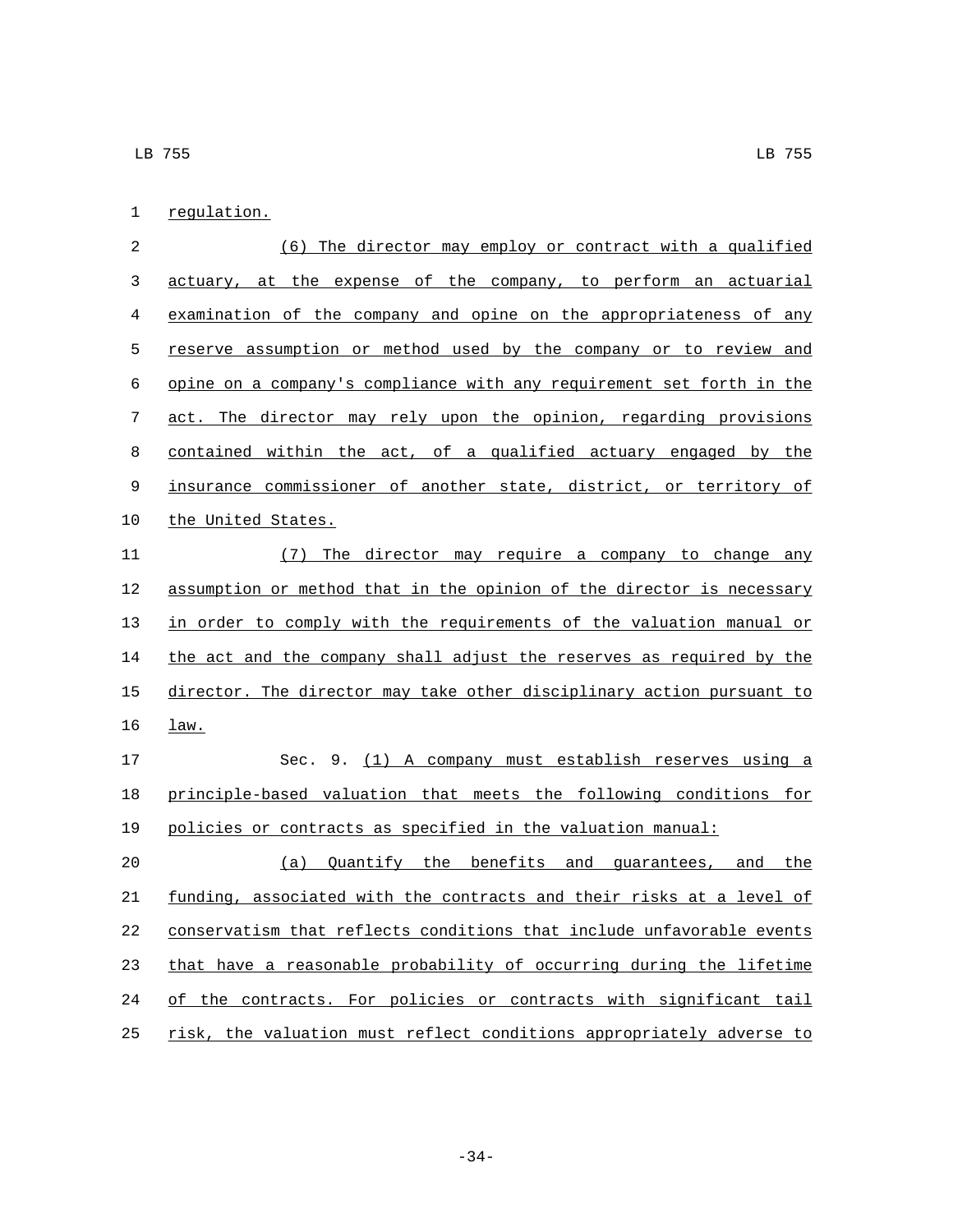| 1  | quantify the tail risk;                                               |
|----|-----------------------------------------------------------------------|
| 2  | (b) Incorporate assumptions, risk analysis methods, and               |
| 3  | financial models and management techniques that are consistent with,  |
| 4  | but not necessarily identical to, those utilized within the company's |
| 5  | overall risk assessment process, while recognizing potential          |
| 6  | differences in financial reporting structures and any prescribed      |
| 7  | assumptions or methods;                                               |
| 8  | (c) Incorporate assumptions that are derived in one of                |
| 9  | the following manners:                                                |
| 10 | (i) The assumption is prescribed in the valuation manual;             |
| 11 | or                                                                    |
| 12 | (ii) For assumptions that are not prescribed, the                     |
| 13 | assumptions shall:                                                    |
| 14 | (A) Be established utilizing the company's available                  |
| 15 | experience, to the extent it is relevant and statistically credible;  |
| 16 | or                                                                    |
| 17 | (B) To the extent that company data is not available,                 |
| 18 | relevant, or statistically credible, be established utilizing other   |
| 19 | relevant, statistically credible experience; and                      |
| 20 | (d) Provide margins for uncertainty including adverse                 |
| 21 | deviation and estimation error, such that the greater the uncertainty |
| 22 | the larger the margin and resulting reserve.                          |
| 23 | (2) A company using a principle-based valuation for one               |
| 24 | or more policies or contracts subject to this section as specified in |
| 25 | the valuation manual shall:                                           |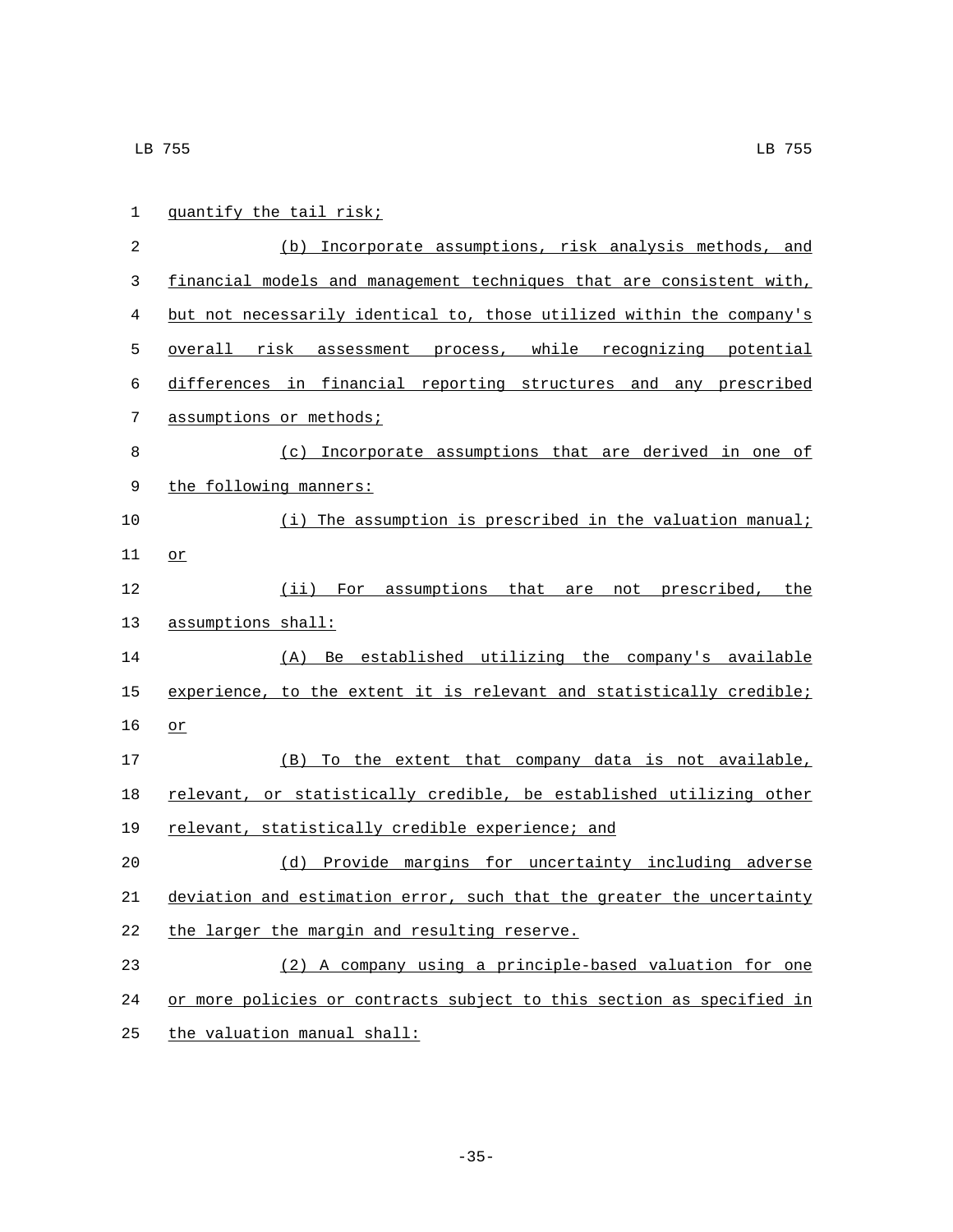| 1  | (a) Establish procedures for corporate governance and                   |
|----|-------------------------------------------------------------------------|
| 2  | oversight of the actuarial valuation function consistent with those     |
| 3  | described in the valuation manual;                                      |
| 4  | (b) Provide to the director and the board of directors an               |
| 5  | annual certification of the effectiveness of the internal controls      |
| 6  | with respect to the principle-based valuation. Such controls shall be   |
| 7  | designed to assure that all material risks inherent in<br>the           |
| 8  | liabilities and associated assets subject to such valuation are         |
| 9  | included in the valuation and that valuations are made in accordance    |
| 10 | with the valuation manual. The certification shall be based on the      |
| 11 | controls in place as of the end of the preceding calendar year; and     |
| 12 | (c) Develop, and file with the director upon request, a                 |
| 13 | principle-based valuation report that complies with standards           |
| 14 | prescribed in the valuation manual.                                     |
| 15 | (3) A principle-based valuation may include a prescribed                |
| 16 | formulaic reserve component.                                            |
| 17 | 10. A company shall submit mortality, morbidity,<br>Sec.                |
| 18 | policyholder behavior, or expense experience<br>and other<br>data<br>as |
| 19 | prescribed in the valuation manual.                                     |
| 20 | Sec. 11. (1) For purposes of this section, confidential                 |
| 21 | information means:                                                      |
| 22 | (a) A memorandum in support of an opinion submitted under               |
| 23 | section 5 of this act and any other documents, materials, and other     |
| 24 | information, including, but not limited to, all working papers, and     |
| 25 | copies thereof, created, produced, or obtained by or disclosed to the   |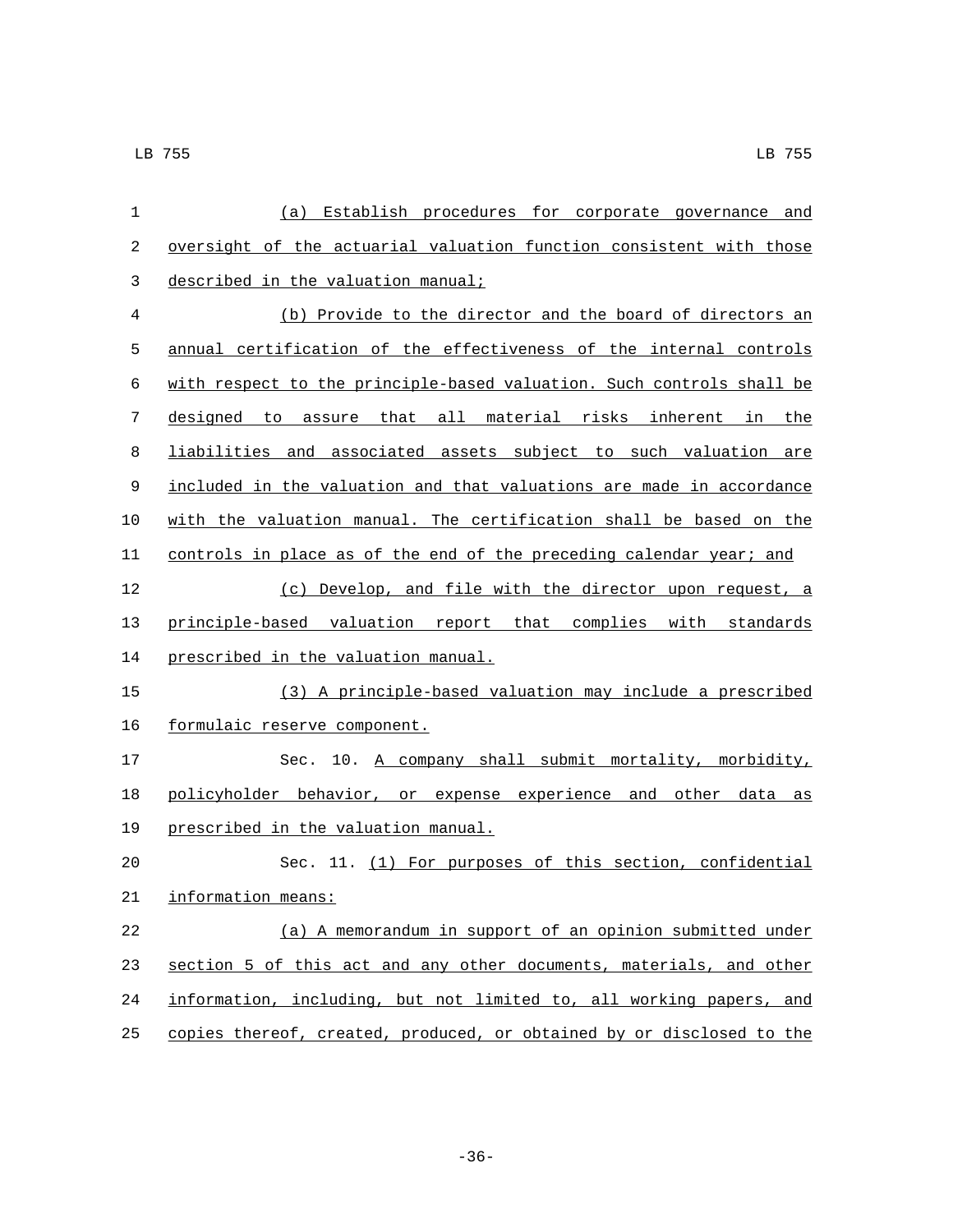| $\mathbf 1$ | director or any other person in connection with such memorandum;        |
|-------------|-------------------------------------------------------------------------|
| 2           | (b) All documents, materials, and other information,                    |
| 3           | including, but not limited to, all working papers, and copies           |
| 4           | thereof, created, produced, or obtained by or disclosed to the          |
| 5           | director or any other person in the course of an examination made       |
| 6           | under subsection (6) of section 8 of this act, except that if an        |
| 7           | examination report or other material prepared in connection with an     |
| 8           | examination made under the Insurers Examination Act is not held as      |
| 9           | private and confidential information under the act, an examination      |
| 10          | report or other material prepared in connection with an examination     |
| 11          | made under subsection (6) of section 8 of this act shall not be         |
| 12          | confidential information to the same extent as if such examination      |
| 13          | report or other material had been prepared under the Insurers           |
| 14          | Examination Act;                                                        |
| 15          | (c) Any reports, documents, materials, and other                        |
| 16          | information developed by a company in support of, or in connection      |
| 17          | with, an annual certification by the company under subdivision $(2)(b)$ |
| 18          | of section 9 of this act evaluating the effectiveness of the            |
| 19          | company's internal controls with respect to a principle-based           |
| 20          | valuation and any other documents, materials, and other information,    |
| 21          | but not limited to, all working papers, and copies<br>including,        |
| 22          | thereof, created, produced, or obtained by or disclosed to the          |
| 23          | director or any other person in connection with such reports,           |
| 24          | documents, materials, and other information;                            |
| 25          | (d) Any principle-based valuation report developed under                |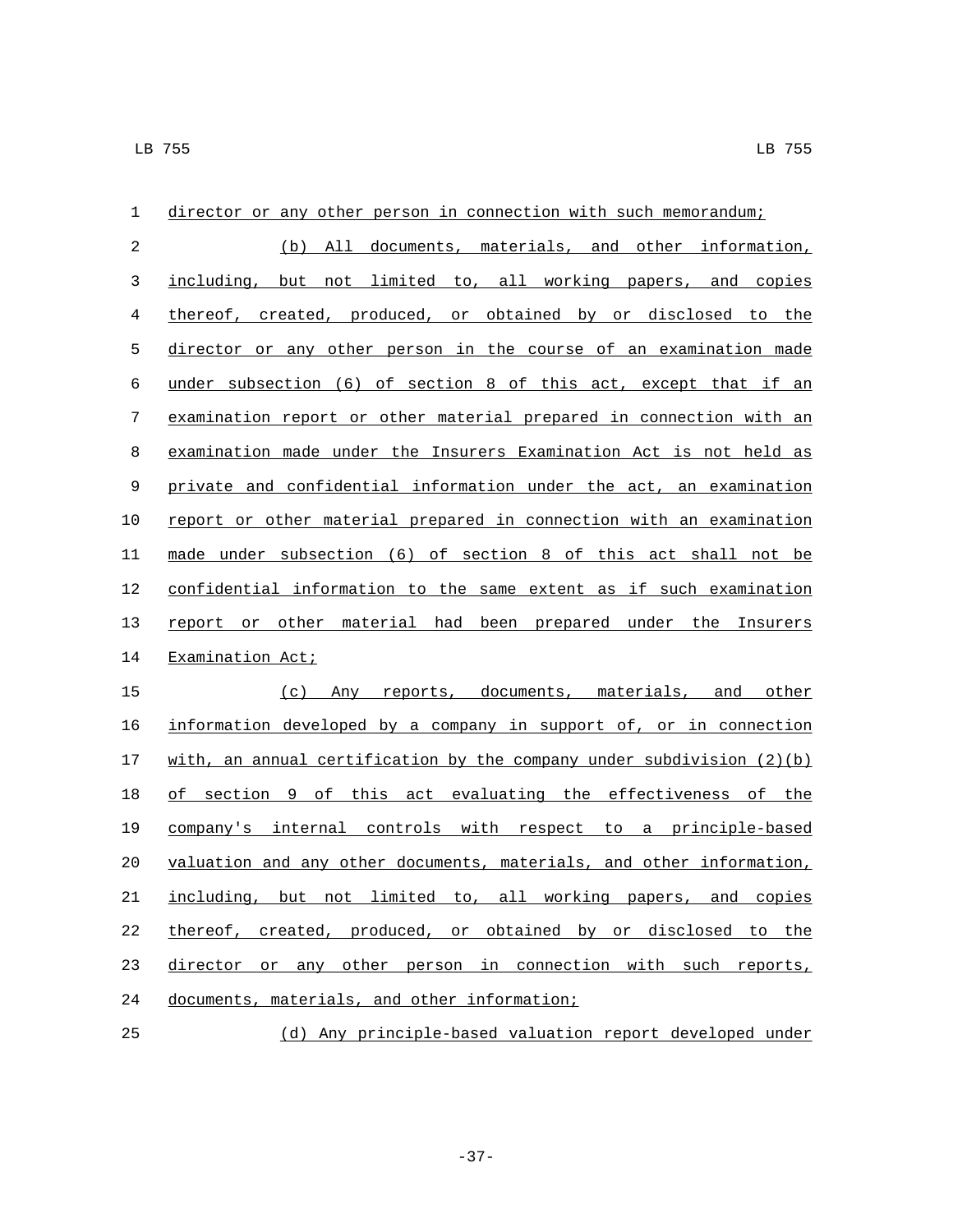| 1          | subdivision $(2)(c)$ of section 9 of this act and any other documents, |
|------------|------------------------------------------------------------------------|
| $\sqrt{2}$ | materials, and other information, including, but not limited to, all   |
| 3          | working papers, and copies thereof, created, produced, or obtained by  |
| $\,4$      | or disclosed to the director or any other person in connection with    |
| 5          | such report; and                                                       |
| 6          | (e) Any data, documents, materials, and other information              |
| 7          | submitted by a company under section 10 of this act, known as          |
| $\,8\,$    | experience data, and any other data, documents, materials, and         |
| 9          | information, including, but not limited to, all working papers, and    |
| 10         | copies thereof, created or produced in connection with such            |
| 11         | experience data, known as experience materials, in each case that      |
| 12         | includes any potentially company-identifying or personally             |
| 13         | identifiable information, that is provided to or obtained by the       |
| 14         | director and any other documents, materials, data, and other           |
| 15         | information, including, but not limited to, all working papers, and    |
| 16         | copies thereof, created, produced, or obtained by or disclosed to the  |
| 17         | director or any other person in connection with such experience data   |
| 18         | and experience materials.                                              |
| 19         | $(2)(a)$ Except as provided in this section, a company's               |
| 20         | confidential information is confidential by law and privileged and     |
| 21         | shall not be a public record subject to disclosure by the director     |
| 22         | pursuant to sections 84-712 to 84-712.09, shall not be subject to      |
| 23         | subpoena, and shall not be subject to discovery or admissible in       |

use the confidential information in the furtherance of any regulatory

24 evidence in any private civil action, except that the director may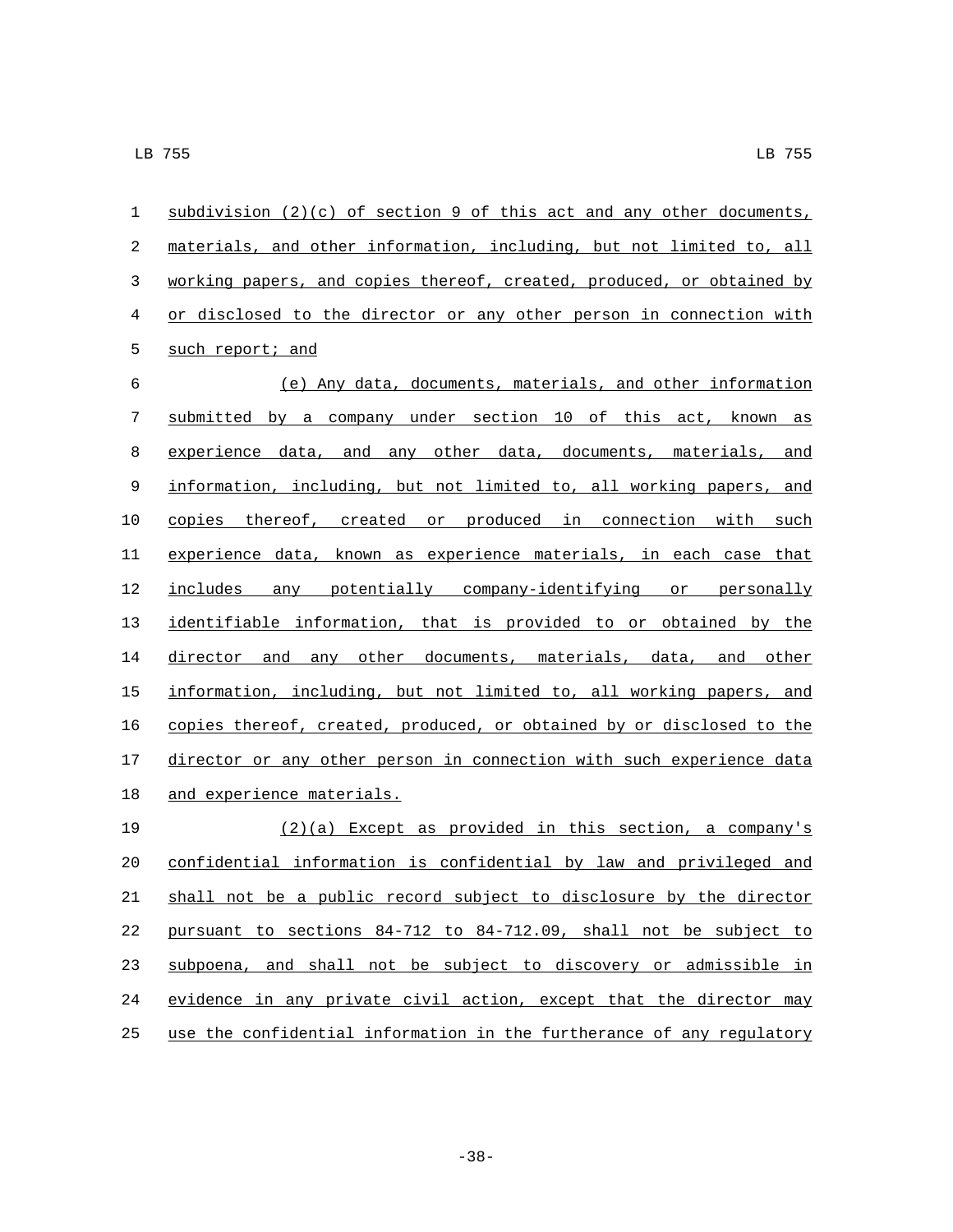or legal action brought against the company as a part of the 2 director's official duties. (b) Neither the director nor any person who received confidential information while acting under the authority of the director shall be permitted or required to testify in any private civil action concerning any confidential information. (c) In order to assist in the performance of the director's duties, the director may share confidential information (i) with other state, federal, and international regulatory agencies and with the National Association of Insurance Commissioners and its affiliates and subsidiaries and (ii) in the case of confidential information specified in subdivisions (1)(a) and (b) of this section, with the Actuarial Board for Counseling and Discipline or its successor upon request stating that the confidential information is 15 required for the purpose of professional disciplinary proceedings. The recipient must agree, and must have the legal authority to agree, 17 to maintain the confidentiality and privileged status of such data, documents, materials, and other information in the same manner and to 19 the same extent as required for the director. 20 (d) The director may receive data, documents, materials, and other information, including otherwise confidential and

 privileged data, documents, materials, or information, from the National Association of Insurance Commissioners and its affiliates and subsidiaries, from regulatory or law enforcement officials of other foreign or domestic jurisdictions, and from the Actuarial Board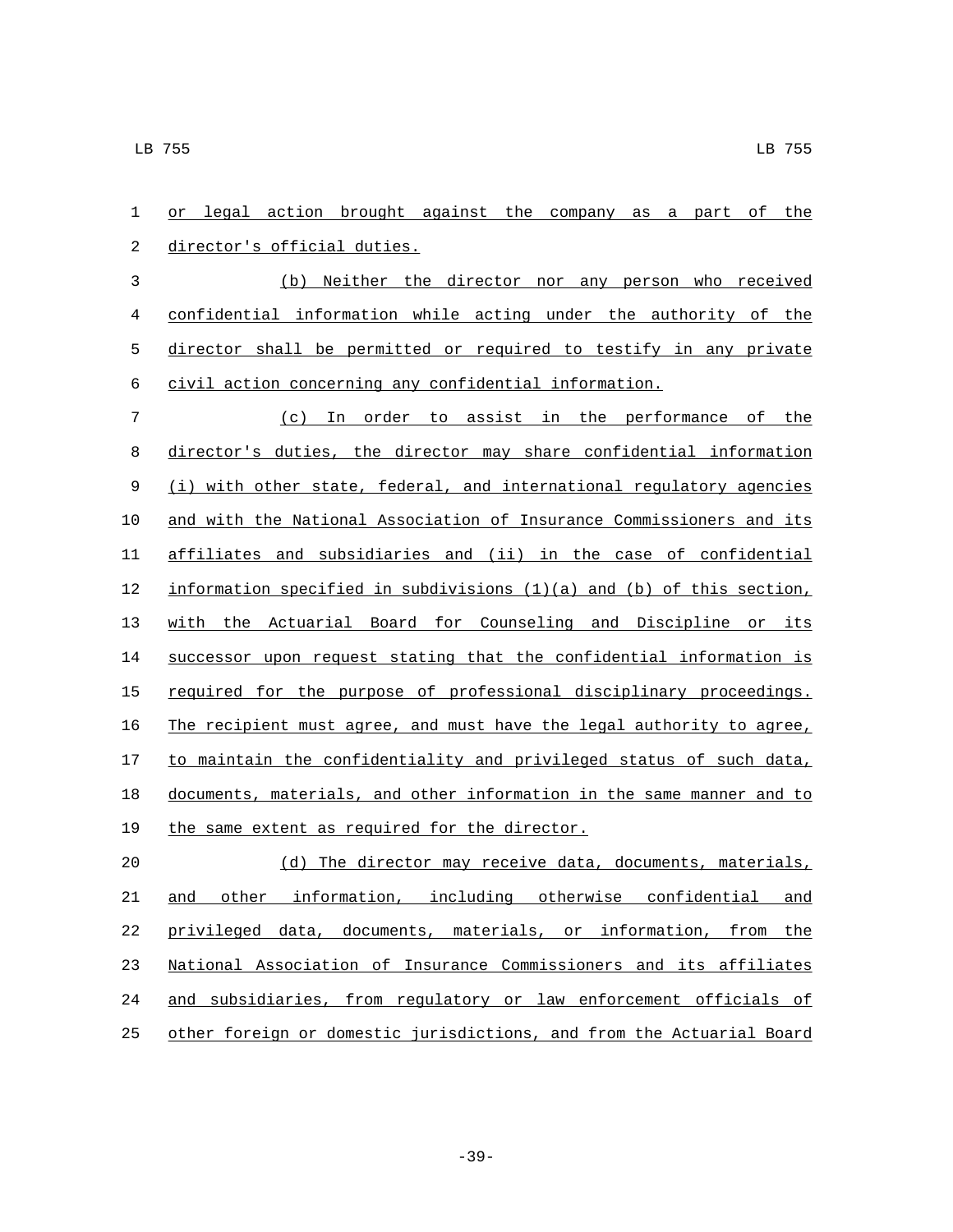| $\mathbf{1}$ | for Counseling and Discipline or its successor and shall maintain as  |
|--------------|-----------------------------------------------------------------------|
| 2            | confidential or privileged any data, document, material, or other     |
| 3            | information received with notice or the understanding that it is      |
| 4            | confidential or privileged under the laws of the jurisdiction that is |
| 5            | the source of the data, document, material, or other information.     |
| 6            | (e) The director may enter into agreements governing                  |
| 7            | sharing and use of information consistent with this subsection.       |
| 8            | (f) No waiver of any applicable privilege or claim of                 |
| 9            | confidentiality in the confidential information shall occur as a      |
| 10           | result of disclosure to the director under this section or as a       |
| 11           | result of sharing as authorized in subdivision $(2)(c)$ of this       |
| 12           | section.                                                              |
| 13           | (g) A privilege established under the law of any state or             |
| 14           | jurisdiction that is substantially similar to the privilege           |
| 15           | established under subsection (2) of this section shall be available   |
| 16           | and enforced in any proceeding in, and in any court of, this state.   |
| 17           | (h) Regulatory agency, law enforcement agency, and the                |
| 18           | National Association of Insurance Commissioners include employees,    |
| 19           | agents, consultants, and contractors of such entities.                |
| 20           | (3) Notwithstanding subsection (2) of this section, any               |
| 21           | confidential information specified in subdivisions (1)(a) and (d) of  |
| 22           | this section:                                                         |
| 23           | (a) May be subject to subpoena for the purpose of                     |
| 24           | defending an action seeking damages from the appointed actuary        |
| 25           | submitting the related memorandum in support of an opinion submitted  |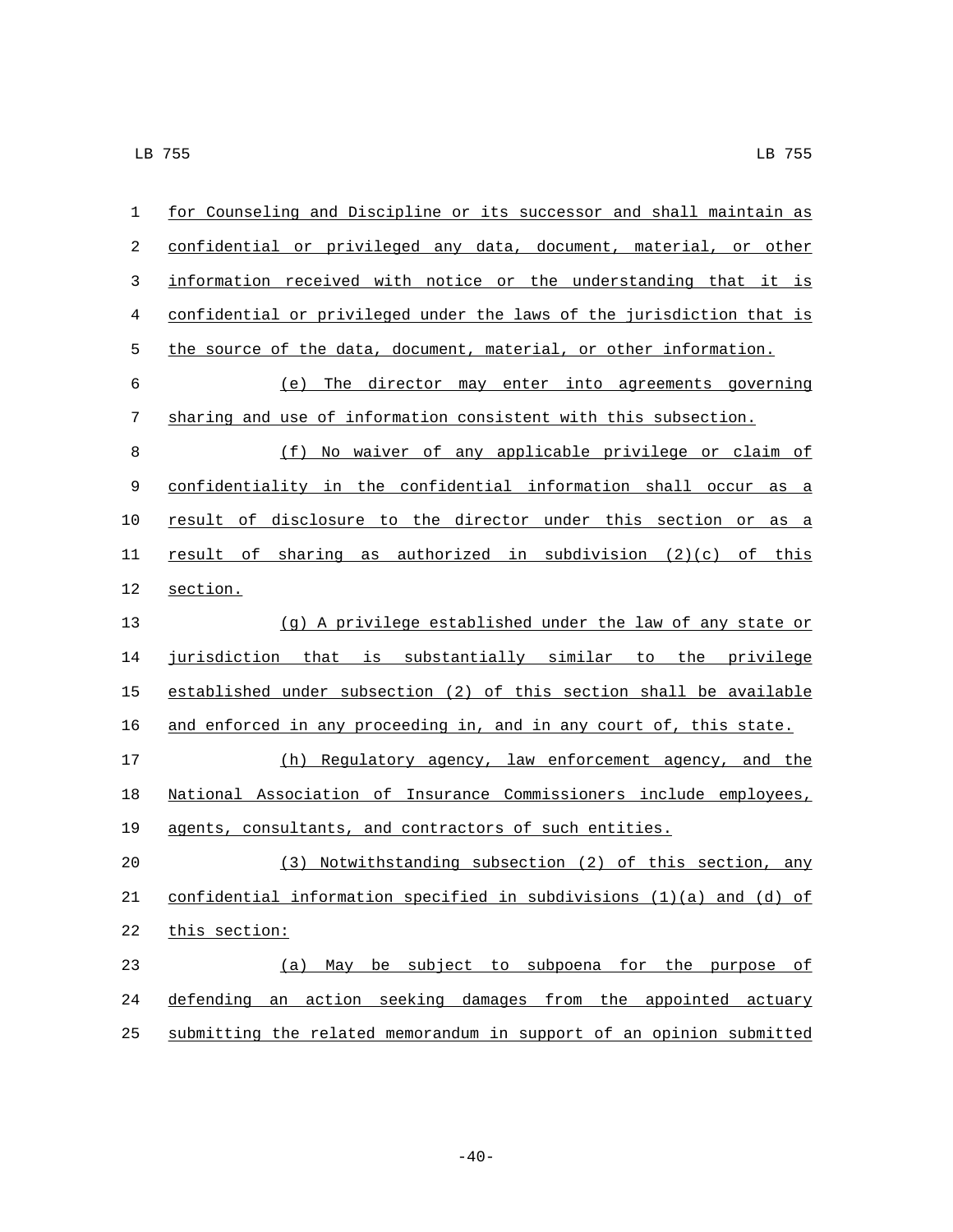| 1  | under section 5 of this act or principle-based valuation report         |
|----|-------------------------------------------------------------------------|
| 2  | developed under subdivision $(2)(c)$ of section 9 of this act by reason |
| 3  | of an action required by the Standard Valuation Act or by rule and      |
| 4  | regulation;                                                             |
| 5  | (b) May otherwise be released by the director with the                  |
| 6  | written consent of the company; and                                     |
| 7  | (c) Once any portion of a memorandum in support of an                   |
| 8  | opinion submitted under section 5 of this act or a principle-based      |
| 9  | valuation report developed under subdivision $(2)(c)$ of section 9 of   |
| 10 | this act is cited by the company in its marketing or is publicly        |
| 11 | volunteered to or before a governmental agency other than a state       |
| 12 | insurance department or is released by the company to the news media,   |
| 13 | all portions of such memorandum or report shall no longer be            |
| 14 | confidential.                                                           |
| 15 | Sec. 12. (1) The director may exempt specific product                   |
| 16 | forms or product lines of a domestic company that is licensed and       |
| 17 | doing business only in this state from the requirements of section 8    |
| 18 | <u>of this act if:</u>                                                  |
| 19 | (a) The director has issued an exemption in writing to                  |
| 20 | not subsequently revoked the exemption in<br>the company and<br>has     |
| 21 | writing; and                                                            |
| 22 | (b) The company computes reserves using assumptions and                 |
| 23 | methods used prior to the operative date of the valuation manual        |
| 24 | designated in subsection (2) of section 8 of this act in addition to    |
| 25 | any requirements established by the director and by rule and            |

-41-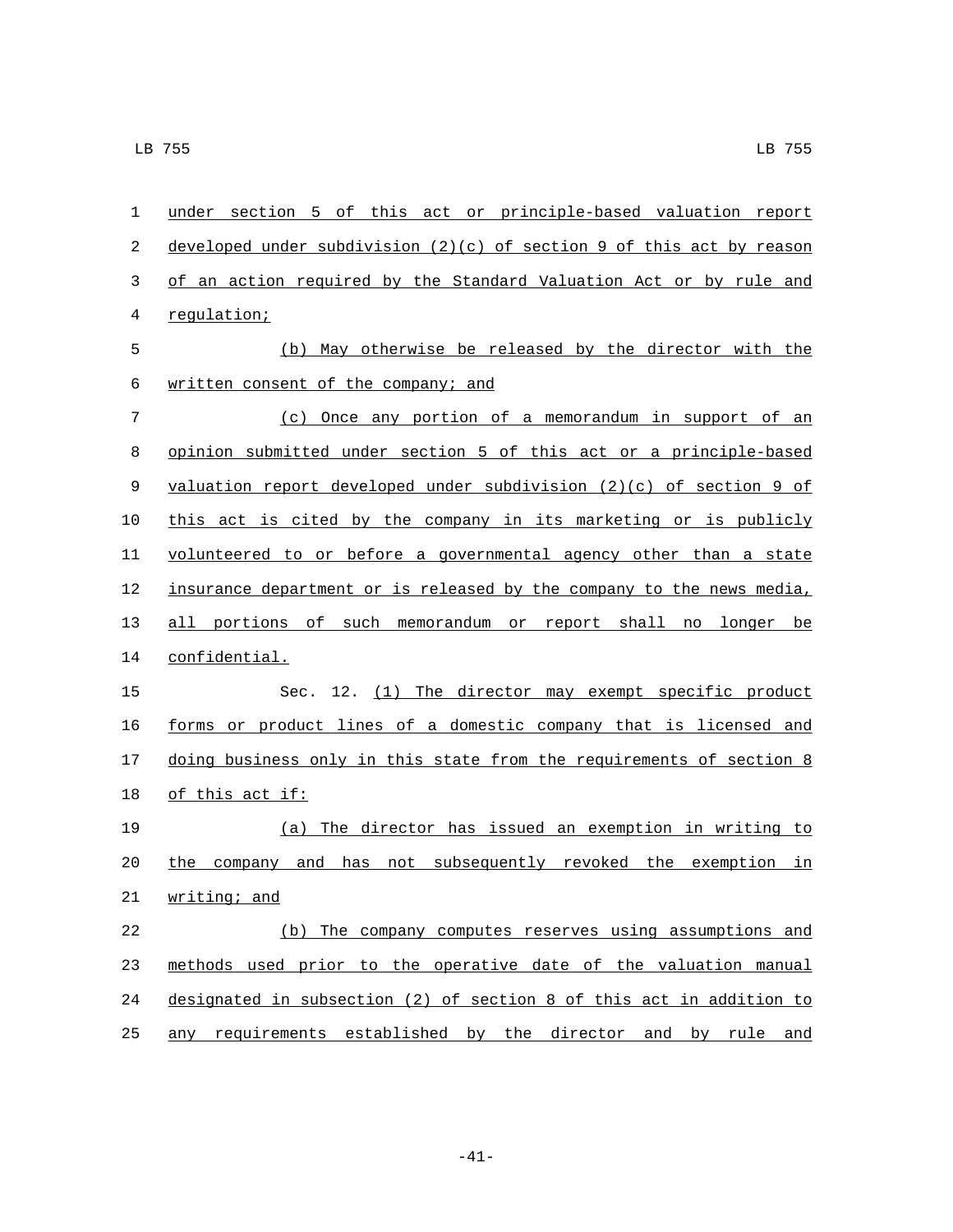1 regulation.

 (2) For any company granted an exemption under this section, sections 44-420 to 44-427 and sections 6 and 7 of this act shall be applicable. With respect to any company applying this exemption, any reference to section 8 of this act found in such 6 sections shall not be applicable.

 Sec. 13. Section 44-403, Reissue Revised Statutes of 8 Nebraska, is amended to read:

 44-403 This section shall apply to only those policies and contracts issued prior to the operative date defined in section 44-407.07 (the Standard Nonforfeiture Law for Life Insurance). All such valuations made by the Department of Insurance, or by its authority, shall be according to the standard of valuation adopted by the company, which standard shall be stated in its annual report to the department. Such standard of valuation, whether on the net level premium, preliminary term, any modified preliminary term, or select and ultimate reserve basis, for all such policies issued after July 17, 1913, shall be according to the American Experience or Actuaries' Table of Mortality, with not less than three and not more than four percent compound interest. When the preliminary term basis is used it shall not exceed one year. Insurance against total and permanent mental or physical disability resulting from accident or disease, or against accidental death, combined with a policy of life insurance, shall be valued on the basis of the mean reserve, being one-half of the additional annual premium charged therefor. Except as otherwise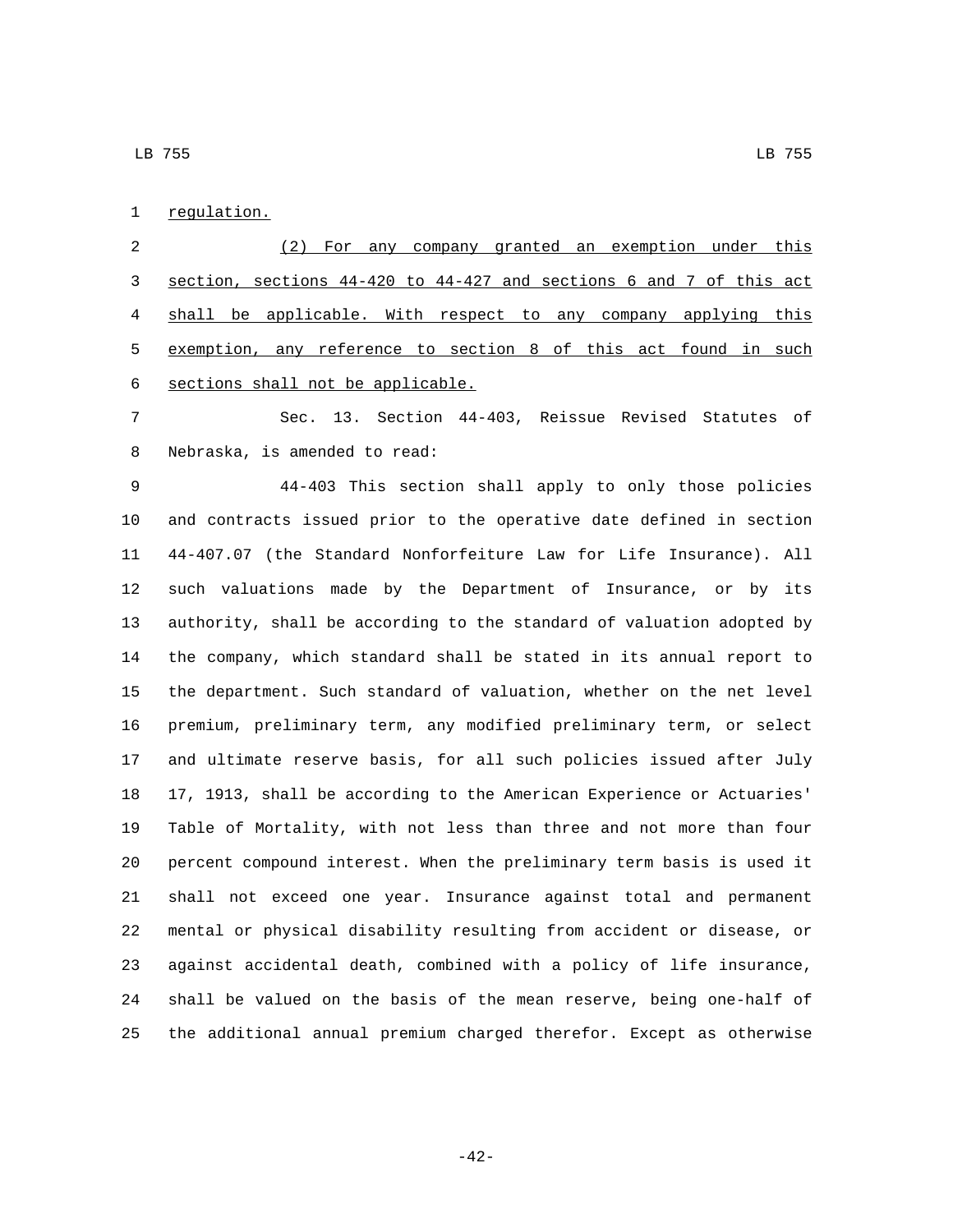1 provided in subdivision (b) subsection (3) of section  $44-404-7$  of 2 this act for all annuities and pure endowments purchased on or after 3 the operative date of such subdivision (b) subsection under group annuity and pure endowment contracts, the legal minimum standard for the valuation of annuities shall be McClintock's Table of Mortality Among Annuitants, or the American Experience Table of Mortality, with compound interest at three and one-half percent per annum for individual annuities and five percent per annum for group annuities, but annuities deferred ten or more years, and written in connection with life or term insurance, shall be valued on the same mortality table from which the consideration or premiums were computed, with compound interest not higher than three and one-half percent per annum. The legal standard for the valuation of industrial policies shall be the American Experience Table of Mortality, with compound interest at not less than three nor more than three and one-half 16 percent per annum, except that  $\div$  Provided, any life insurance company may voluntarily value its industrial policies written on the weekly payment plan according to the Standard Industrial Mortality Table or the Substandard Industrial Mortality Table. Reserves for all such policies and contracts may be calculated, at the option of the company, according to any standards which produce greater aggregate reserves for all such policies and contracts than the minimum 23 reserves required by this section.

 Sec. 14. Section 44-407.23, Reissue Revised Statutes of 25 Nebraska, is amended to read:

-43-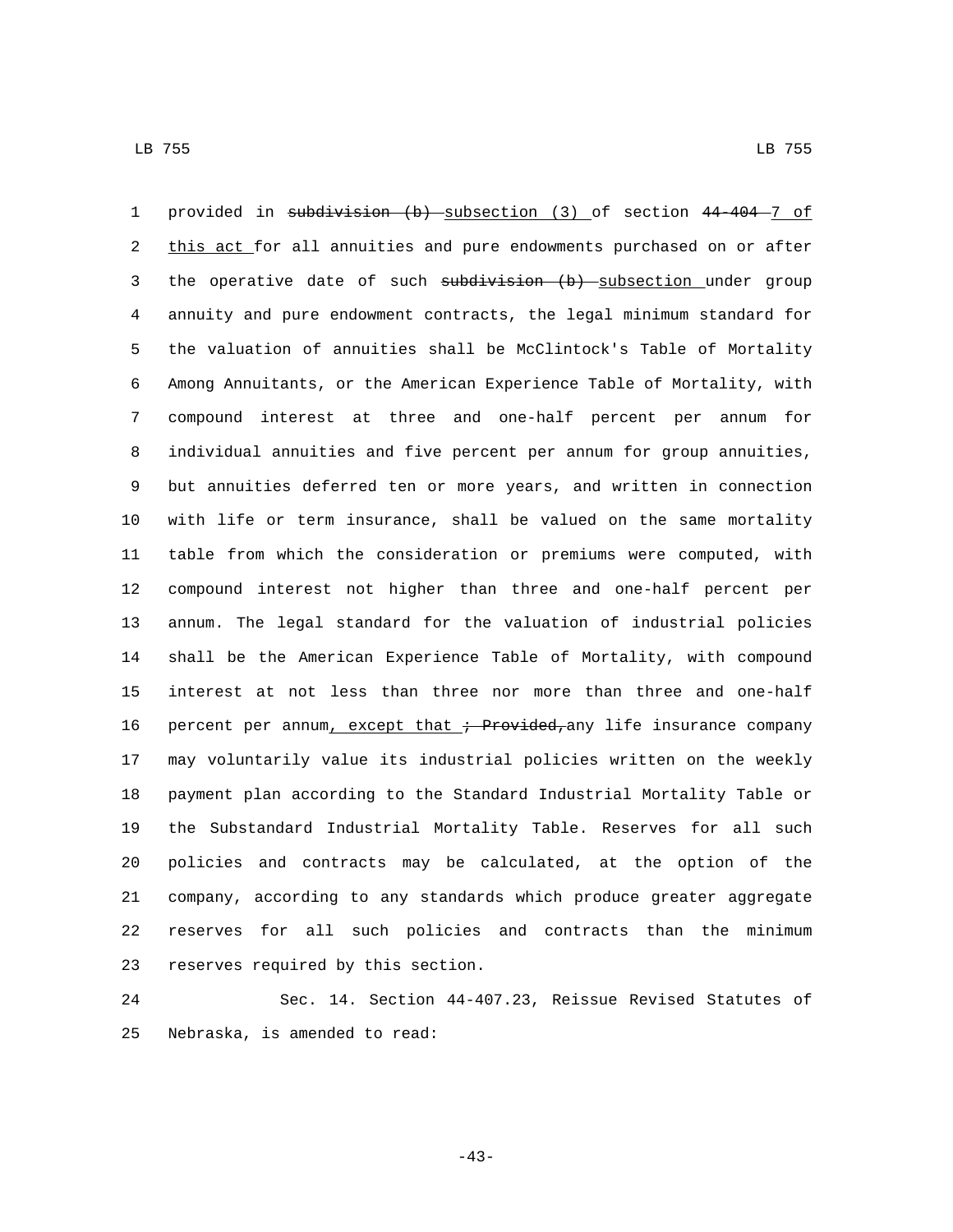44-407.23 (1) After August 24, 1979, any company may file with the Department of Insurance a written notice of its election to comply with the provisions of sections 44-403, 44-404, and 44-407.08 to 44-407.23 and section 7 of this act after a specified date before the second anniversary of August 24, 1979. After the filing of such notice, such specified date shall be the operative date of this act for such company. Annuity contracts thereafter issued by such company shall comply with such sections. If a company makes no such election, the operative date of this act for such company shall be the second 10 anniversary of August 24, 1979.

 (2) After July 16, 2004, a company may elect to apply sections 44-407.08 to 44-407.23 to annuity contracts on a contract- form-by-contract-form basis before the second anniversary of July 16, 2004. In all other instances, sections 44-407.08 to 44-407.23 shall become operative with respect to annuity contracts issued by the company after the second anniversary of July 16, 2004.

 (3) The director may adopt and promulgate rules and regulations to carry out sections 44-407.10 to 44-407.23.

 Sec. 15. Section 44-407.24, Reissue Revised Statutes of 20 Nebraska, is amended to read:

 44-407.24 (1) This section shall apply to all policies issued on or after the operative date of this section as defined herein. Except as provided in subsection (7) of this section, the adjusted premiums for any policy shall be calculated on an annual basis and shall be such uniform percentage of the respective premiums

-44-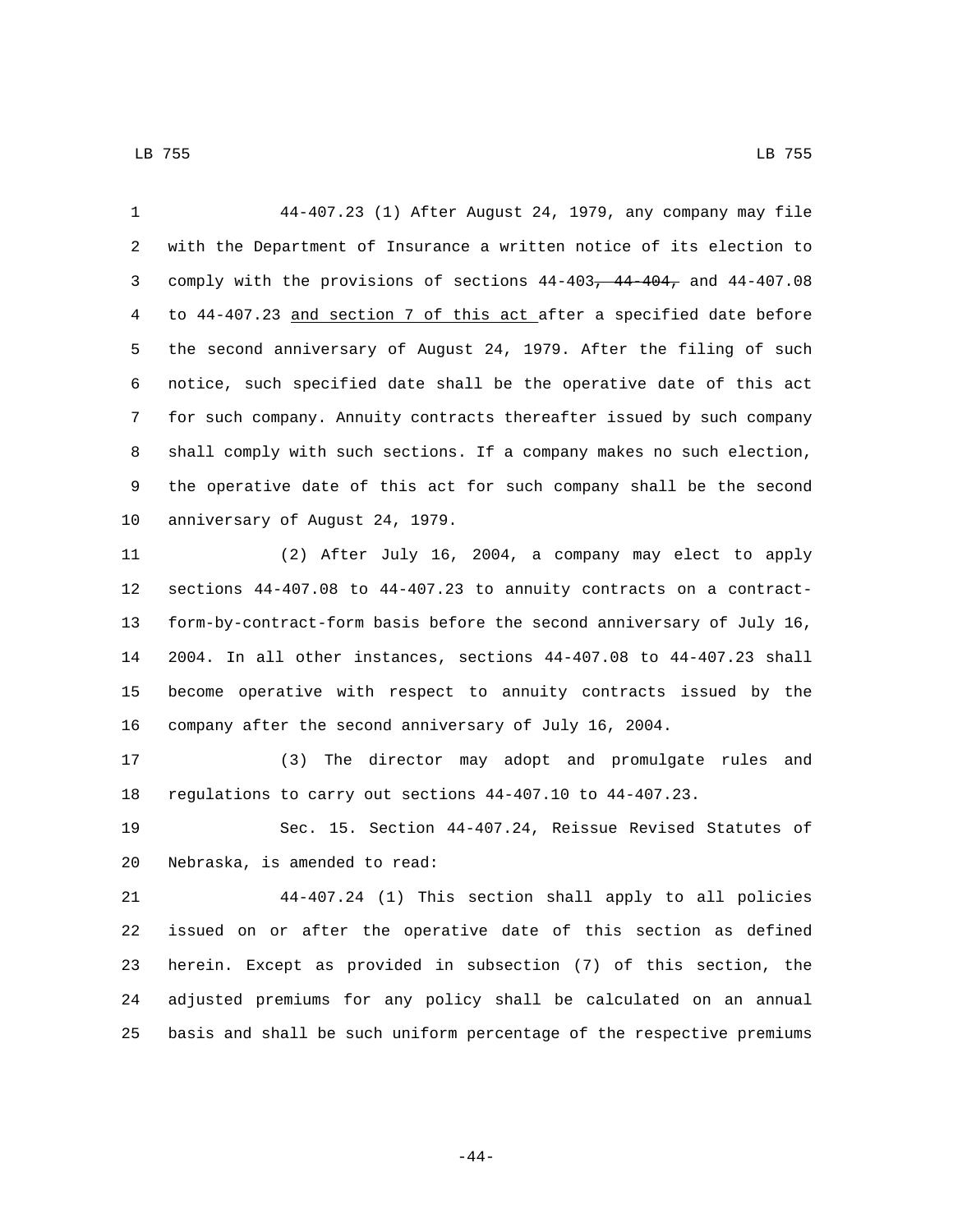specified in the policy for each policy year, excluding amounts payable as extra premiums to cover impairments or special hazards and also excluding any uniform annual contract charge or policy fee specified in the policy in a statement of the method to be used in calculating the cash surrender values and paid-up nonforfeiture benefits, that the present value, at the date of issue of the policy, of all adjusted premiums shall be equal to the sum of (a) the then present value of the future guaranteed benefits provided for by the policy; (b) one percent of either the amount of insurance, if the insurance be uniform in amount, or the average amount of insurance at the beginning of each of the first ten policy years; and (c) one hundred twenty-five percent of the nonforfeiture net level premium as defined in this section. In applying the percentage specified in (c) above no nonforfeiture net level premium shall be deemed to exceed four percent of either the amount of insurance, if the insurance be uniform in amount, or the average amount of insurance at the beginning of each of the first ten policy years. The date of issue of a policy for the purpose of this section shall be the date as of 19 which the rated age of the insured is determined.

 (2) The nonforfeiture net level premium shall be equal to the present value, at the date of issue of the policy, of the guaranteed benefits provided for by the policy divided by the present value, at the date of issue of the policy, of an annuity of one percent per annum payable on the date of issue of the policy and on each anniversary of such policy on which a premium falls due.

-45-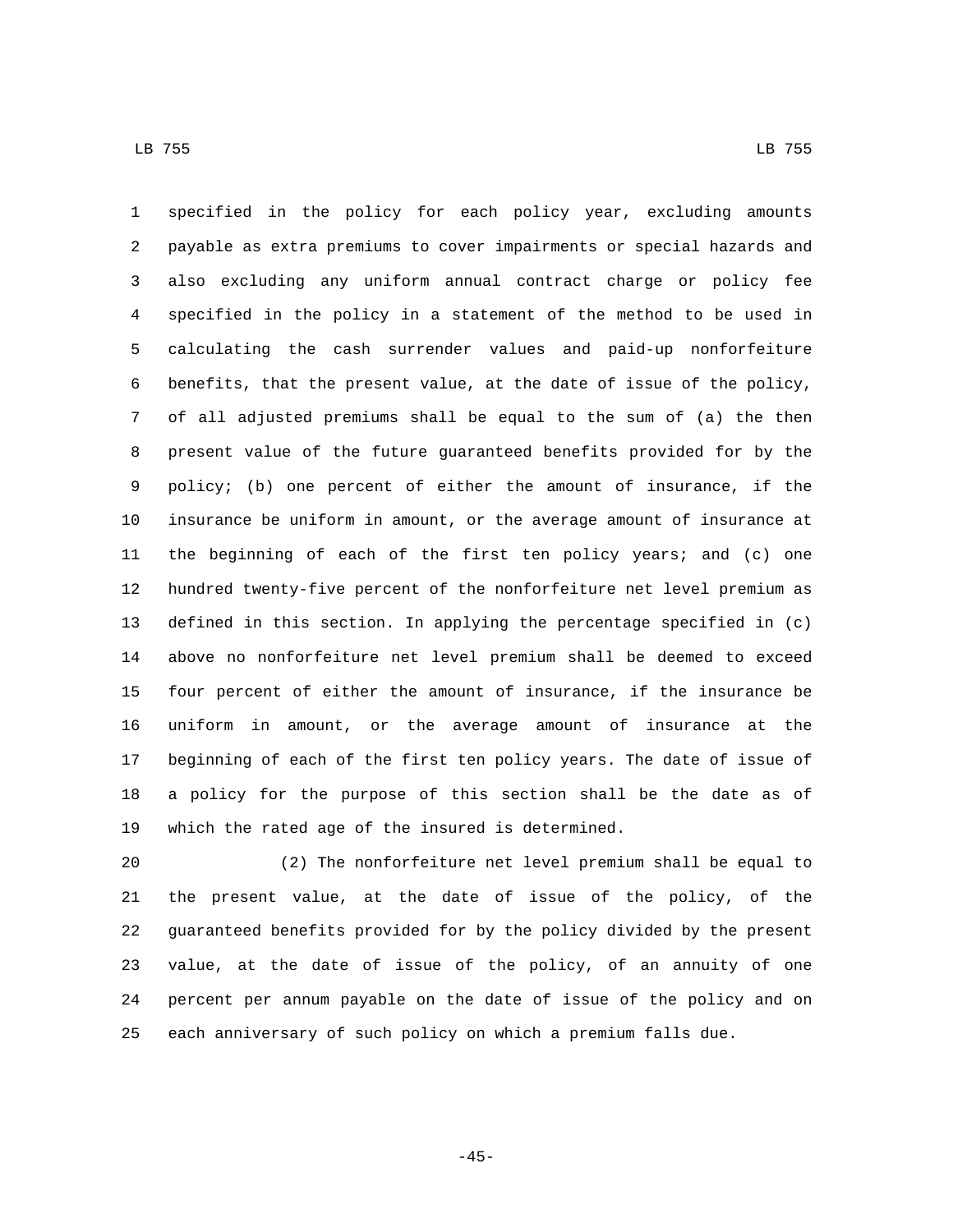LB 755 LB 755

 (3) In the case of policies which cause on a basis guaranteed in the policy unscheduled changes in benefits or premiums, or which provide an option for changes in benefits or premiums other than a change to a new policy, the adjusted premiums and present values shall initially be calculated on the assumption that future benefits and premiums do not change from those stipulated at the date of issue of the policy. At the time of any such change in the benefits or premiums the future adjusted premium, nonforfeiture net level premiums and present values shall be recalculated on the assumption that future benefits and premiums do not change from those stipulated by the policy immediately after the change.

 (4) Except as otherwise provided in subsection (7) of this section, the recalculated future adjusted premiums for any such policy shall be such uniform percentage of the respective future premiums specified in the policy for each policy year, excluding amounts payable as extra premiums to cover impairments and special hazards, and also excluding any uniform annual contract charge or policy fee specified in the policy in a statement of the method to be used in calculating the cash surrender values and paid-up nonforfeiture benefits, that the present value, at the time of change to the newly defined benefits or premiums, of all such future adjusted premiums shall be equal to the excess of (a) the sum of (i) the then present value of the then future guaranteed benefits provided for by the policy and (ii) the additional expense allowance, if any, over (b) the then cash surrender value, if any, or present

-46-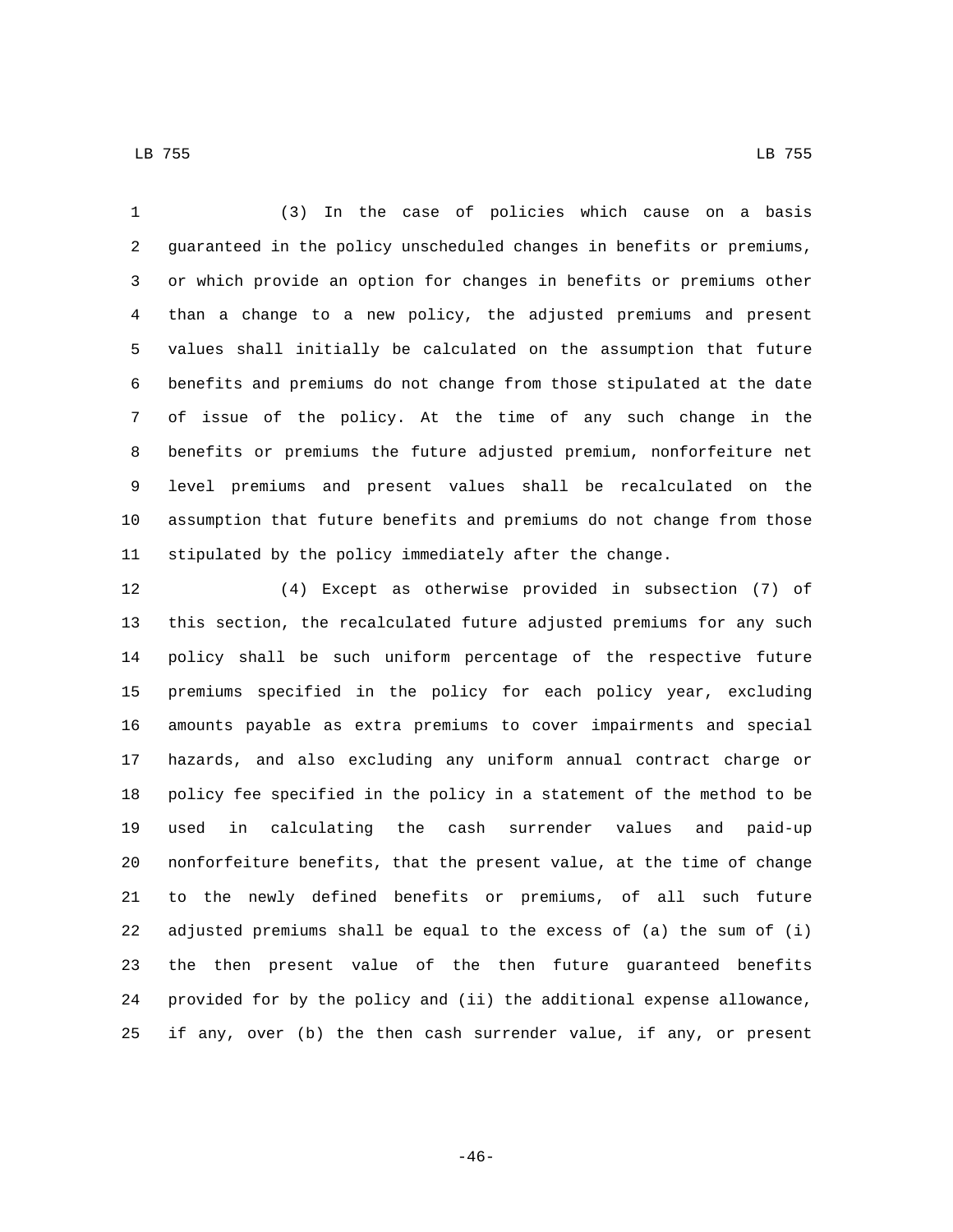value of any paid-up nonforfeiture benefit under the policy.

 (5) The additional expense allowance, at the time of the change to the newly defined benefits or premiums, shall be the sum of (a) one percent of the excess, if positive, of the average amount of insurance at the beginning of each of the first ten policy years subsequent to the change over the average amount of insurance prior to the change at the beginning of each of the first ten policy years subsequent to the time of the most recent previous change, or, if there has been no previous change, the date of issue of the policy; and (b) one hundred twenty-five percent of the increase, if positive, 11 in the nonforfeiture net level premium.

 (6) The recalculated nonforfeiture net level premium shall be equal to the result obtained by dividing (a) by (b), where (a) equals the sum of (i) the nonforfeiture net level premium applicable prior to the change times the present value of an annuity of one per annum payable on each anniversary of the policy on or subsequent to the date of the change on which a premium would have fallen due had the change not occurred, and (ii) the present value of the increase in future guaranteed benefits provided for by the policy; and (b) equals the present value of an annuity of one per annum payable on each anniversary of the policy on or subsequent to 22 the date of change on which a premium falls due.

 (7) Notwithstanding any other provisions of this section to the contrary, in the case of a policy issued on a substandard basis which provides reduced graded amounts of insurance so that, in

-47-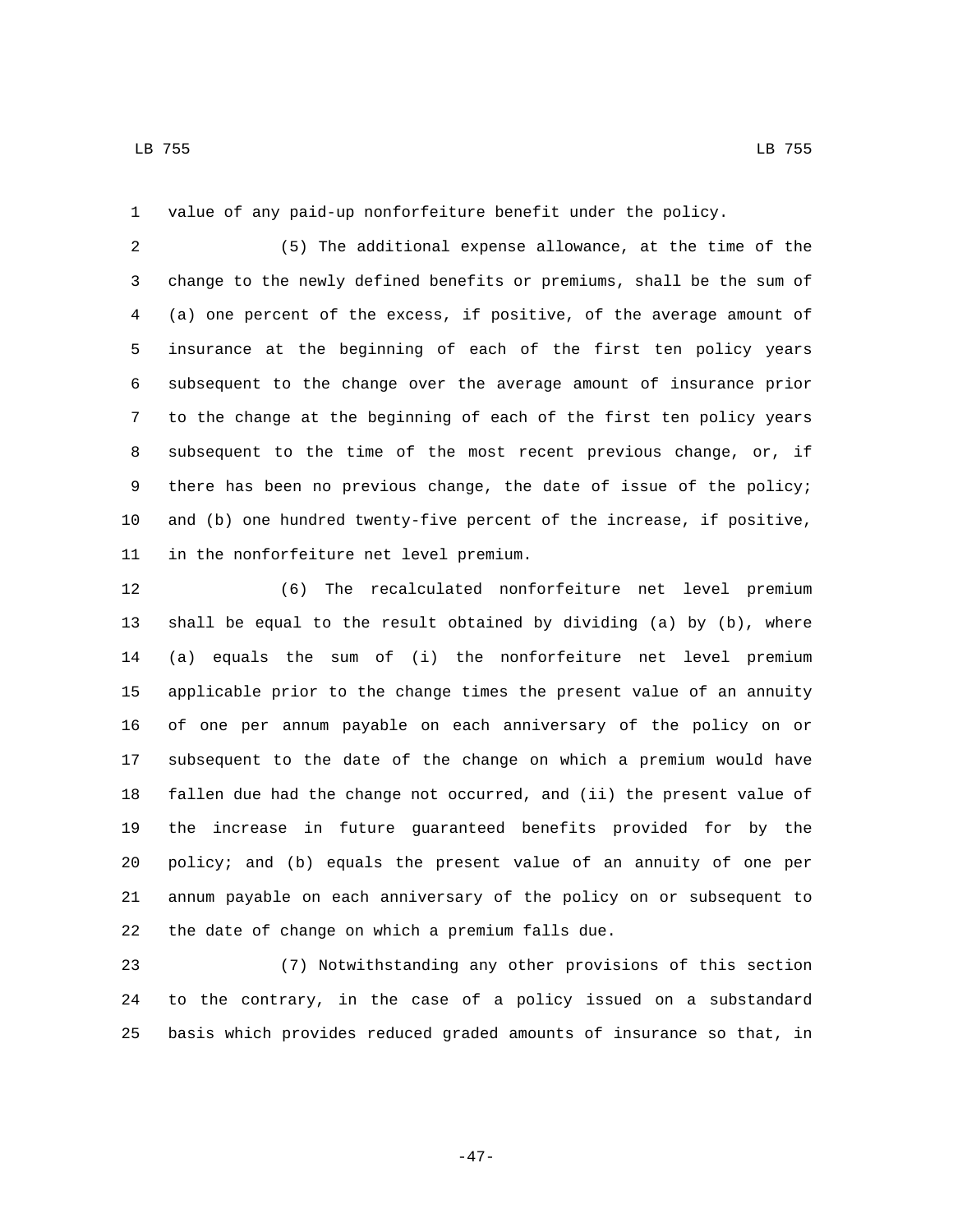each policy year, such policy has the same tabular mortality cost as an otherwise similar policy issued on the standard basis which provides higher uniform amounts of insurance, adjusted premiums and present values for such substandard policy may be calculated as if it were issued to provide such higher uniform amounts of insurance on 6 the standard basis.

 (8) All adjusted premiums and present values referred to in sections 44-407 to 44-409 shall for all policies of ordinary insurance be calculated on the basis of (a) the Commissioners 1980 Standard Ordinary Mortality Table or (b) at the election of the company for any one or more specified plans of life insurance, the Commissioners 1980 Standard Ordinary Mortality Table with Ten-Year Select Mortality Factors; shall for all policies of industrial insurance be calculated on the basis of the Commissioners 1961 Standard Industrial Mortality Table; and shall for all policies issued in a particular calendar year be calculated on the basis of a rate of interest not exceeding the nonforfeiture interest rate as defined in this section for policies issued in that calendar year.

 At the option of the company, calculations for all policies issued in a particular calendar year may be made on the basis of a rate of interest not exceeding the nonforfeiture interest rate, as defined in this section, for policies issued in the immediately preceding calendar year. Under any paid-up nonforfeiture benefit, including any paid-up dividend additions, any cash surrender value available whether or not required by section 44-407.01, shall

-48-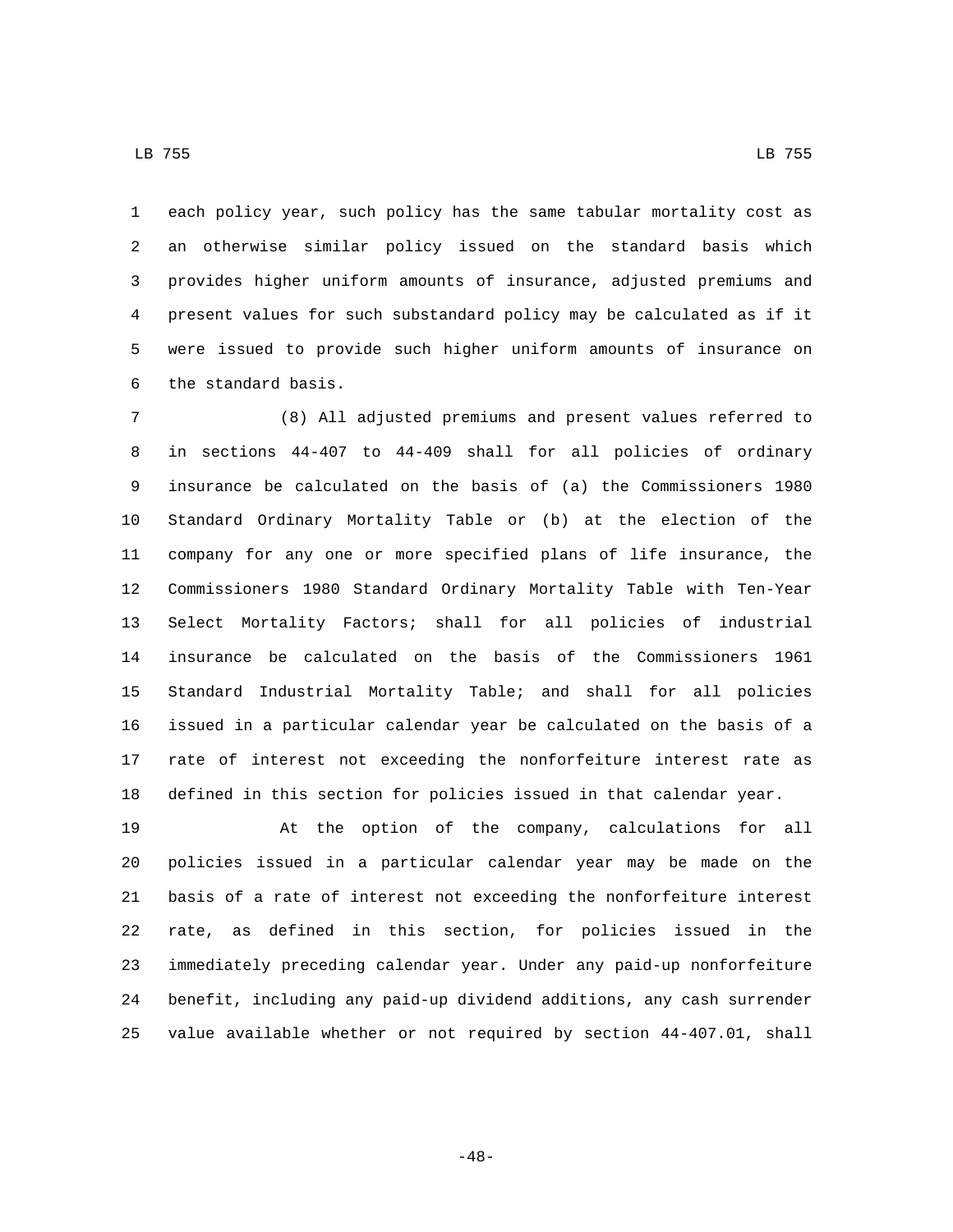be calculated on the basis of the mortality table and rate of interest used in determining the amount of such paid-up nonforfeiture benefit and paid-up dividend additions, if any. A company may calculate the amount of any guaranteed paid-up nonforfeiture benefit including any paid-up additions under the policy on the basis of an interest rate no lower than that specified in the policy for calculating cash surrender values. In calculating the present value of any paid-up term insurance with accompanying pure endowment, if any, offered as a nonforfeiture benefit, the rates of mortality assumed may be not more than those shown in the Commissioners 1980 Extended Term Insurance Table for policies of ordinary insurance and not more than the Commissioners 1961 Industrial Extended Term Insurance Table for policies of industrial insurance. For insurance issued on a substandard basis, the calculation of any such adjusted premiums and present values may be based on appropriate modifications 16 of such tables. Any For policies issued prior to the operative date of the valuation manual designated in subsection (2) of section 8 of 18 this act, any Commissioners Standard ordinary mortality tables, adopted after 1980 by the National Association of Insurance Commissioners, that are approved by regulation promulgated by the Department of Insurance for use in determining the minimum nonforfeiture standard may be substituted for the Commissioners 1980 Standard Ordinary Mortality Table with or without Ten-Year Select Mortality Factors or for the Commissioners 1980 Extended Term 25 Insurance Table. Any For policies issued on or after the operative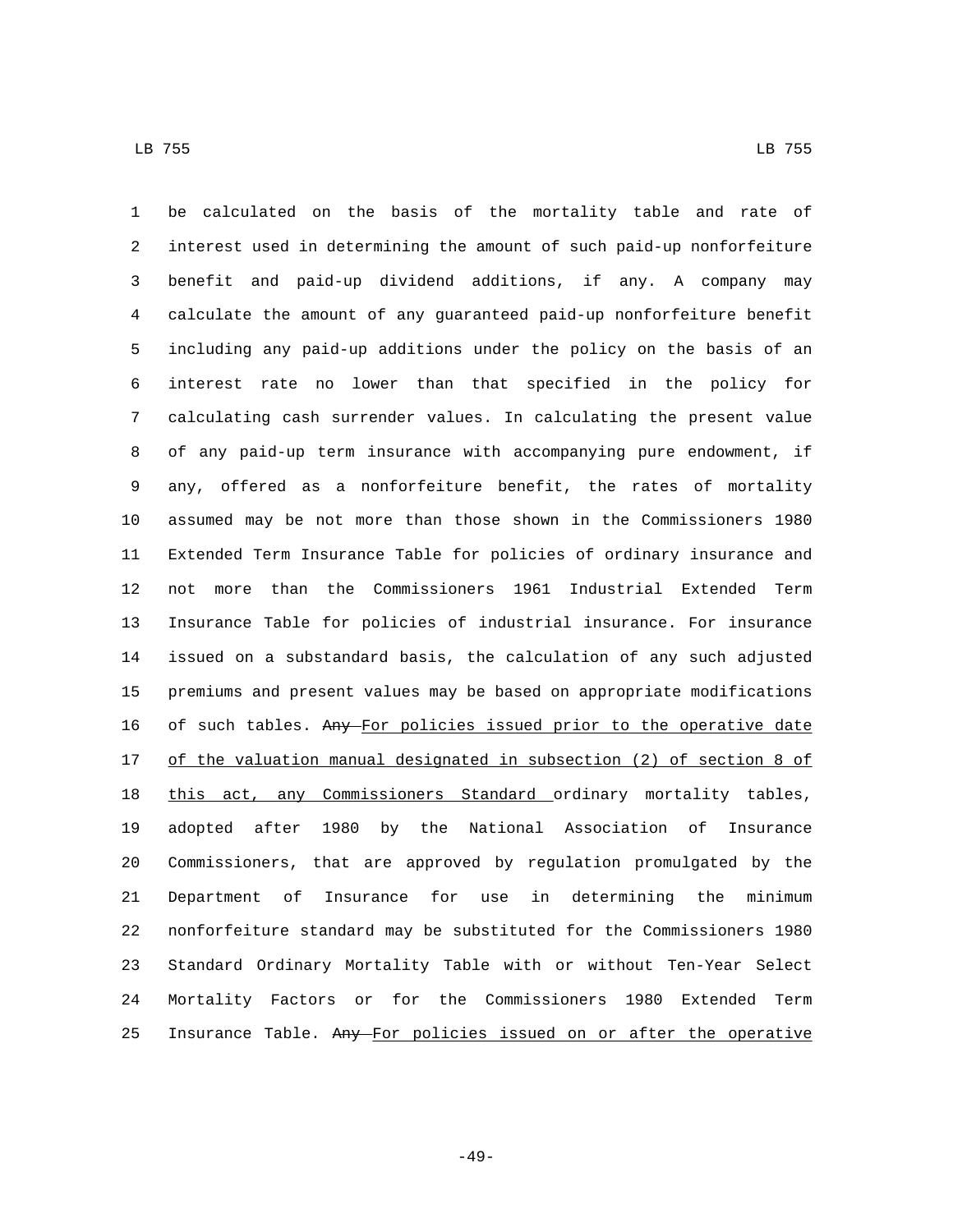| $\mathbf{1}$ | date of the valuation manual designated in subsection (2) of section  |
|--------------|-----------------------------------------------------------------------|
| 2            | 8 of this act, the valuation manual shall provide the Commissioners   |
| 3            | Standard mortality table for use in determining the minimum           |
| 4            | nonforfeiture standard that may be substituted for the Commissioners  |
| 5            | 1980 Standard Ordinary Mortality Table with or without Ten-Year       |
| 6            | Select Mortality Factors or for the Commissioners 1980 Extended Term  |
| 7            | Insurance Table. If the Department of Insurance approves by rule and  |
| 8            | regulation any commissioners standard ordinary mortality table        |
| 9            | adopted by the National Association of Insurance Commissioners for    |
| 10           | use in determining the minimum nonforfeiture standard for policies    |
| 11           | issued on or after the operative date of the valuation manual         |
| 12           | designated in subsection (2) of section 8 of this act, then that      |
| 13           | minimum nonforfeiture standard supersedes the minimum nonforfeiture   |
| 14           | standard provided by the valuation manual. For policies issued prior  |
| 15           | to the operative date of the valuation manual designated in           |
| 16           | subsection (2) of section 8 of this act, any commissioners standard   |
| 17           | industrial mortality tables, adopted after 1980 by the National       |
| 18           | Insurance Commissioners, that are approved by<br>Association of       |
| 19           | regulation promulgated by the Department of Insurance for use in      |
| 20           | determining the minimum nonforfeiture standard may be substituted for |
| 21           | the Commissioners 1961 Standard Industrial Mortality Table or the     |
| 22           | Commissioners 1961 Industrial Extended Term Insurance Table.<br>For   |
| 23           | policies issued on or after the operative date of the valuation       |
| 24           | manual designated in subsection (2) of section 8 of this act, the     |
| 25           | valuation manual shall provide the commissioners standard mortality   |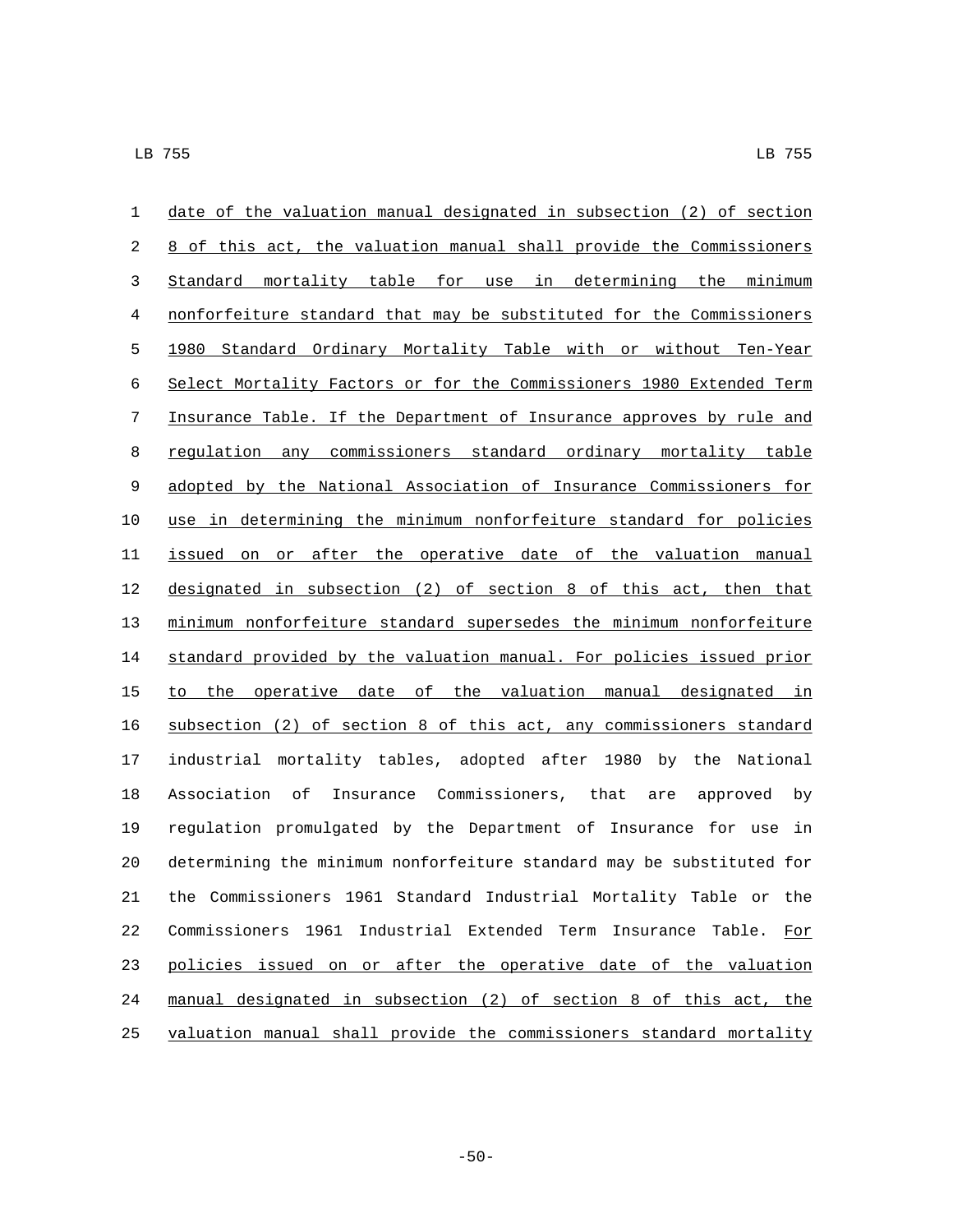table for use in determining the minimum nonforfeiture standard that may be substituted for the Commissioners 1961 Standard Industrial Mortality Table or the Commissioners 1961 Industrial Extended Term Insurance Table. If the Department of Insurance approves by rule and regulation any commissioners standard industrial mortality table adopted by the National Association of Insurance Commissioners for use in determining the minimum nonforfeiture standard for policies issued on or after the operative date of the valuation manual designated in subsection (2) of section 8 of this act, then that minimum nonforfeiture standard supersedes the minimum nonforfeiture 11 standard provided by the valuation manual.

12 (9) The For policies issued before the operative date of the valuation manual designated in subsection (2) of section 8 of this act, the nonforfeiture interest rate per annum for any policy issued in a particular calendar year shall be equal to one hundred and twenty-five percent of the calendar year statutory valuation 17 interest rate for such policy as defined in section 44-404, 7 of this 18 act, rounded to the nearer one-quarter of one percent, except that the nonforfeiture interest rate shall not be less than four percent. For policies issued on and after the operative date of the valuation manual designated in subsection (2) of section 8 of this act, the nonforfeiture interest rate per annum for any policy issued in a particular calendar year shall be provided by the valuation manual.

 (10) Notwithstanding any other provision in sections 44-404, 44-407 to 44-407.06, 44-407.08, 44-407.09, and 44-407.24 to

-51-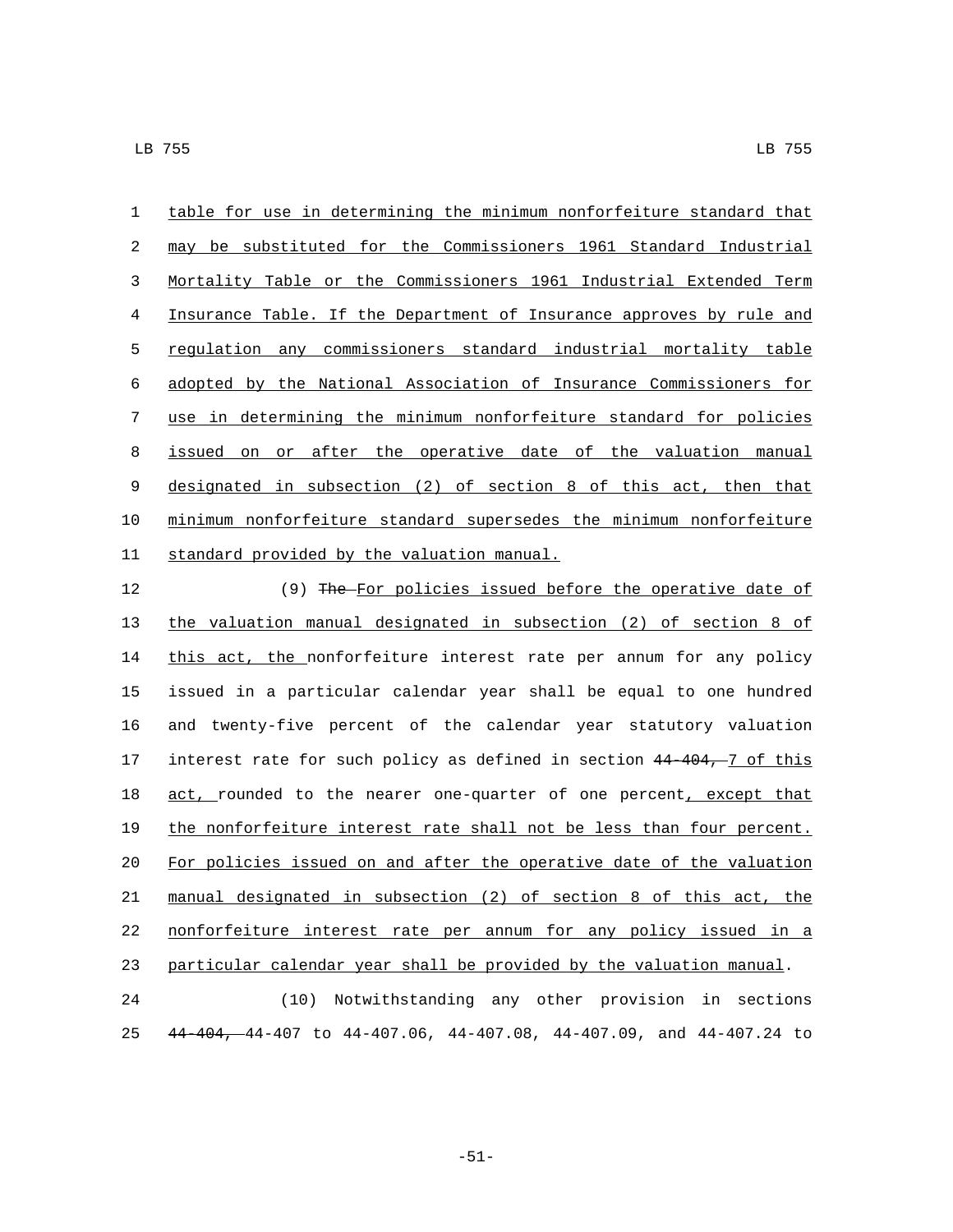44-407.26 and section 7 of this act to the contrary, any refiling of nonforfeiture values or their methods of computation for any previously approved policy form which involves only a change in the interest rate or mortality table used to compute nonforfeiture values shall not require refiling of any other provisions of that policy form.6

 (11) After the effective date of this section any company may file with the Department of Insurance a written notice of its election to comply with the provisions of this section after a specified date before January 1, 1989, which shall be the operative date of this section for such company. If a company makes no such election, the operative date of this section for such company shall be January 1, 1989, except that the Director of Insurance may advance the operative date of this section for such a company after investigating and finding that (a) it is in the best interests of the policyholders of such company to do so, and (b) a majority of states in which such company is doing business have adopted legislation similar to sections 44-404, 44-407 to 44-407.06, 44-407.08, 44-407.09, and 44-407.24 to 44-407.26 and section 7 of this act.

 Sec. 16. Section 44-407.26, Reissue Revised Statutes of 21 Nebraska, is amended to read:

 44-407.26 This section, in addition to all other applicable provisions of sections 44-404, 44-407 to 44-407.06, 44-407.08, 44-407.09, and 44-407.24 to 44-407.26 and section 7 of this act, shall apply to all policies issued on or after January 1,

-52-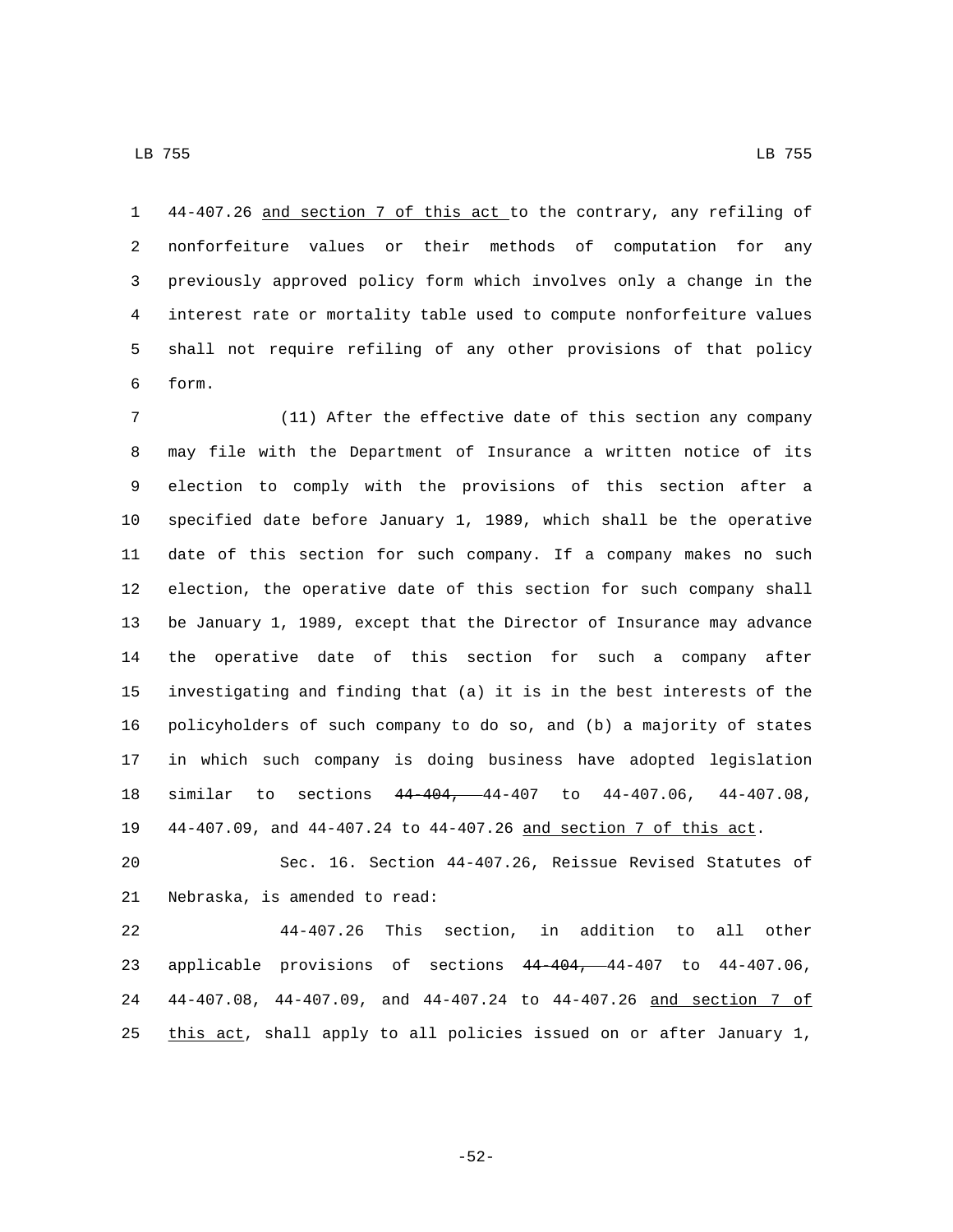1985. Any cash surrender value available under the policy in the event of default in a premium payment due on any policy anniversary shall be in an amount which does not differ by more than two-tenths of one percent of either the amount of insurance, if the insurance be uniform in amount, or the average amount of insurance at the beginning of each of the first ten policy years, from the sum of (a) the greater of zero and the basic cash value specified in this section and (b) the present value of any existing paid-up additions less the amount of any indebtedness to the company under the policy.

 The basic cash value shall be equal to the present value, on such anniversary, of the future guaranteed benefits which would have been provided for by the policy, excluding any existing paid-up additions and before deduction of any indebtedness to the company, if there had been no default, less the then present value of the nonforfeiture factors, as hereinafter defined, corresponding to premiums which would have fallen due on and after such anniversary; Provided, however, that the effects on the basic cash value of supplemental life insurance or annuity benefits or of family coverage, as described in section 44-407.02 or 44-407.04, whichever is applicable, shall be the same as are the effects specified in section 44-407.02 or 44-407.04, whichever is applicable, on the cash 22 surrender values defined in that section.

 The nonforfeiture factor for each policy year shall be an amount equal to a percentage of the adjusted premium for the policy year, as defined in section 44-407.04 or 44-407.24, whichever is

-53-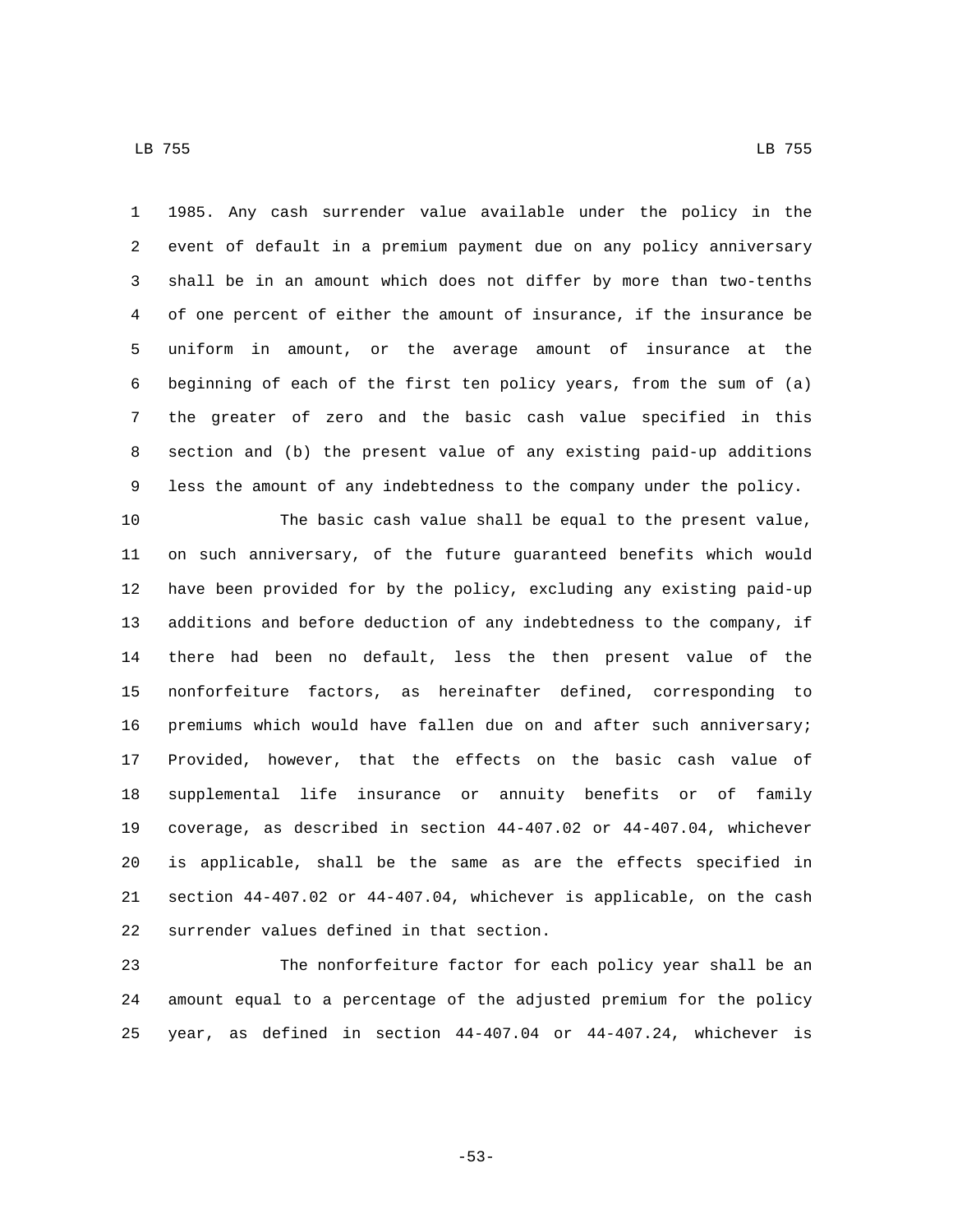applicable. Except as is required by the next succeeding sentence of this paragraph, such percentage (a) must be the same percentage for each policy year between the second policy anniversary and the later of (i) the fifth policy anniversary and (ii) the first policy anniversary at which there is available under the policy a cash surrender value in an amount, before including any paid-up additions and before deducting any indebtedness, of at least two-tenths of one percent of either the amount of insurance, if the insurance be uniform in amount, or the average amount of insurance at the beginning of each of the first ten policy years, and (b) must be such that no percentage after the later of the two policy anniversaries specified in the preceding item (a) may apply to fewer than five consecutive policy years. No basic cash value may be less than the value which would be obtained if the adjusted premiums for the policy, as defined in section 44-407.04 or 44-407.24, whichever is applicable, were substituted for the nonforfeiture factors in the 17 calculation of the basic cash value.

 All adjusted premiums and present values referred to in this section shall for a particular policy be calculated on the same mortality and interest bases as are used in demonstrating the policy's compliance with the other sections of this Standard Nonforfeiture Law for Life Insurance. The cash surrender values referred to in this section shall include any endowment benefits 24 provided for by the policy.

Any cash surrender value available other than in the

-54-